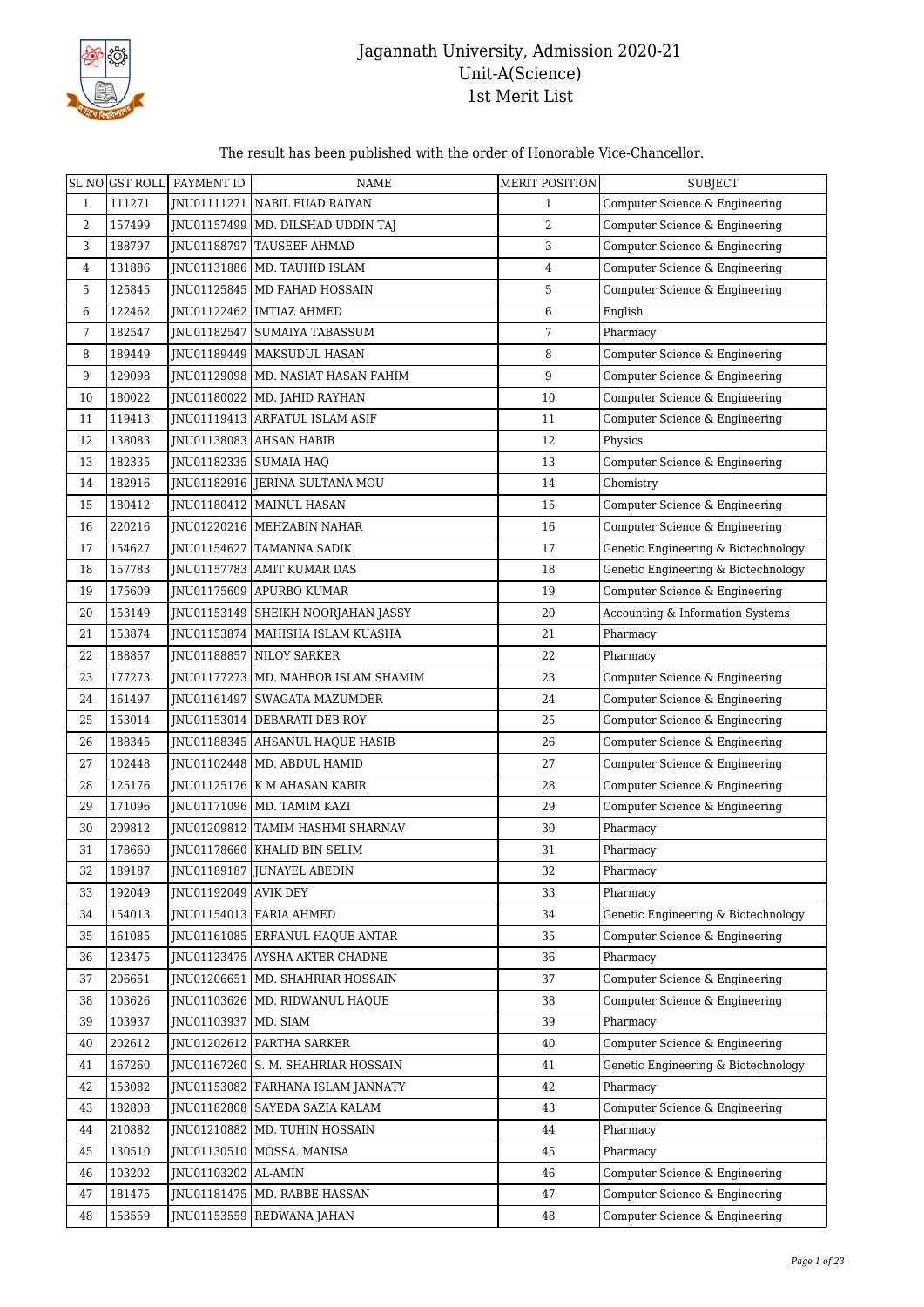

| 49       | 189570 |                         | JNU01189570   IRFANUL HUDA             | 49     | Computer Science & Engineering                 |
|----------|--------|-------------------------|----------------------------------------|--------|------------------------------------------------|
| 50       | 154682 |                         | JNU01154682   MST. NOORJAHAN AKTER     | 50     | Computer Science & Engineering                 |
| 51       | 191435 | JNU01191435   AJOR SAHA |                                        | 51     | Computer Science & Engineering                 |
| 52       | 153656 |                         | JNU01153656 AFIA TASNIM RIDITA         | 52     | Computer Science & Engineering                 |
| 53       | 220571 | JNU01220571             | MD. NAIMUL ISLAM OPU                   | 53     | Pharmacy                                       |
| 54       | 153992 |                         | JNU01153992   SADIA NASIR              | 54     | Computer Science & Engineering                 |
| 55       | 187035 |                         | JNU01187035 TANJUM SULTANA             | 55     | Genetic Engineering & Biotechnology            |
| 56       | 231046 |                         | JNU01231046 AJMAIN DAIYAN              | 56     | Genetic Engineering & Biotechnology            |
| 57       | 171663 |                         | JNU01171663   MD. SHAHIDUZZAMAN        | 57     | Computer Science & Engineering                 |
| 58       | 221104 | JNU01221104             | MAHMUDUL AMIN                          | 58     | Computer Science & Engineering                 |
| 59       | 182201 | JNU01182201             | NUSRAT ALAM                            | 59     | Genetic Engineering & Biotechnology            |
| 60       | 178351 |                         | JNU01178351 TANJIMA RAHMAN FARNY       | 60     | Computer Science & Engineering                 |
| 61       | 227027 | JNU01227027             | HAFSA ANJUMAN KIMA                     | 61     | Microbiology                                   |
| 62       | 200003 |                         | JNU01200003   MD. MAHFUZ ALAM RUDRO    | 62     | Computer Science & Engineering                 |
| 63       | 134090 |                         | JNU01134090 PURBASHA SINHA MONI        | 63     | Computer Science & Engineering                 |
| 64       | 183626 |                         | JNU01183626   ISRAT JAHAN BABLY        | 64     | Computer Science & Engineering                 |
| 65       | 193673 |                         | JNU01193673   TANJINA AKTER            | 65     | Pharmacy                                       |
| 66       | 178772 | JNU01178772             | <b>ATIEA KHANOM</b>                    | 66     | Computer Science & Engineering                 |
| 67       | 153888 |                         | JNU01153888 HABIBA AKTER               | 67     | Genetic Engineering & Biotechnology            |
| 68       | 209897 |                         | INU01209897 S.M. RASHIDUR RAHMAN RASHA | 68     | Pharmacy                                       |
| 69       | 189558 |                         | JNU01189558 SHAFIN MAHMOOD             | 69     | Computer Science & Engineering                 |
| 70       | 221057 | JNU01221057             | MD. RAKIBUZZAMAN RABIN                 | $70\,$ | Computer Science & Engineering                 |
| 71       | 224934 | JNU01224934             | S. M MUBASSIR MAHFUZ SAKI              | 71     | Computer Science & Engineering                 |
| 72       | 193437 | JNU01193437             | MONIRA AFROZ ANE                       | $72\,$ | Pharmacy                                       |
| 73       | 147969 |                         | JNU01147969 TASNEEM AHAMED SIYAM       | 73     | Computer Science & Engineering                 |
| 74       | 103534 |                         | JNU01103534   MD. ABDUL HANNAN MIA     | 74     | Pharmacy                                       |
| 75       | 125657 |                         | JNU01125657   MD RAFID ADIB            | 75     | Computer Science & Engineering                 |
| 76       | 153100 |                         | JNU01153100   MUNTAHA RAHMAN RAHA      | 76     | Computer Science & Engineering                 |
| 77       | 194052 | JNU01194052             | <b>TAHSIN HAQUE TOHA</b>               | 77     | Economics                                      |
| 78       | 182350 | JNU01182350             | <b>IFFAT HASNATH</b>                   | 78     | Computer Science & Engineering                 |
| 79       | 209966 |                         | INU01209966   MD.ABID ULLAH MUHIB      | 79     | Computer Science & Engineering                 |
| 80       | 191578 |                         | JNU01191578   NIJAM UDDIN SARKAR       | 80     | Pharmacy                                       |
| 81       | 183437 | JNU01183437             | <b>TASMIN AKTHER</b>                   | 81     | Pharmacy                                       |
| 82       | 190859 | INU01190859             | <b>SABIT BIN JAHANGIR</b>              | 82     | Computer Science & Engineering                 |
| 83       | 215014 |                         | JNU01215014   MOST. SHARMIN AKHTER     | 83     | Pharmacy                                       |
| 84       | 180651 |                         | JNU01180651   SUDIPTO ACHARJEE         | 84     | Pharmacy                                       |
| 85       | 216432 |                         | JNU01216432   NAFISA BINTE NASIM       | 85     | Pharmacy                                       |
| 86       | 182237 |                         | JNU01182237   NAWRIN JAHAN ESHA        | 86     | Pharmacy                                       |
| 87       | 130480 | JNU01130480             | RUKHSANA AKTER RESHMI                  | 87     | Pharmacy                                       |
| 88       | 191875 |                         | JNU01191875   MD. ABDUL KAHHAR         | 88     | Pharmacy                                       |
| 89       | 171744 |                         | JNU01171744   MD. SABBIR BHUIYA        | 89     | Pharmacy                                       |
| 90       | 103305 |                         | JNU01103305 RAJIB ROBIDAS              | 90     | Computer Science & Engineering                 |
| 91       | 214289 | JNU01214289             | MD. RASEL ISLAM                        | 91     | Physics                                        |
| 92       | 179883 |                         | JNU01179883   MD. JOHIRUL ISLAM        | 92     | Pharmacy                                       |
| 93       | 137346 |                         | JNU01137346   MD. SAKIB HASSAN         | 93     | Pharmacy                                       |
|          | 103797 | JNU01103797             | ELIAS AHAHAMMED                        | 94     | Pharmacy                                       |
| 94<br>95 | 229001 | JNU01229001             | MD. SHARIFUL ISLAM                     | 95     |                                                |
| 96       | 112818 |                         | JNU01112818 JUI SULTANA                | 96     | Genetic Engineering & Biotechnology<br>Physics |
| 97       | 186832 | JNU01186832 NADIA       |                                        | 97     | Biochemistry & Molecular Biology               |
|          |        |                         |                                        |        |                                                |
| 98       | 192553 |                         | JNU01192553   MD. KHAIRUL ASAD         | 98     | Pharmacy                                       |
| 99       | 216520 |                         | JNU01216520   KAYMA HOSSAIN ADITI      | 99     | Pharmacy                                       |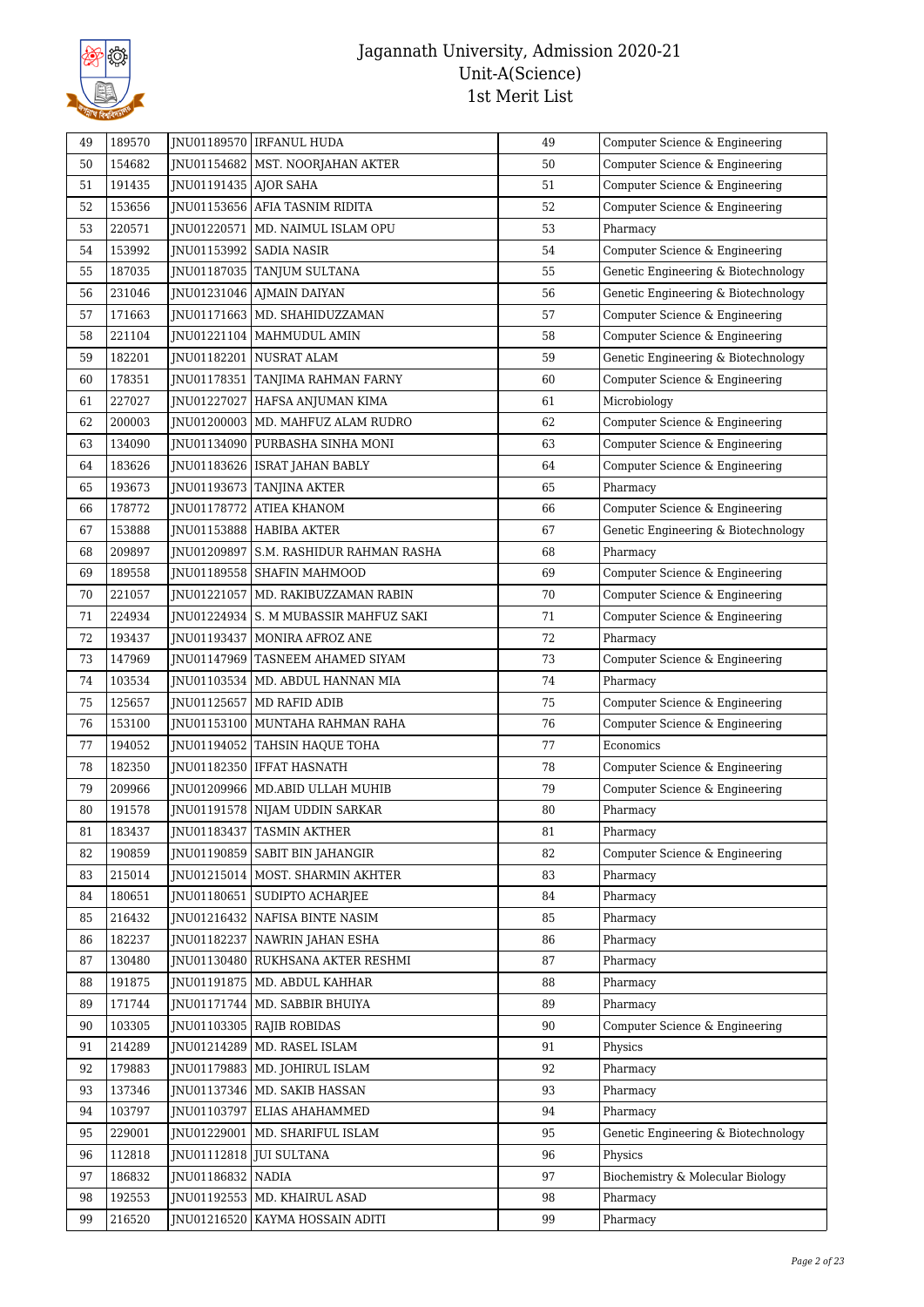

| 100 | 182457 |                   | JNU01182457 SANJANA JEBIN CHOWA          | 100 | Pharmacy                            |
|-----|--------|-------------------|------------------------------------------|-----|-------------------------------------|
| 101 | 147800 |                   | JNU01147800 SYED RAKIBUL ISLAM REFAT     | 101 | Pharmacy                            |
| 102 | 128971 |                   | JNU01128971 AL FAHAD SHANTO              | 102 | Genetic Engineering & Biotechnology |
| 103 | 225668 |                   | JNU01225668   MD. AL FAHAD               | 103 | Genetic Engineering & Biotechnology |
| 104 | 229393 | JNU01229393       | <b>MIZANUR RAHMAN</b>                    | 104 | Genetic Engineering & Biotechnology |
| 105 | 164287 |                   | JNU01164287   SAFIA NAKIBA               | 105 | Pharmacy                            |
| 106 | 153567 |                   | JNU01153567 SORAYA SHARMIN SMRITY        | 106 | Chemistry                           |
| 107 | 146957 |                   | JNU01146957   HASIN ABRER                | 107 | Genetic Engineering & Biotechnology |
| 108 | 200765 |                   | JNU01200765   MD. MAZEDUL ISLAM          | 108 | Pharmacy                            |
| 109 | 193111 | JNU01193111       | SANJIDA JAHAN SHAILY                     | 109 | Genetic Engineering & Biotechnology |
| 110 | 119512 |                   | JNU01119512 AMIT KUMAR SHARMA            | 110 | Microbiology                        |
| 111 | 178750 |                   | JNU01178750 RETU BANIK EATHI             | 111 | Genetic Engineering & Biotechnology |
| 112 | 102177 |                   | JNU01102177   MD.TASVIR SIDDIQUE SOHAG   | 112 | Genetic Engineering & Biotechnology |
| 113 | 219479 | JNU01219479       | <b>TANZIM SHARIF</b>                     | 113 | English                             |
| 114 | 182897 |                   | JNU01182897   SANJIDA KHALIL SAIKA       | 114 | Genetic Engineering & Biotechnology |
| 115 | 158619 |                   | JNU01158619   NAYEMUL ISLAM              | 115 | Biochemistry & Molecular Biology    |
| 116 | 192817 | JNU01192817       | ABU SAYEID SAWON                         | 116 | Genetic Engineering & Biotechnology |
| 117 | 171755 |                   | JNU01171755   MD. NAVID- UL- ISLAM       | 117 | Microbiology                        |
| 118 | 214661 |                   | JNU01214661 NURJAHAN KHATUN NURI         | 118 | English                             |
| 119 | 190035 |                   | JNU01190035   MD. SHAHEDUR RAHMAN SABBIR | 119 | Biochemistry & Molecular Biology    |
| 120 | 191384 |                   | INU01191384   SAIF ABDULLAH              | 120 | Genetic Engineering & Biotechnology |
| 121 | 126383 |                   | JNU01126383   MD. AL AMIN MOLLA          | 121 | Chemistry                           |
| 122 | 126414 |                   | JNU01126414   PARTHORAJ NANDI            | 122 | Mathematics                         |
| 123 | 119458 |                   | JNU01119458 SOWMIK ROY                   | 123 | Genetic Engineering & Biotechnology |
| 124 | 119879 |                   | JNU01119879 ABU HURAYRA NILOY            | 124 | Biochemistry & Molecular Biology    |
| 125 | 193341 |                   | JNU01193341   FARZANA NIZAM PRITY        | 125 | English                             |
| 126 | 112883 |                   | JNU01112883   MD.SAGOR ISLAM             | 126 | Microbiology                        |
| 127 | 139633 |                   | JNU01139633   MD. ABDUS SABUR            | 127 | Biochemistry & Molecular Biology    |
| 128 | 189662 |                   | JNU01189662   NIRJHAR AMIN ROWDRA        | 128 | Physics                             |
| 129 | 100318 |                   | JNU01100318 SYEDA MALIHA NARJIS          | 129 | Microbiology                        |
| 130 | 218496 |                   | JNU01218496   MOST. TASLIMA AKTER        | 130 | Genetic Engineering & Biotechnology |
| 131 | 132567 |                   | JNU01132567   MEHRAN IQBAL               | 131 | Genetic Engineering & Biotechnology |
| 132 | 103400 |                   | JNU01103400 SIAM AHMMED                  | 132 | Genetic Engineering & Biotechnology |
| 133 | 150501 | JNU01150501       | MD. MAHAFUZUL HASAN SHIFAT               | 133 | Chemistry                           |
| 134 | 111446 |                   | JNU01111446 AL RASHEDUL ISLAM EMON       | 134 | Genetic Engineering & Biotechnology |
| 135 | 226960 |                   | JNU01226960 ANIKA TASNIM                 | 135 | English                             |
| 136 | 157742 |                   | INU01157742   IOBAL MAHMOOD              | 136 | Genetic Engineering & Biotechnology |
| 137 | 203616 |                   | JNU01203616 NUSRAT JAHAN JERIN           | 137 | Genetic Engineering & Biotechnology |
| 138 | 211079 |                   | JNU01211079   MD. ISHAAT AHMED           | 138 | Biochemistry & Molecular Biology    |
| 139 | 137068 |                   | JNU01137068   MD. KAMRUL ISLAM ZIM       | 139 | Genetic Engineering & Biotechnology |
|     | 209176 | JNU01209176 OISHY |                                          | 140 |                                     |
| 140 |        |                   |                                          |     | Genetic Engineering & Biotechnology |
| 141 | 136095 | JNU01136095       | MD. NADIM MAHMUD                         | 141 | Biochemistry & Molecular Biology    |
| 142 | 225691 | JNU01225691       | MD. SAIFUL ISLAM                         | 142 | Genetic Engineering & Biotechnology |
| 143 | 224594 |                   | JNU01224594   SAYEED IBNE SHAFAYET       | 143 | Biochemistry & Molecular Biology    |
| 144 | 227111 | JNU01227111       | SABRINA YEASMIN MITU                     | 144 | Chemistry                           |
| 145 | 150551 | JNU01150551       | KOUSHIK CHANDRA LIKHON                   | 145 | Genetic Engineering & Biotechnology |
| 146 | 122450 |                   | JNU01122450   MOLOY BANERJEE             | 146 | Biochemistry & Molecular Biology    |
| 147 | 157825 |                   | JNU01157825 SANDWIP KUMAR SHANTO         | 147 | Microbiology                        |
| 148 | 182535 | JNU01182535 ANIA  |                                          | 148 | Biochemistry & Molecular Biology    |
| 149 | 153441 | JNU01153441       | NABILA HAQUE                             | 149 | Microbiology                        |
| 150 | 102418 | JNU01102418       | MD. ABU HANIFA                           | 150 | Microbiology                        |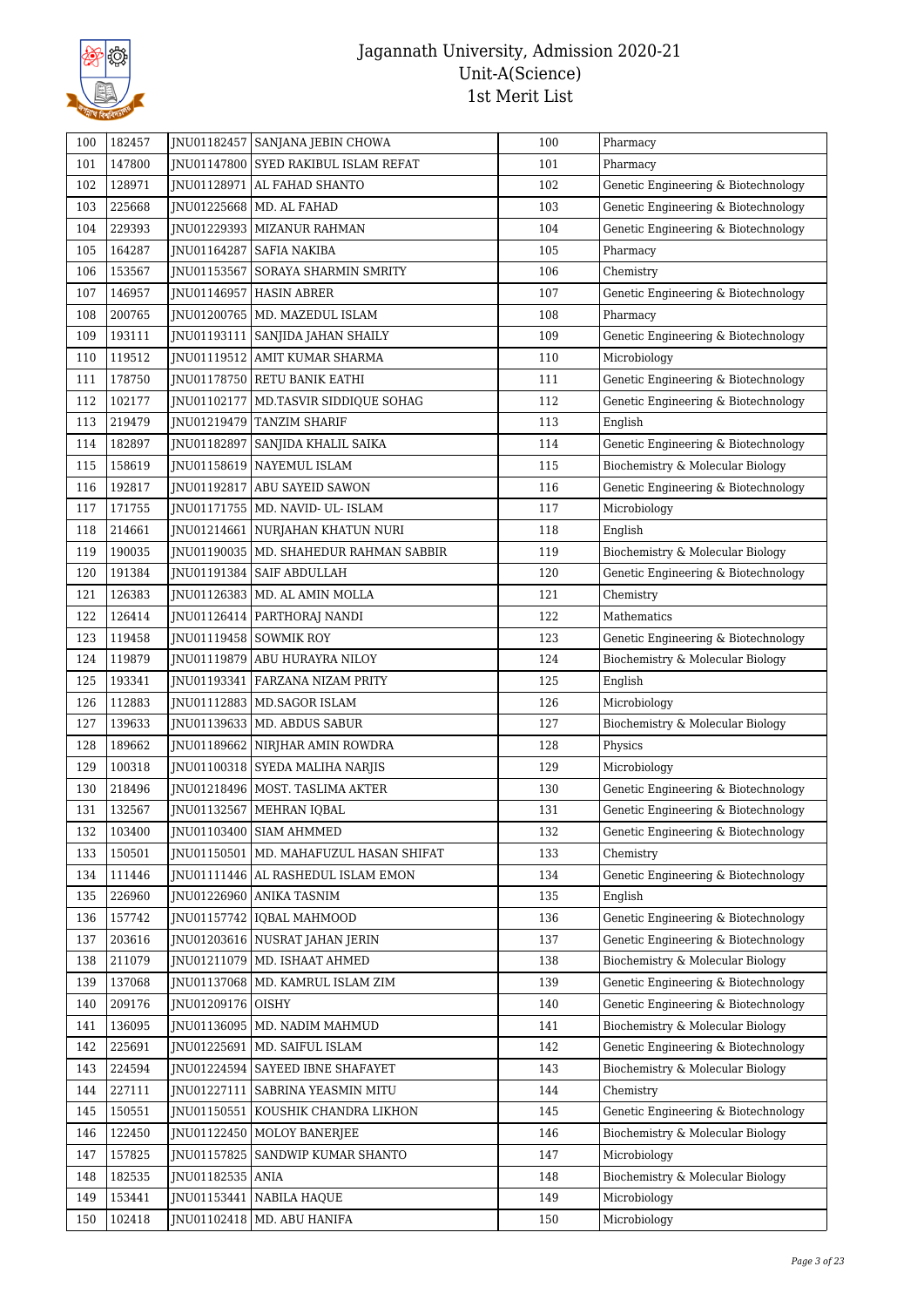

| 151        | 111745           |                          | JNU01111745   FARHANA ULFAT                             | 151 | Microbiology                                |
|------------|------------------|--------------------------|---------------------------------------------------------|-----|---------------------------------------------|
| 152        | 136267           |                          | JNU01136267   MD. NAHID HASAN                           | 152 | Biochemistry & Molecular Biology            |
| 153        | 202753           |                          | JNU01202753   MD. SAZZAD MIA                            | 153 | Chemistry                                   |
| 154        | 128787           | JNU01128787              | MD. ABU SAEED                                           | 154 | Biochemistry & Molecular Biology            |
| 155        | 169179           |                          | JNU01169179   MD. MONIRUL ISLAM                         | 155 | Microbiology                                |
| 156        | 120762           |                          | JNU01120762   MD. SHAHRIAR HOSSAIN MUNSHI               | 156 | Biochemistry & Molecular Biology            |
| 157        | 120408           | JNU01120408 DIPOK DAS    |                                                         | 157 | Law                                         |
| 158        | 171826           |                          | JNU01171826   TOWHIDUL ISLAM TAMJID                     | 158 | <b>Statistics</b>                           |
| 159        | 159272           |                          | JNU01159272   ABDULLAH AL NOMAN                         | 159 | Biochemistry & Molecular Biology            |
| 160        | 226962           |                          | INU01226962 MORSHEDA RAHMAN                             | 160 | Microbiology                                |
| 161        | 182325           |                          | JNU01182325 HIRA AKTER LAMIA                            | 161 | Microbiology                                |
| 162        | 153256           |                          | JNU01153256   FARIHA TABASSUM OYSHI                     | 162 | Biochemistry & Molecular Biology            |
| 163        | 177563           |                          | JNU01177563   TAMANNA TASNIM JOHANA                     | 163 | Biochemistry & Molecular Biology            |
| 164        | 164770           |                          | JNU01164770   MST. TASNIM                               | 164 | Biochemistry & Molecular Biology            |
| 165        | 132306           |                          | JNU01132306 EMON AL MAHMUD                              | 165 | Biochemistry & Molecular Biology            |
| 166        | 103316           |                          | JNU01103316 JONAYED AKANDA SAKIB                        | 166 | Chemistry                                   |
| 167        | 199203           |                          | JNU01199203   MD. AMIT HASSAN JOY                       | 167 | Biochemistry & Molecular Biology            |
| 168        | 131340           |                          | JNU01131340   MST. JANNATUL ISLAM RITU                  | 168 | Microbiology                                |
| 169        | 186388           |                          | JNU01186388   MARZIA ZANNAT                             | 169 | Microbiology                                |
| 170        | 132332           |                          | <b>INU01132332 KHONDOKER MASRUR AHMED</b>               | 170 | Microbiology                                |
| 171        | 214537           |                          | INU01214537 MIM MOST. ZAFRIN                            | 171 | Biochemistry & Molecular Biology            |
| 172        | 147448           |                          | JNU01147448   MD. NAYEEM AKHLAS                         | 172 | Biochemistry & Molecular Biology            |
| 173        | 220923           |                          | JNU01220923   MD. ZANE ALAM                             | 173 | Microbiology                                |
| 174        | 183566           | JNU01183566 URMI AKTER   |                                                         | 174 | Microbiology                                |
| 175        | 132099           |                          | JNU01132099   SABBIR AHMED SIMON                        | 175 | Biochemistry & Molecular Biology            |
| 176        | 181335           |                          | JNU01181335   ANISUL HAQUE                              | 176 | Biochemistry & Molecular Biology            |
| 177        | 200784           |                          | JNU01200784   MD. ASHIKUR RAHMAN                        | 177 | Microbiology                                |
| 178        | 200048           | JNU01200048   S.M. SAZIB |                                                         | 178 | Microbiology                                |
| 179        | 147087           | JNU01147087              | MUHAMMAD ALIF MAHMUD                                    | 179 | Microbiology                                |
| 180        | 166165           |                          | JNU01166165   TABASSUM AKTER LUMA                       | 180 | Microbiology                                |
| 181        | 153056           |                          | JNU01153056   SUNAYDA JAHAN SRUTY                       | 181 | Microbiology                                |
| 182        | 153182           |                          | JNU01153182   NILIMA ALI MOUMI                          | 182 | Biochemistry & Molecular Biology            |
| 183        | 171565           |                          | JNU01171565   MOMTAJ JAHAN MUNNY                        | 183 | Biochemistry & Molecular Biology            |
| 184        | 228585           |                          | JNU01228585   MD. SAKIB AL HELAL                        | 184 | Biochemistry & Molecular Biology            |
| 185        | 190334           |                          | JNU01190334   SAZID HASAN                               | 185 | Biochemistry & Molecular Biology            |
|            | 183006           |                          | JNU01183006 AFNAN AKTER                                 | 186 | Microbiology                                |
| 186        | 209986           |                          | JNU01209986   MEHEDI HASSAN SAGOR                       | 187 | Physics                                     |
| 187        |                  |                          | JNU01125502 ARNAB CHOWDHURY                             | 188 |                                             |
| 188<br>189 | 125502<br>152542 | JNU01152542              | MD. RAIHAN MUNSHI                                       | 189 | Zoology<br>Biochemistry & Molecular Biology |
|            | 113938           |                          | INU01113938   MD. SUMON RAHMAN                          | 190 | Biochemistry & Molecular Biology            |
| 190        | 192352           |                          | JNU01192352 ADITTYA ROY OMEE                            | 191 |                                             |
| 191<br>192 | 198410           |                          |                                                         | 192 | Biochemistry & Molecular Biology            |
| 193        | 106023           |                          | JNU01198410 SHAKIB AHMED<br>JNU01106023   MD. SOHAG MIA | 193 | Microbiology<br>Microbiology                |
|            |                  |                          |                                                         |     |                                             |
| 194        | 210583           |                          | JNU01210583 ARNOB CHAKROBORTTY                          | 194 | Microbiology                                |
| 195        | 116662           |                          | JNU01116662 NILOY SARKAR                                | 195 | Microbiology                                |
| 196        | 182195           |                          | JNU01182195 TAFRIYA AMIN HABIBA                         | 196 | Microbiology                                |
| 197        | 132240           |                          | JNU01132240 TAHSIN PRANTA                               | 197 | Microbiology                                |
| 198        | 210244           |                          | JNU01210244 NIAZ AHMOD                                  | 198 | Chemistry                                   |
| 199        | 132928           | JNU01132928              | MD. EMDADUL HAQUE EMON                                  | 199 | Microbiology                                |
| 200        | 216516           |                          | JNU01216516 RUBAIYA TASNIM                              | 200 | Microbiology                                |
| 201        | 157869           | JNU01157869              | RIFAT AL FAHIM                                          | 201 | Microbiology                                |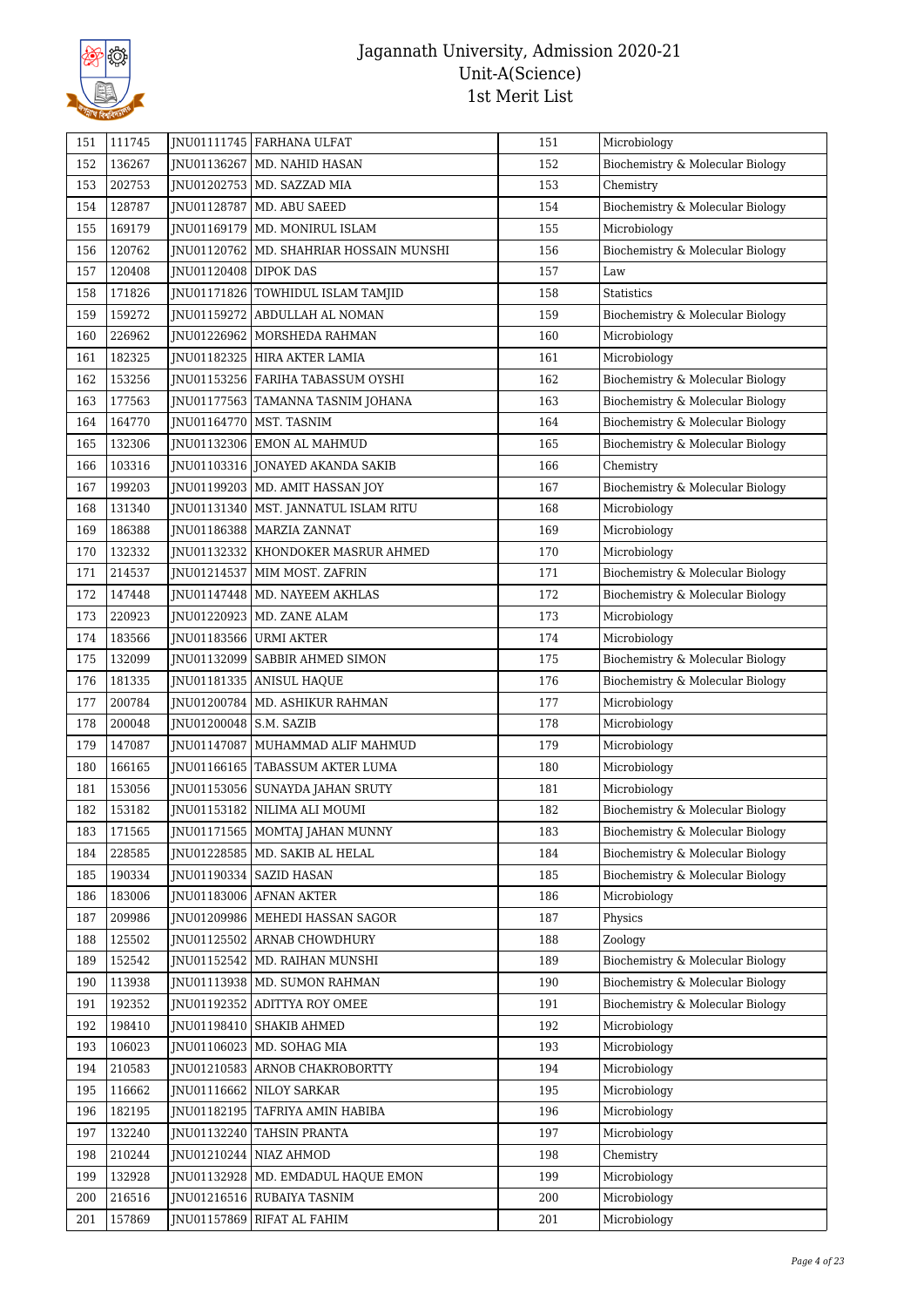

| 202        | 193174 |                      | JNU01193174 UMME TUNAZZENA TISHA     | 202 | Microbiology                     |
|------------|--------|----------------------|--------------------------------------|-----|----------------------------------|
| 203        | 179721 |                      | JNU01179721 SHAFAT FAISAL            | 203 | Microbiology                     |
| 204        | 222360 |                      | JNU01222360 SUFOL KUMAR DAS          | 204 | Microbiology                     |
| 205        | 182331 |                      | JNU01182331 JANNATUL FERDOUS AMI     | 205 | Microbiology                     |
| 206        | 152262 |                      | JNU01152262 NAIMA SULTANA MAHIN      | 206 | Microbiology                     |
| 207        | 157935 |                      | JNU01157935   MD. FAIYAZ ALAM SAKIB  | 207 | Chemistry                        |
| 208        | 148746 |                      | JNU01148746   M. M. ZAHID HASAN      | 208 | Physics                          |
| 209        | 195614 |                      | JNU01195614 AN NAHIAN KHEAYA         | 209 | English                          |
| 210        | 210087 |                      | JNU01210087   ARIFUL ISLAM           | 210 | Chemistry                        |
| 211        | 192360 |                      | JNU01192360   MD. KHAIRUL HASAN      | 211 | Microbiology                     |
| 212        | 138100 |                      | JNU01138100   MD. KAMRUZZAMAN        | 212 | Chemistry                        |
| 213        | 226089 |                      | JNU01226089   MD. RIMON HOSSAIN      | 213 | Microbiology                     |
| 214        | 206847 |                      | JNU01206847   MD. TASNIMUL HASAN     | 214 | Law                              |
| 215        | 157588 |                      | JNU01157588   MD. DIN ISLAM          | 215 | Physics                          |
| 216        | 199783 |                      | JNU01199783 MUHAMMAD FAHIM           | 216 | Law                              |
| 217        | 139377 |                      | JNU01139377   MASUD RANA LABIB       | 217 | Microbiology                     |
| 218        | 130478 |                      | JNU01130478 NOWSHIN PRODHAN          | 218 | Chemistry                        |
| 219        | 208534 |                      | JNU01208534   SANIYA HOSSAIN         | 219 | Psychology                       |
| 220        | 188887 |                      | JNU01188887 ABDULLAH AL OMAR         | 220 | Physics                          |
| 221        | 123478 |                      | JNU01123478 DIPA GHARAMI             | 221 | Chemistry                        |
| 222        | 140691 |                      | JNU01140691   SADIA SULTANA TOMA     | 222 | Chemistry                        |
| 223        | 190175 | JNU01190175   HIMEL  |                                      | 223 | Mathematics                      |
|            | 181282 |                      | JNU01181282   MD. IMRUL KAYES        | 224 |                                  |
| 224<br>225 | 221374 |                      |                                      | 225 | Physics<br>English               |
|            |        |                      | JNU01221374   MD. HRIDOY HOSSEN      |     |                                  |
| 226        | 125865 | JNU01125865   REDWAN |                                      | 226 | Mathematics                      |
| 227        | 191748 |                      | JNU01191748   ASHRAFUL ISLAM         | 227 | Statistics                       |
| 228        | 179755 |                      | JNU01179755   SIDRATUL MUNTAHA       | 228 | Economics                        |
| 229        | 187442 |                      | JNU01187442   MEHEDI HASAN           | 229 | Physics                          |
| 230        | 157222 |                      | JNU01157222   MD. ZAMIL IMTIUZ       | 230 | Law                              |
| 231        | 215865 |                      | INU01215865 SADIA ENAM ANNIE         | 231 | Chemistry                        |
| 232        | 209723 |                      | JNU01209723   IMROJ HASSAN SHAFI     | 232 | Chemistry                        |
| 233        | 153354 |                      | JNU01153354 UMMAY HABIBA LAMIA       | 233 | <b>Statistics</b>                |
| 234        | 203647 |                      | JNU01203647 SARVANI DATTA            | 234 | Geography & Environment          |
| 235        | 174991 | JNU01174991          | MD. MAHMUD-UN-NABI SAZID             | 235 | Chemistry                        |
| 236        | 220040 |                      | JNU01220040 JUNANJINA ISLAM          | 236 | Economics                        |
| 237        | 189096 |                      | INU01189096 SHEIKH MD. ABU SUFIAN    | 237 | Chemistry                        |
| 238        | 134088 |                      | JNU01134088   KAZI SINTHIA TASNIM    | 238 | Zoology                          |
| 239        | 134539 |                      | INU01134539   JANNATUL FERDOUSI EMMA | 239 | Physics                          |
| 240        | 190140 | JNU01190140          | <b>TAIWAR HOSSAIN</b>                | 240 | Mathematics                      |
| 241        | 225035 |                      | JNU01225035 MD. IBRAHIM SHEKH        | 241 | Chemistry                        |
| 242        | 217596 |                      | JNU01217596 NAVILA KHANDAKER MIM     | 242 | Chemistry                        |
| 243        | 221299 |                      | JNU01221299   AKASH GHOSH            | 243 | Law                              |
| 244        | 180157 | JNU01180157          | OSMAN GONI BHUIYAN                   | 244 | Accounting & Information Systems |
| 245        | 128062 |                      | JNU01128062   MIRAZ KHALIFA          | 245 | Chemistry                        |
| 246        | 127189 |                      | JNU01127189   ANTU GHOSH             | 246 | Mathematics                      |
| 247        | 143884 | JNU01143884          | MD. MERAJ MRIDHA                     | 247 | Statistics                       |
| 248        | 214462 |                      | JNU01214462 JANNATUL MAUA            | 248 | Law                              |
| 249        | 182199 |                      | JNU01182199   UMMY TANJILA           | 249 | Physics                          |
| 250        | 182371 |                      | JNU01182371   KANIZ FATEMA           | 250 | Chemistry                        |
| 251        | 208481 |                      | JNU01208481 FARIA JARIN ELA          | 251 | Geography & Environment          |
| 252        | 210045 |                      | JNU01210045   SAAD AHMED             | 252 | Physics                          |
|            |        |                      |                                      |     |                                  |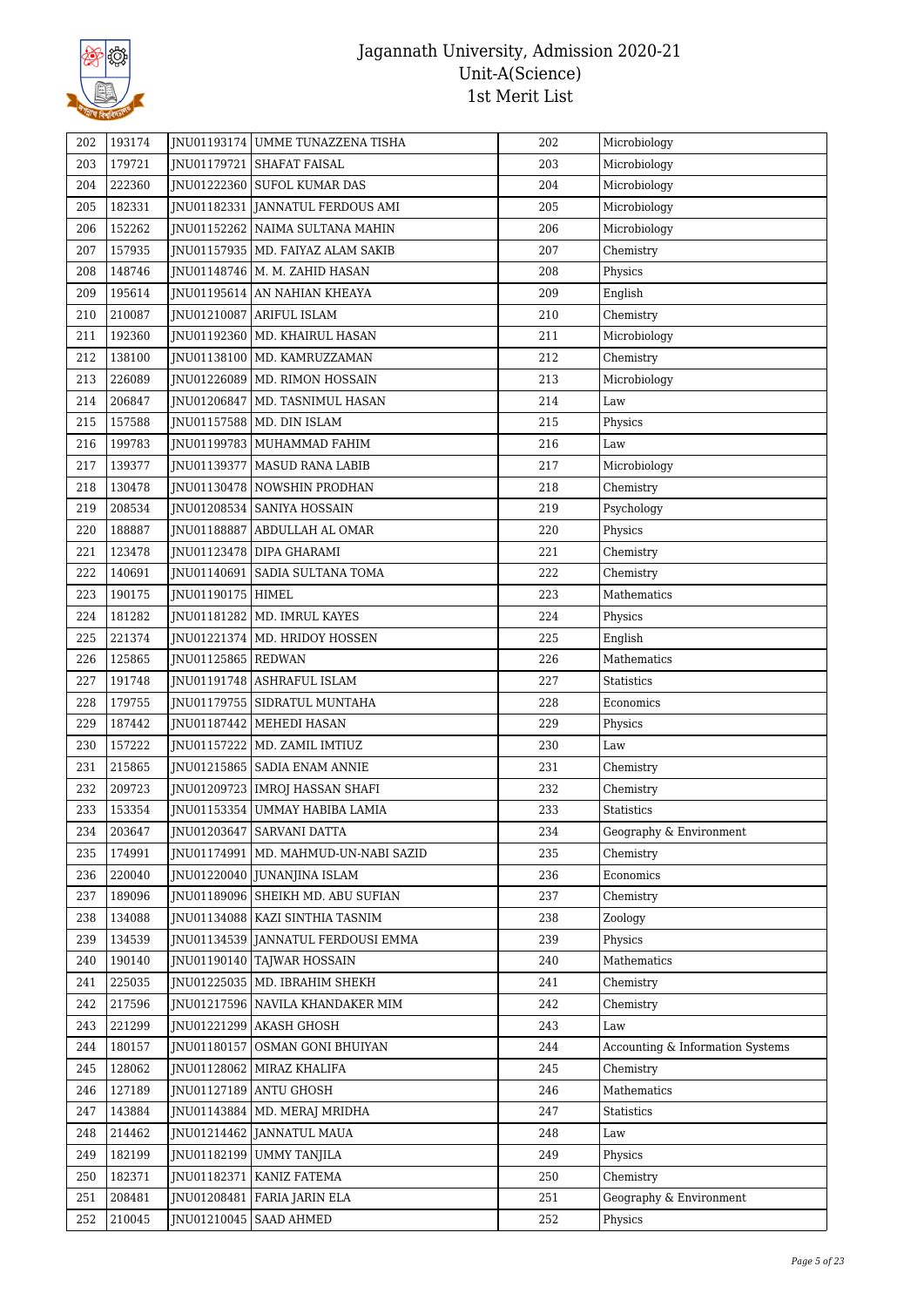

| 253 | 153369 |                           | INU01153369 GAYOTRY GOPE TOMA               | 253 | Chemistry               |
|-----|--------|---------------------------|---------------------------------------------|-----|-------------------------|
| 254 | 135260 |                           | JNU01135260   MD. NAHID HASAN               | 254 | Physics                 |
| 255 | 153720 | JNU01153720   ISRAT JAHAN |                                             | 255 | <b>Statistics</b>       |
| 256 | 139656 |                           | JNU01139656 RIDOY CHADNRA ROY               | 256 | Chemistry               |
| 257 | 219896 |                           | JNU01219896   MD. PARVEZ MOSHARROF          | 257 | Statistics              |
| 258 | 125327 |                           | JNU01125327 SK. MIRAZ RAHMAN ANI            | 258 | Physics                 |
| 259 | 183305 |                           | JNU01183305 SUROVI SULTANA                  | 259 | Statistics              |
| 260 | 126394 |                           | JNU01126394 ABDUR RAHIM                     | 260 | Chemistry               |
| 261 | 133686 |                           | JNU01133686 SHARMIN AKTER SWEETY            | 261 | Chemistry               |
| 262 | 190978 |                           | JNU01190978   SAZZAD-UL ISLAM JUBERY        | 262 | Mathematics             |
| 263 | 225236 |                           | JNU01225236 RAKIBUL HASAN                   | 263 | Chemistry               |
| 264 | 205353 |                           | JNU01205353 SUMITRA RANI DAS                | 264 | Chemistry               |
| 265 | 142884 |                           | JNU01142884   MD.ABU SADAT SOASH            | 265 | Chemistry               |
| 266 | 196388 |                           | JNU01196388   MD. ASHFEKUR RAHMAN KHANDAKER | 266 | Chemistry               |
| 267 | 188055 | JNU01188055   BIPUL DAS   |                                             | 267 | Physics                 |
| 268 | 215966 |                           | INU01215966 FABIHA BUSHRA ESHA              | 268 | Physics                 |
| 269 | 219448 |                           | JNU01219448   MST. SAJNEEN AKTER            | 269 | Chemistry               |
| 270 | 111735 |                           | JNU01111735   MOST. NADIA SULTANA           | 270 | Chemistry               |
| 271 | 170301 |                           | JNU01170301   MAHIBBUL HASAN SHOUROV        | 271 | Law                     |
| 272 | 156728 |                           | JNU01156728 TAMANNA HIL ARJU                | 272 | <b>Statistics</b>       |
| 273 | 212218 |                           | JNU01212218 A. S. M. MUSHFIQUR RAHIM        | 273 | Physics                 |
| 274 | 182969 |                           | JNU01182969   ANITA HOSSAIN                 | 274 | Chemistry               |
| 275 | 189868 |                           | JNU01189868   SADMAN SAKIB                  | 275 | Physics                 |
| 276 | 126353 |                           | JNU01126353   MD. ABID HASSAN               | 276 | Physics                 |
| 277 | 218301 |                           | JNU01218301   NASIMA AKTER                  | 277 | <b>Statistics</b>       |
| 278 | 225413 |                           | JNU01225413 FARDEEN MOSHARRAF PRANTA        | 278 | Psychology              |
| 279 | 195230 |                           | JNU01195230 TANJINA AKTER                   | 279 | Chemistry               |
| 280 | 122535 |                           | JNU01122535 JAMINUL HAQUE EAFAZ             | 280 | Chemistry               |
| 281 | 226218 |                           | JNU01226218   KHAIRUL ISLAM ROBI            | 281 | Chemistry               |
| 282 | 166044 |                           | JNU01166044   AYRINA MEHJABIN               | 282 | Physics                 |
| 283 | 165131 |                           | JNU01165131   MARIA BINTE MOHIR MEGHA       | 283 | Mathematics             |
| 284 | 203589 |                           | INU01203589 SUMAIYA AKTHER                  | 284 | Chemistry               |
| 285 | 102872 |                           | JNU01102872   MAHFUZ HASAN JOY              | 285 | Physics                 |
| 286 | 168133 |                           | JNU01168133   SHOAIB AHMED                  | 286 | Physics                 |
| 287 | 107540 |                           | JNU01107540   MD. NAZMUL HOSEN              | 287 | Chemistry               |
| 288 | 124317 |                           | JNU01124317   FARIHA NAZNIN                 | 288 | Statistics              |
| 289 | 154385 | JNU01154385   MARWA       |                                             | 289 | Economics               |
| 290 | 218132 |                           | JNU01218132   MOST. HOMAYRA AKTER SHEMU     | 290 | Chemistry               |
| 291 | 207296 |                           | JNU01207296   WASHIM SAKIB                  | 291 | Chemistry               |
| 292 | 109619 |                           | JNU01109619 MD. REZAULLAH                   | 292 | Physics                 |
| 293 | 173228 |                           | JNU01173228   AZIZUL HAKIM                  | 293 | Chemistry               |
| 294 | 155282 |                           | JNU01155282 AMENA AKTER CHAITI              | 294 | Chemistry               |
| 295 | 199620 |                           | JNU01199620 SOJUN CHANDRA SHILL             | 295 | Law                     |
| 296 | 128305 |                           | JNU01128305   MD.ARIFUL ISLAM NAFIZ         | 296 | Geography & Environment |
| 297 | 185355 | JNU01185355   EMA AKTER   |                                             | 297 | Zoology                 |
| 298 | 143074 |                           | JNU01143074   MD. ANTOR HOSEN               | 298 | Chemistry               |
| 299 | 210757 |                           | JNU01210757   MD. ASADULLAH                 | 299 | Chemistry               |
| 300 | 182214 |                           | JNU01182214   SAJIA NAUSHIN                 | 300 | Physics                 |
|     | 177544 |                           |                                             | 301 |                         |
| 301 |        |                           | JNU01177544   NUSRAT JAHAN URMI             |     | Physics                 |
| 302 | 165184 |                           | JNU01165184   MOST. RIMA KHATUN             | 302 | Chemistry               |
| 303 | 101622 |                           | JNU01101622 PRAPTI DATTA                    | 303 | Chemistry               |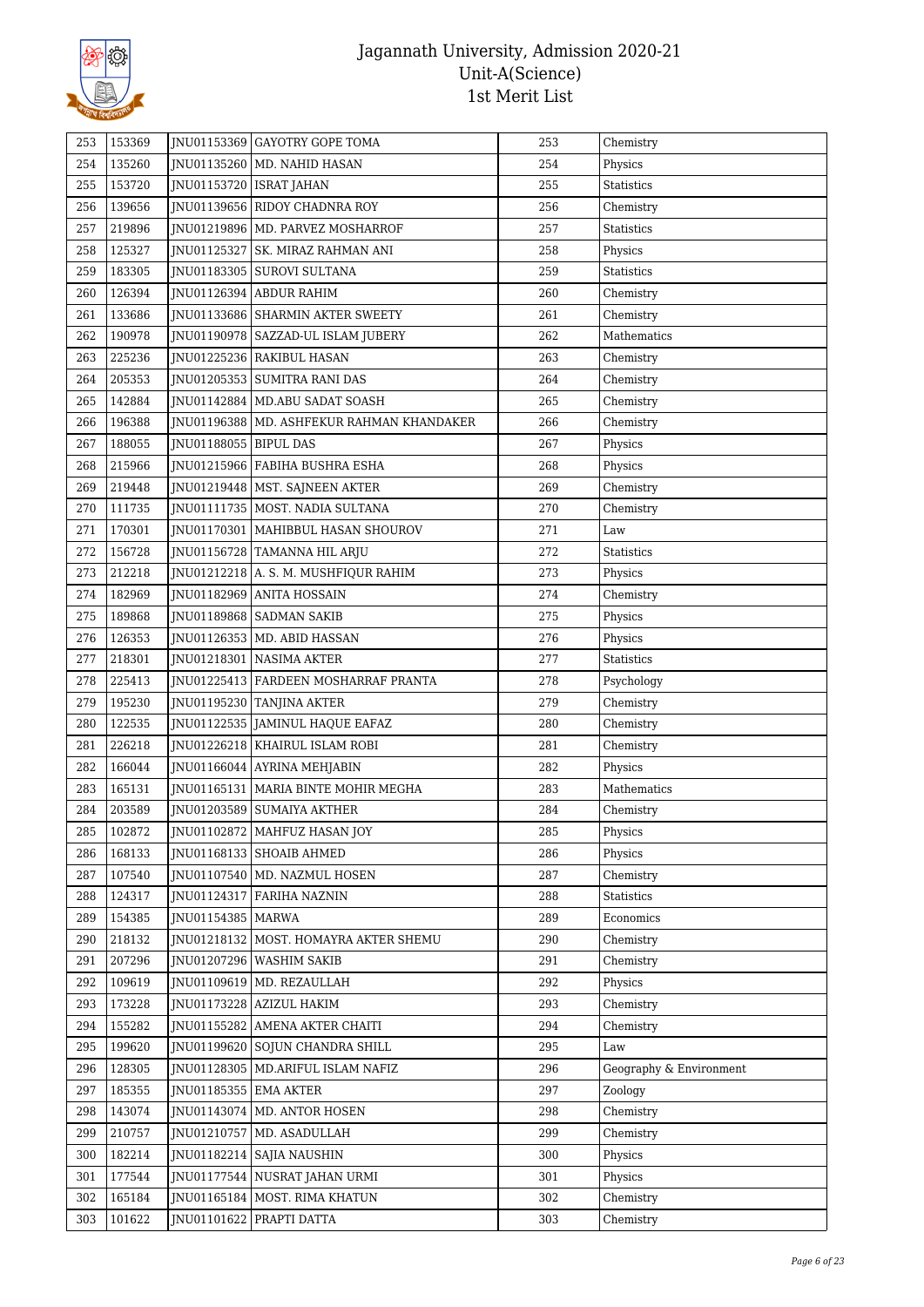

| 304 | 216284 |                          | JNU01216284   MD. MAMUN-OR-RASHID      | 304 | Chemistry                        |
|-----|--------|--------------------------|----------------------------------------|-----|----------------------------------|
| 305 | 189615 |                          | JNU01189615   MD. TANVIRUL ISLAM       | 305 | Chemistry                        |
| 306 | 213451 |                          | JNU01213451 TAHMINA AKTER              | 306 | Law                              |
| 307 | 100355 |                          | JNU01100355   ROKHAIYA AKTER TONI      | 307 | Mathematics                      |
| 308 | 146376 |                          | JNU01146376   MD. TAJBIR HASAN SHUVO   | 308 | Law                              |
| 309 | 177508 |                          | JNU01177508 ABDULLAH AL MAMUN          | 309 | Statistics                       |
| 310 | 114326 |                          | JNU01114326   MAKSUDUL HASSAN MAHI     | 310 | Accounting & Information Systems |
| 311 | 166330 |                          | JNU01166330 SHOUVIK SARKER             | 311 | Physics                          |
| 312 | 203497 |                          | JNU01203497   SIDRATUL MUNTAHA         | 312 | Chemistry                        |
| 313 | 220778 |                          | JNU01220778   BITOP HALDER             | 313 | Physics                          |
| 314 | 111707 |                          | JNU01111707   SANZIDA ISLAM SHEEMA     | 314 | Zoology                          |
| 315 | 177618 |                          | JNU01177618   AROBI SULTANA OISHY      | 315 | Physics                          |
| 316 | 182675 |                          | JNU01182675   NURE JANNAT              | 316 | Psychology                       |
| 317 | 182850 |                          | JNU01182850 SHAHIDA AKTER ESHA         | 317 | Mathematics                      |
| 318 | 139874 |                          | JNU01139874   MD. SANYEAT JAHAN SOHAG  | 318 | Chemistry                        |
| 319 | 191996 |                          | JNU01191996 NILOY GHOSH                | 319 | Chemistry                        |
| 320 | 132708 |                          | INU01132708 ABDULLA AL RABBI           | 320 | Physics                          |
| 321 | 111750 |                          | JNU01111750   BUBLY AKTER TONNY        | 321 | Physics                          |
| 322 | 105016 |                          | JNU01105016   TANMOY CHANDRA SHIL      | 322 | Chemistry                        |
| 323 | 103588 |                          | JNU01103588   MD.SAKIBUL ISLAM SOUROV  | 323 | Chemistry                        |
| 324 | 152591 | JNU01152591   HANIF MIA  |                                        | 324 | Zoology                          |
| 325 | 126452 |                          | JNU01126452   MONI SANKAR BEPARI       | 325 | Mathematics                      |
| 326 | 205192 | JNU01205192   AKIB AHMED |                                        | 326 | Mathematics                      |
| 327 | 160336 |                          | JNU01160336   TAFHEEMUL HOQ            | 327 | Chemistry                        |
| 328 | 168056 |                          | JNU01168056   MD. TAMIM ISLAM JOY      | 328 | Law                              |
| 329 | 100008 |                          | JNU01100008   ISHRA CHOWDHURY MOUMI    | 329 | Mathematics                      |
| 330 | 182245 |                          | JNU01182245   NUSROT JAHAN             | 330 | Geography & Environment          |
| 331 | 188508 |                          | JNU01188508   MD. NAIMUR RAHAMAN       | 331 | Chemistry                        |
| 332 | 224116 |                          | JNU01224116 JAEED MAHMUD NUHIN         | 332 | Physics                          |
| 333 | 135742 | JNU01135742 PROTAP ROY   |                                        | 333 | Chemistry                        |
| 334 | 206403 |                          | JNU01206403 SAYEEM BIN ASHRAF          | 334 | Chemistry                        |
| 335 | 205719 |                          | JNU01205719 LUTFUR RAHMAN              | 335 | Statistics                       |
| 336 | 107460 |                          | JNU01107460   KHAIRUL BASHER HRIDOY    | 336 | Chemistry                        |
| 337 | 135724 |                          | JNU01135724 JAHIN FAYAZ                | 337 | English                          |
| 338 | 191583 |                          | JNU01191583   MD HASIB SHARIAR         | 338 | Chemistry                        |
| 339 | 210678 | JNU01210678   PRINCE DAS |                                        | 339 | English                          |
| 340 | 204613 | JNU01204613 RIMA AKTER   |                                        | 340 | Chemistry                        |
| 341 | 105067 |                          | INU01105067 MONIRUL ISLAM              | 341 | Chemistry                        |
| 342 | 105690 |                          | JNU01105690 ARIFUL ISLAM FAISAL        | 342 | Law                              |
| 343 | 210974 |                          | JNU01210974   SADAR UDDIN KAISAR JIHAD | 343 | Physics                          |
| 344 | 223143 |                          | JNU01223143   MAHFUJUR RAHMAN          | 344 | Public Administration            |
| 345 | 171564 |                          | JNU01171564 SHAH NEWAZ AL MUJAHID      | 345 | Botany                           |
| 346 | 160746 |                          | JNU01160746   SABRINA ZANNAT           | 346 | Law                              |
| 347 | 214487 |                          | JNU01214487   KHADIJATUL MONIRA        | 347 | Chemistry                        |
| 348 | 149551 | JNU01149551              | REJAUL ISLAM SALMAN                    | 348 | Physics                          |
| 349 | 133423 |                          | JNU01133423   MD. RAKIBUL ISLAM        | 349 | Chemistry                        |
| 350 | 157574 |                          | JNU01157574   MAHIRUL ISLAM            | 350 | Mathematics                      |
| 351 | 215973 |                          | JNU01215973   MST. UMME HABIBA         | 351 | Chemistry                        |
| 352 | 182510 |                          | JNU01182510 ESHRAT JAHAN MILE          | 352 | Chemistry                        |
| 353 | 157919 |                          | JNU01157919   MOORADEEL MOOSTAKEEN     | 353 | Statistics                       |
| 354 | 188519 |                          | JNU01188519   MD. AL-ZAMI ASHRAF       | 354 | Physics                          |
|     |        |                          |                                        |     |                                  |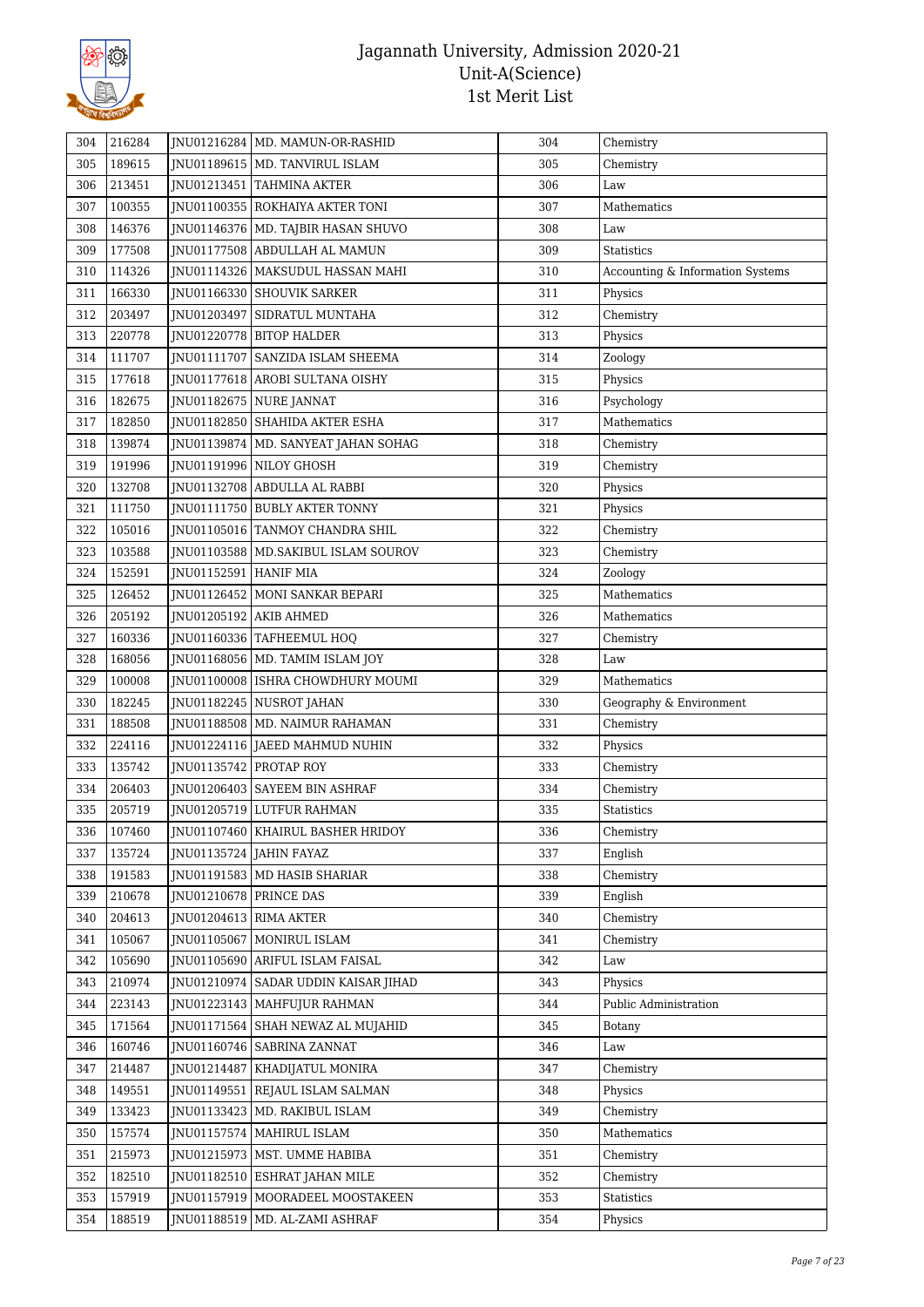

| 355        | 140555 | JNU01140555   NAFIA FARJANA URME          | 355 | Zoology                 |
|------------|--------|-------------------------------------------|-----|-------------------------|
| 356        | 182879 | JNU01182879 TAHMINA AKTER NUPUR           | 356 | Chemistry               |
| 357        | 189249 | JNU01189249   MD. RAFID AHMMED            | 357 | Chemistry               |
| 358        | 158727 | JNU01158727 DELWAR HOSSEN                 | 358 | Law                     |
| 359        | 181308 | <b>INU01181308 NAHIDUL HASSAN</b>         | 359 | Chemistry               |
| 360        | 140116 | JNU01140116 ABDULLAH AL HASAN RIDOY       | 360 | Chemistry               |
| 361        | 130812 | JNU01130812 SMRITI SARKAR                 | 361 | Chemistry               |
| 362        | 155029 | JNU01155029   SADIA SABRIN PRIMA          | 362 | Chemistry               |
| 363        | 114212 | JNU01114212   MD SAYED HOSAIN SHUMON      | 363 | Law                     |
| 364        | 157410 | JNU01157410   ANAN SAIYARA                | 364 | Geography & Environment |
| 365        | 226969 | JNU01226969 JAFRIN JAHAN TASIN            | 365 | Law                     |
| 366        | 140475 | JNU01140475   FARIA RAHMAN AUDITY         | 366 | Chemistry               |
| 367        | 157492 | JNU01157492 ABRAR FAHIM                   | 367 | Chemistry               |
| 368        | 157523 | JNU01157523 A.K.M. REDOWAN HOSSAIN MOLLAH | 368 | Chemistry               |
| 369        | 160475 | JNU01160475 TANZEL AHMED                  | 369 | Law                     |
| 370        | 157508 | JNU01157508 HISHAM IBN ZIAUDDIN           | 370 | Physics                 |
| 371        | 118013 | JNU01118013   MD.ATIUR RAHMAN             | 371 | Statistics              |
| 372        | 182512 | JNU01182512 EZARUN NESA SARNA             | 372 | Economics               |
| 373        | 203563 | JNU01203563   NUSRAT JAHAN NAJURA         | 373 | Chemistry               |
| 374        | 188651 | JNU01188651   MEHEDI HASSAN               | 374 | Chemistry               |
| 375        | 186517 | JNU01186517 SHATABDI ROY                  | 375 | Geography & Environment |
| 376        | 202688 | JNU01202688   MOHON KUMER                 | 376 | Mathematics             |
| 377        | 208531 | JNU01208531   FARJANA FARIN TAMANNA       | 377 | Mathematics             |
| 378        | 153623 | JNU01153623   IRTIZA HAQUE SABA           | 378 | Chemistry               |
| 379        | 150646 | JNU01150646 TANJIR AHMED                  | 379 | Zoology                 |
| 380        | 206112 | JNU01206112   MOHAMMAD MAHIN AHMED        | 380 | Zoology                 |
| 381        | 107593 | JNU01107593   MAHMUDUL HASAN PAPON        | 381 | Chemistry               |
| 382        | 132617 | JNU01132617   MD. ELEAS SARKER            | 382 | Chemistry               |
| 383        | 194756 | JNU01194756 NOMOL UMAMA CHOWDHURY         | 383 | Chemistry               |
| 384        | 168960 | JNU01168960   MUZAHIDUL ISLAM             | 384 | English                 |
| 385        | 168130 | JNU01168130   MD. ABID AZAD               | 385 | Physics                 |
| 386        | 198799 | JNU01198799   MD. NAZIMUL ISLAM METHON    | 386 | Mathematics             |
|            | 202281 | JNU01202281 NAZMUS SAKIB SIBLY            | 387 | Mathematics             |
| 387<br>388 | 116752 | JNU01116752   MD. MOSIUR RAHMAN           | 388 | Geography & Environment |
|            | 103927 | <b>INU01103927 ANISUR RAHMAN</b>          | 389 | Mathematics             |
| 389        | 170402 | JNU01170402   MD.BELLAL HOSSAIN           | 390 | Mathematics             |
| 390        | 161948 |                                           |     | Mathematics             |
| 391        |        | JNU01161948 PUJAN BISWAS                  | 391 |                         |
| 392        | 201284 | JNU01201284   MD. SHORIFUL ISLAM          | 392 | Statistics              |
| 393        | 140319 | JNU01140319   MD. TAMIM IQBAL             | 393 | Zoology                 |
| 394        | 185865 | JNU01185865 NAYEEMATUN HAQUE              | 394 | Botany                  |
| 395        | 102120 | JNU01102120   SUMAIYARA SULTANA JYOTI     | 395 | Physics                 |
| 396        | 229860 | INU01229860   MAHEDI HASAN EFAT           | 396 | <b>Statistics</b>       |
| 397        | 143701 | JNU01143701   MD. SUJON MIA               | 397 | Law                     |
| 398        | 206395 | JNU01206395   ISMAIL HOSSAIN SHAKIB       | 398 | Physics                 |
| 399        | 225741 | JNU01225741   MD. SOWROV ULLAH            | 399 | Mathematics             |
| 400        | 208452 | JNU01208452 PREYANTI GAINE                | 400 | Botany                  |
| 401        | 182330 | JNU01182330 LAMIA AFRIN ASHA              | 401 | Statistics              |
| 402        | 102107 | JNU01102107   SHAHREAR TANVIR ALAM        | 402 | Botany                  |
| 403        | 182638 | JNU01182638   NAZMUN NAHAR SUPTI          | 403 | Law                     |
| 404        | 202251 | JNU01202251   SAJIB PAL TOTOL             | 404 | Physics                 |
| 405        | 182900 | JNU01182900   SUMAIYA SAFA SADIA          | 405 | Mathematics             |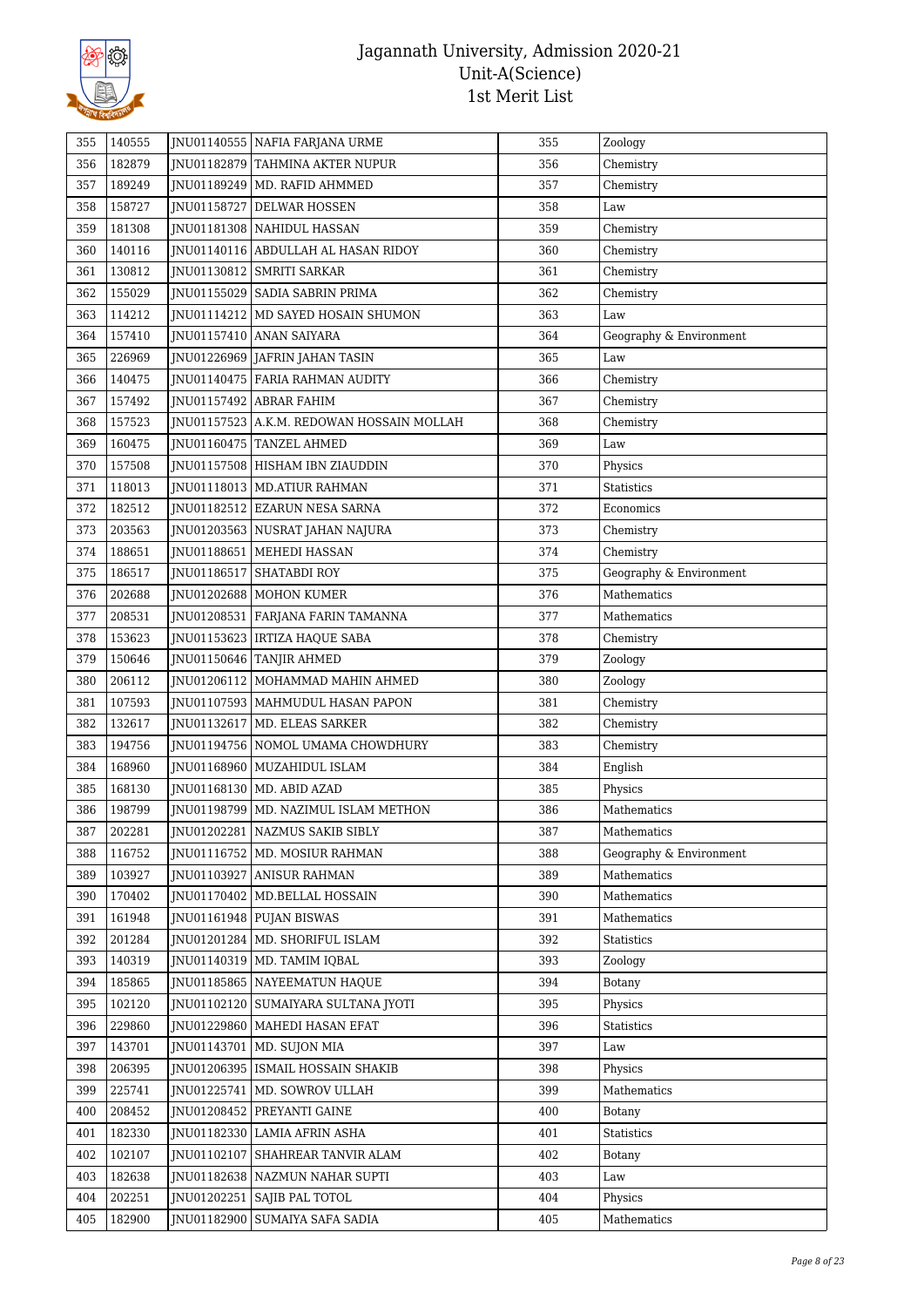

| 406 | 197378 |                        | JNU01197378 MD. TAYABUR RAHMAN               | 406 | Physics                        |
|-----|--------|------------------------|----------------------------------------------|-----|--------------------------------|
| 407 | 190129 |                        | JNU01190129   MD. NOBEL BIN JASIM            | 407 | Mathematics                    |
| 408 | 220104 |                        | JNU01220104 SHUKURON KHANOM                  | 408 | Mathematics                    |
| 409 | 136676 |                        | JNU01136676   MD. AHSAN HABIB                | 409 | $_{\mbox{\footnotesize{Law}}}$ |
| 410 | 204415 |                        | JNU01204415 ZARIN TASNIM SHAMA               | 410 | Zoology                        |
| 411 | 213304 |                        | JNU01213304   IBRAHIM HOWLADAR               | 411 | Physics                        |
| 412 | 172391 |                        | JNU01172391   MD. ARIFUL ISLAM               | 412 | Mathematics                    |
| 413 | 218791 |                        | JNU01218791   TOUSIF ARAFAT                  | 413 | Physics                        |
| 414 | 102058 |                        | JNU01102058   MD. SANUAR HOSSAIN FAHIM       | 414 | Economics                      |
| 415 | 153201 |                        | INU01153201   SABRINA AKTER                  | 415 | English                        |
| 416 | 153292 |                        | JNU01153292 TASNIM FAIROZE OISHY             | 416 | Mathematics                    |
| 417 | 156360 |                        | JNU01156360 ZANNATUN NAYEEM TANIN            | 417 | Mathematics                    |
| 418 | 231223 |                        | JNU01231223   ANIKA FARJANA METHE            | 418 | Law                            |
| 419 | 167842 |                        | JNU01167842   MOHAMMAD ZISHAN                | 419 | Physics                        |
| 420 | 224787 |                        | JNU01224787   MD. IQRAM HOSSAIN MOLLAH       | 420 | Mathematics                    |
| 421 | 214558 |                        | JNU01214558   NAFISA ANZUM NITI              | 421 | Physics                        |
| 422 | 195209 |                        | JNU01195209 TANMOY MAZUMDER                  | 422 | Mathematics                    |
| 423 | 189111 |                        | JNU01189111   MD. MOHSIN ALI                 | 423 | Physics                        |
| 424 | 171756 |                        | JNU01171756   MUNTASIR MAHMUD TONMOY         | 424 | Mathematics                    |
| 425 | 189708 |                        | JNU01189708   MOHAMMOD MUSFIQUR AHSAN TONMOY | 425 | Physics                        |
| 426 | 178247 |                        | INU01178247 MOKARROMA HOSSAIN ADRITA         | 426 | Physics                        |
| 427 | 151128 |                        | JNU01151128   TERTHO GHOSH                   | 427 | Botany                         |
| 428 | 187485 |                        | JNU01187485   TABASSUM JANNATUN NOOR MIM     | 428 | Marketing                      |
| 429 | 196018 |                        | JNU01196018   MD. MEHEDI HASAN NAHIN         | 429 | Physics                        |
| 430 | 210560 |                        | JNU01210560   MD. HALIMUZZAMAN               | 430 | Mathematics                    |
| 431 | 223902 |                        | JNU01223902 RAITUL RAHAT NISHAN              | 431 | <b>Statistics</b>              |
| 432 | 148900 | JNU01148900   MD. ARIF |                                              | 432 | Mathematics                    |
| 433 | 192895 |                        | JNU01192895   MD ZOBAIR CHOWDHURY            | 433 | $\mbox{Law}$                   |
| 434 | 112049 |                        | JNU01112049   MST. SHAMMI AKTER              | 434 | Law                            |
| 435 | 143473 |                        | JNU01143473   MD. MAHSIN UDDIN               | 435 | Physics                        |
| 436 | 210487 |                        | JNU01210487 ABHISHEK SARKER                  | 436 | Public Administration          |
| 437 | 195100 |                        | JNU01195100 NUSRAT RAHMAN EIKRA              | 437 | Statistics                     |
| 438 | 207008 |                        | JNU01207008   MD. MUHITE HOSSAIN SARKAR      | 438 | Physics                        |
| 439 | 215635 |                        | JNU01215635   MST. NABILA NOURIN MUKTI       | 439 | Mathematics                    |
| 440 | 150669 |                        | JNU01150669 NAHID REZWAN                     | 440 | Law                            |
| 441 | 204343 |                        | JNU01204343   KHAIRUN NAHER MARIA            | 441 | Mathematics                    |
| 442 | 219986 |                        | JNU01219986   MOST. UMMA KULSUM KHATUN       | 442 | Finance                        |
| 443 | 143525 |                        | JNU01143525   SANOWER HOSSEN SHANTO          | 443 | English                        |
| 444 | 128907 | JNU01128907            | MD. REDWANUR RAHMAN                          | 444 | Statistics                     |
| 445 | 199449 |                        | JNU01199449   MD. SADEK MIA                  | 445 | Statistics                     |
| 446 | 162079 |                        | JNU01162079   KANIK SHARMA                   | 446 | Physics                        |
| 447 | 114799 |                        | JNU01114799   MD.ANAMUL ISLAM                | 447 | Physics                        |
| 448 | 164018 |                        | JNU01164018   MST. SADIA ANJUM SHUVRA        | 448 | Physics                        |
| 449 | 153033 | JNU01153033 TITHI SAHA |                                              | 449 | Statistics                     |
| 450 | 187840 |                        | JNU01187840   MD. MAHBUBUR RAHMAN RIJVI      | 450 | Zoology                        |
| 451 | 182283 |                        | JNU01182283   SAYMA ISLAM ZERIN              | 451 | Zoology                        |
| 452 | 205294 |                        | JNU01205294   SADIA ZAMAN                    | 452 | English                        |
| 453 | 188145 |                        | JNU01188145 RAYEED YOUSUF REAZ               | 453 | Finance                        |
| 454 | 227000 |                        | JNU01227000 SANZIDA KHANAM                   | 454 | Law                            |
| 455 | 208638 |                        | JNU01208638 ARPITA BANERJEE                  | 455 | English                        |
| 456 | 182653 |                        | JNU01182653 TASBIHA BINTE AZIZ               | 456 | Physics                        |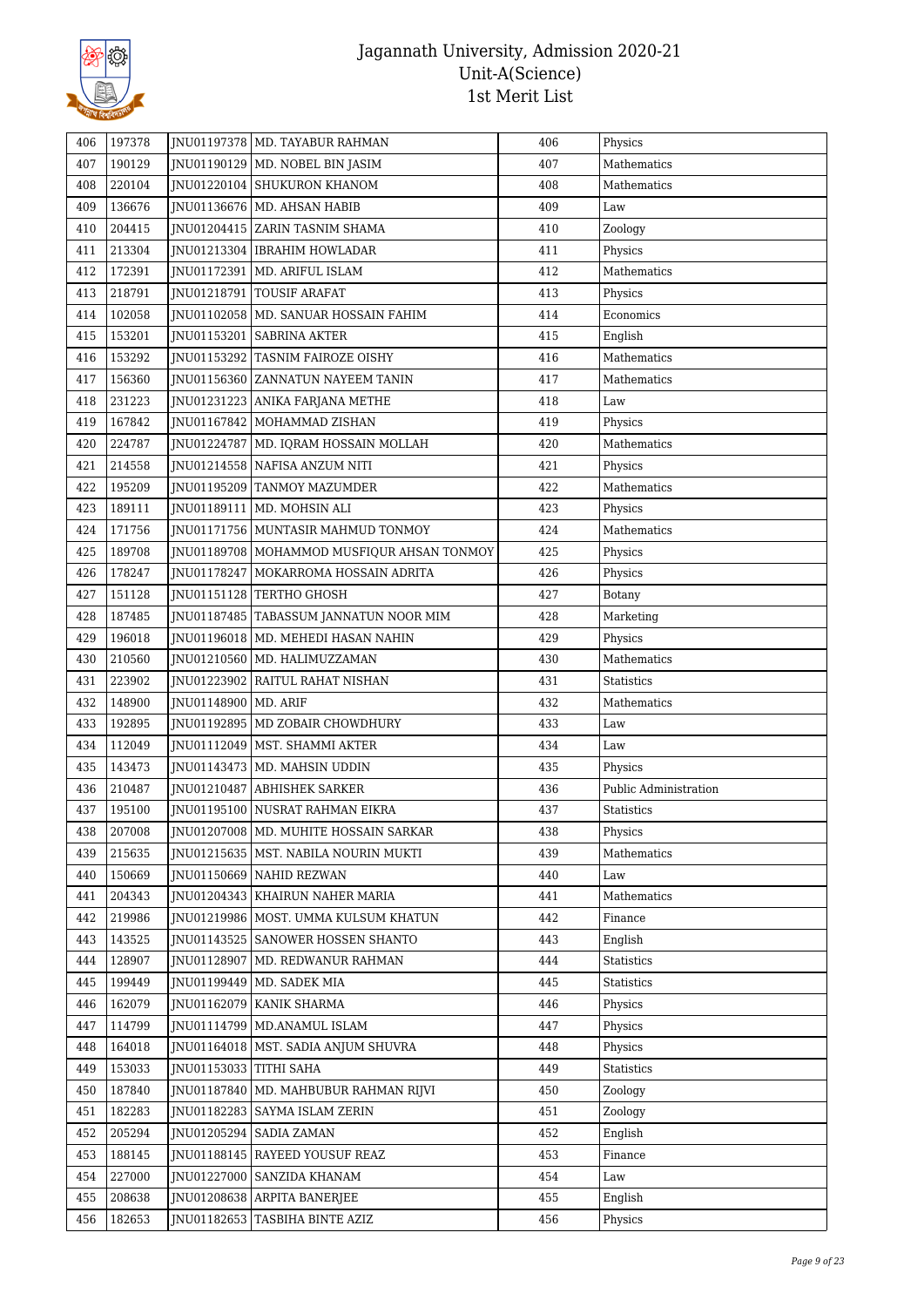

| 457 | 188896 |                           | JNU01188896 ZIHAN HOSSAIN             | 457 | Physics                                  |
|-----|--------|---------------------------|---------------------------------------|-----|------------------------------------------|
| 458 | 178098 |                           | JNU01178098   SADIA RAHMAN            | 458 | Zoology                                  |
| 459 | 214581 |                           | JNU01214581 JANNATUL FERDOUS          | 459 | Physics                                  |
| 460 | 114472 |                           | JNU01114472   MD. FAHAD EANAM         | 460 | Law                                      |
| 461 | 222989 |                           | INU01222989 AL SHAHRIER MAMUN         | 461 | Mathematics                              |
| 462 | 189516 |                           | JNU01189516   MD. IZAZ AMIN           | 462 | <b>Statistics</b>                        |
| 463 | 109165 |                           | JNU01109165 ANIMESH SAHA BAPPY        | 463 | Law                                      |
| 464 | 154228 |                           | JNU01154228   MORIUM AKTER            | 464 | Mathematics                              |
| 465 | 230875 | JNU01230875   TAJ AHMAD   |                                       | 465 | <b>Statistics</b>                        |
| 466 | 178301 |                           | JNU01178301   SULTANA RAZIA           | 466 | Zoology                                  |
| 467 | 128281 |                           | JNU01128281   M. M. RAFI-UD-DOULA     | 467 | English                                  |
| 468 | 168885 |                           | JNU01168885   BIPRO BHOWMIK           | 468 | Physics                                  |
| 469 | 135644 |                           | JNU01135644   MD. FARHAD HOSSEN       | 469 | Law                                      |
| 470 | 218239 |                           | JNU01218239 NAJMIN NAHER NAYEEMA      | 470 | Physics                                  |
| 471 | 110529 |                           | JNU01110529   MD. BAYEZID BOSTAMI     | 471 | Law                                      |
| 472 | 176328 |                           | JNU01176328   MD. FAHIM RAHMAN        | 472 | Mathematics                              |
| 473 | 178250 |                           | JNU01178250 SHANTA ISLAM SMRITE       | 473 | Physics                                  |
| 474 | 180144 |                           | JNU01180144   MUAMMAR TAZWAR ASFI     | 474 | Psychology                               |
| 475 | 142822 |                           | JNU01142822   MD. SABBIR HASAN        | 475 | Physics                                  |
| 476 | 208942 |                           | JNU01208942   MISS. ZOHURA ARBI       | 476 | Zoology                                  |
| 477 | 141626 |                           | JNU01141626 PRITI MONDOL              | 477 | Mathematics                              |
| 478 | 222386 |                           | JNU01222386 ANTOR KUMAR SHIL          | 478 | Mathematics                              |
| 479 | 201771 |                           | JNU01201771   MD. SHAHID ALI          | 479 | Zoology                                  |
| 480 | 106421 |                           | JNU01106421   MD. MOBAROK             | 480 | $_{\mbox{\footnotesize{Law}}}$           |
| 481 | 151665 | JNU01151665   MD: AL AMIN |                                       | 481 | Physics                                  |
| 482 | 211805 |                           | JNU01211805   MD. HABIBULLA           | 482 | Physics                                  |
| 483 | 227546 |                           | JNU01227546   MARWA MONIR TOMA        | 483 | Physics                                  |
| 484 | 132788 |                           | JNU01132788   MD. SOHAG HOSSAIN       | 484 | English                                  |
| 485 | 137524 |                           | JNU01137524 DEBASHISH ROY             | 485 | Geography & Environment                  |
| 486 | 105139 |                           | JNU01105139   MD.SHAHIN MIA           | 486 | Statistics                               |
| 487 | 149310 |                           | JNU01149310 ACHIA KHATUN              | 487 | Physics                                  |
| 488 | 138889 |                           | JNU01138889 BIKRAM ADHIKARI           | 488 | Mathematics                              |
| 489 | 145602 |                           | JNU01145602   MD. TAUFIQUR RAHMAN     | 489 | English                                  |
| 490 | 100016 |                           | JNU01100016 SHITHI DATTA              | 490 | Physics                                  |
| 491 | 134941 |                           | JNU01134941   SM AFIF SARWAT          | 491 | Mathematics                              |
| 492 | 102057 |                           | JNU01102057 SIAM AL SHAFIN            | 492 | Physics                                  |
| 493 | 153151 |                           | JNU01153151   SAMIRA KHAN             | 493 | Physics                                  |
| 494 | 119584 |                           | JNU01119584   PARTHO SHARMA           | 494 | Physics                                  |
|     | 188482 | JNU01188482               | MD. SHUFIQUL ISLAM SHAWON             | 495 | Physics                                  |
| 495 |        |                           |                                       |     |                                          |
| 496 | 153361 |                           | JNU01153361   MOONTAHA SULTANA        | 496 | Zoology                                  |
| 497 | 160909 |                           | JNU01160909   MD. MEHEDI HASSAN RABBI | 497 | Mathematics                              |
| 498 | 132487 | JNU01132487               | TAREK RAHMAN LIKHON                   | 498 | Physics                                  |
| 499 | 100772 |                           | JNU01100772   RAYSHA FARJANA          | 499 | Mathematics                              |
| 500 | 208607 |                           | JNU01208607 ARPITA PAUL               | 500 | Mathematics                              |
| 501 | 103336 |                           | JNU01103336   HABIULLAH HABIB         | 501 | Physics                                  |
| 502 | 126522 |                           | JNU01126522 SHAH MAIMOON NASIR        | 502 | Accounting & Information Systems         |
| 503 | 206355 |                           | JNU01206355   MD. KHAIRUL MIA         | 503 | <b>Statistics</b>                        |
| 504 | 190908 |                           | JNU01190908 SHAHID SAZZAD SHANTO      | 504 | Institute of Education and Research(IER) |
| 505 | 213715 |                           | JNU01213715   MD. RAFIUL ISLAM        | 505 | Physics                                  |
| 506 | 210370 |                           | JNU01210370 SHAON MEHMUD SHITHIL      | 506 | Physics                                  |
| 507 | 132553 |                           | JNU01132553 A B M HASIBUL ISLAM       | 507 | Mathematics                              |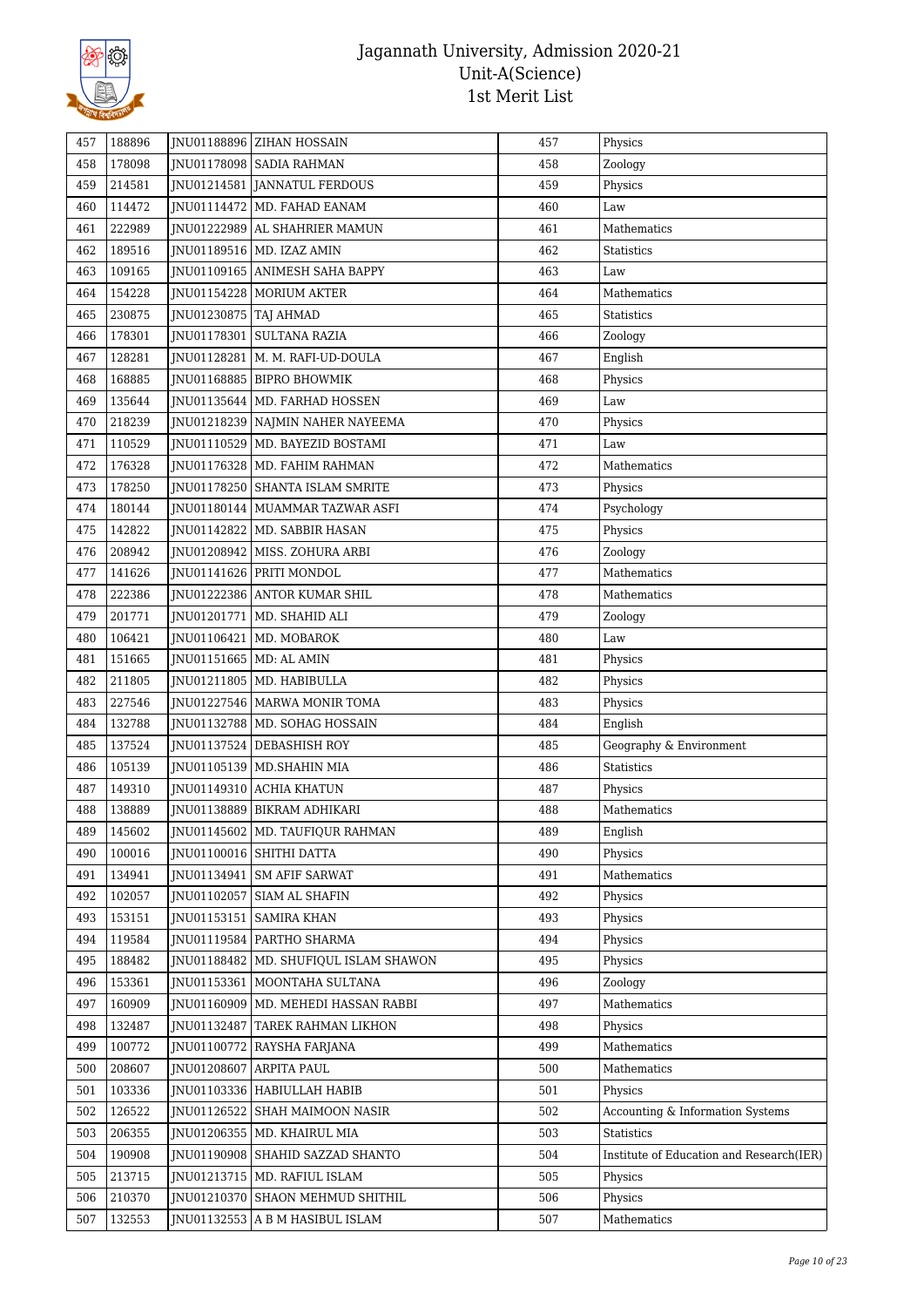

| 508 | 181530 |                         | <b>INU01181530 TUSHAR CHANDRA DAS</b>    | 508 | Physics                                  |
|-----|--------|-------------------------|------------------------------------------|-----|------------------------------------------|
| 509 | 191928 |                         | JNU01191928 NAJIB MOSTOFA                | 509 | Physics                                  |
| 510 | 155635 |                         | JNU01155635 LAMYEA AKTER URME            | 510 | Mathematics                              |
| 511 | 200749 |                         | JNU01200749   MD. AMIT HASAN             | 511 | Zoology                                  |
| 512 | 100779 |                         | JNU01100779 NIRUPA PAUL                  | 512 | Mathematics                              |
| 513 | 108257 |                         | JNU01108257   MD. MIZAN MIA              | 513 | Physics                                  |
| 514 | 184885 |                         | JNU01184885   FARIHA AKTER NETU          | 514 | Mathematics                              |
| 515 | 220348 |                         | JNU01220348   KHADIZA AKTAR              | 515 | Zoology                                  |
| 516 | 157994 |                         | INU01157994 AYESHA NOOR HASHEMI          | 516 | Physics                                  |
| 517 | 208735 |                         | JNU01208735   MEGHLA SAHA PUJA           | 517 | English                                  |
| 518 | 223436 |                         | INU01223436   MD. MOTASIM BILLAH         | 518 | Physics                                  |
| 519 | 220054 |                         | JNU01220054 BEAUTY RANI DEY              | 519 | <b>Statistics</b>                        |
| 520 | 167416 |                         | JNU01167416   NAFISA ANZUM RIFA          | 520 | Land Management and Law                  |
| 521 | 182336 |                         | JNU01182336   SADIA JANNAT VABNA         | 521 | Institute of Education and Research(IER) |
| 522 | 216496 |                         | JNU01216496   MOST. REZAWANA PERVIN RAKA | 522 | Physics                                  |
| 523 | 108587 |                         | JNU01108587   MD. SHAMIM AHMMED SAGAR    | 523 | Zoology                                  |
| 524 | 215976 |                         | JNU01215976   MOHOSE HOSSAIN             | 524 | Public Administration                    |
| 525 | 177746 |                         | JNU01177746 FAHMIDA SWEETY               | 525 | Botany                                   |
| 526 | 123384 |                         | JNU01123384   SADIA RAHMAN               | 526 | <b>Statistics</b>                        |
| 527 | 160764 |                         | <b>INU01160764 MIRAZUR RAHMAN</b>        | 527 | Mathematics                              |
| 528 | 168988 |                         | JNU01168988   MEHEDI HASAN               | 528 | Zoology                                  |
| 529 | 189059 |                         | JNU01189059 AKASH KUMAR                  | 529 | Finance                                  |
| 530 | 217064 |                         | JNU01217064   MUHAIMINA AKTER TANSHIT    | 530 | <b>Political Science</b>                 |
| 531 | 129496 |                         | JNU01129496   MD. SARAFAT ISLAM SHUVO    | 531 | Zoology                                  |
| 532 | 153897 |                         | JNU01153897 PRIYA KUNDU                  | 532 | Zoology                                  |
| 533 | 154125 |                         | JNU01154125   SADIKA AFRIN               | 533 | Mathematics                              |
| 534 | 154312 |                         | JNU01154312   NAFISA ANJUM ABONI         | 534 | <b>Statistics</b>                        |
| 535 | 228504 |                         | JNU01228504   SAIF MAHMUD RAMJAN         | 535 | Mathematics                              |
| 536 | 217428 |                         | JNU01217428   MST. ASHEFA KHATUN ETY     | 536 | <b>Statistics</b>                        |
| 537 | 165270 |                         | JNU01165270 MOHOSINA ZAHAN MIM           | 537 | Mathematics                              |
| 538 | 123928 |                         | JNU01123928 SAMIA KHANOM ASA             | 538 | Zoology                                  |
| 539 | 158115 |                         | JNU01158115   MONISHA DEY                | 539 | <b>Statistics</b>                        |
| 540 | 100647 |                         | JNU01100647 RAHAT ARA RIYA               | 540 | Zoology                                  |
| 541 | 225481 |                         | JNU01225481 ALVEE ALAM                   | 541 | Mathematics                              |
| 542 | 103922 |                         | JNU01103922   MD. TAREK AZAD             | 542 | English                                  |
| 543 | 111468 |                         | JNU01111468 MD. PIYAL HASSAN             | 543 | Institute of Education and Research(IER) |
| 544 | 227174 |                         | JNU01227174   KANIZ FATEMA               | 544 | English                                  |
| 545 | 165894 |                         | INU01165894 NISHAT SHABIHA TASNIM        | 545 | Zoology                                  |
| 546 | 104758 |                         | JNU01104758   MD. RIFAT MIA              | 546 | Mathematics                              |
| 547 | 137240 |                         | JNU01137240   MD. ABU SAYEED             | 547 | Statistics                               |
| 548 | 105261 |                         | JNU01105261   MD. MUSTAKIN               | 548 | Mathematics                              |
| 549 | 138412 |                         | JNU01138412   MD. FIROJ KABER            | 549 | <b>Statistics</b>                        |
| 550 | 218573 |                         | JNU01218573 ASHRAD JAHAN MIM             | 550 | Zoology                                  |
| 551 | 136574 |                         | JNU01136574   MD. ABU. HAYAT MASUM       | 551 | Statistics                               |
| 552 | 166217 |                         | JNU01166217   MD. SOHANUR RAHMAN HRIDOY  | 552 | Land Management and Law                  |
| 553 | 160380 |                         | JNU01160380   SAIFUR RAHMAN TASHKI       | 553 | Mathematics                              |
| 554 | 164169 |                         | JNU01164169   MST. SHRABONY TAREQUE MIM  | 554 | Marketing                                |
| 555 | 135734 |                         | JNU01135734 SOUDIPTO KUNDU               | 555 | Statistics                               |
| 556 | 208482 | JNU01208482   UMA DATTA |                                          | 556 | Mathematics                              |
| 557 | 203501 |                         | JNU01203501 TASFIA TASNIM                | 557 | <b>Botany</b>                            |
|     | 208487 | JNU01208487             | <b>ARPITA ROY</b>                        | 558 |                                          |
| 558 |        |                         |                                          |     | English                                  |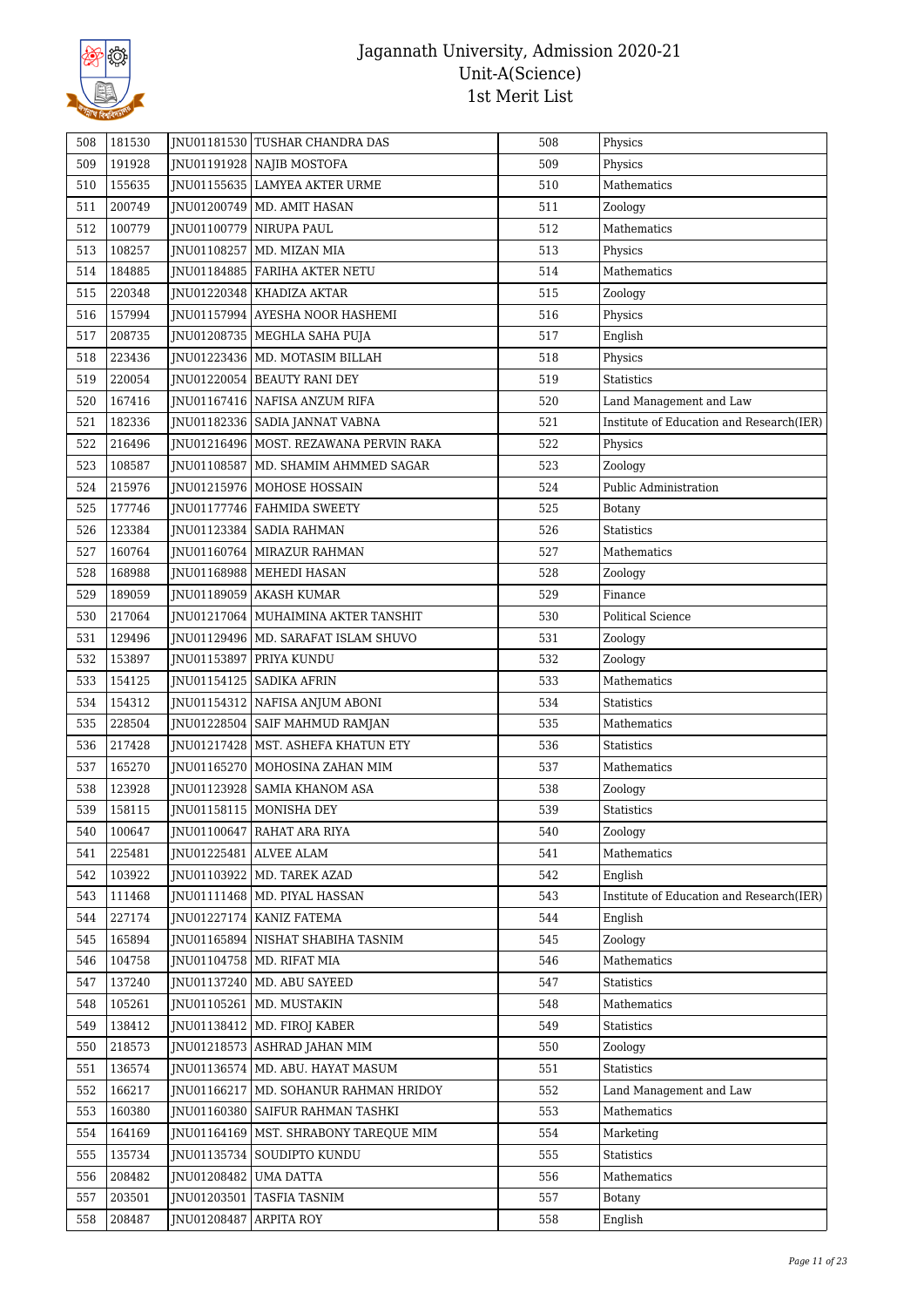

| 559 | 164235 |                       | JNU01164235   MASRAKI MOSTARI TOISI      | 559 | <b>Statistics</b>         |
|-----|--------|-----------------------|------------------------------------------|-----|---------------------------|
| 560 | 157893 |                       | JNU01157893   MOST. MUSHRAFA AKTER MUNNY | 560 | <b>Statistics</b>         |
| 561 | 135988 |                       | JNU01135988   MD. FARHAN LABIB           | 561 | Zoology                   |
| 562 | 227026 |                       | JNU01227026   MAHBUBA AKTER AZMI         | 562 | Mathematics               |
| 563 | 149108 | JNU01149108 RUP SHAHA |                                          | 563 | Zoology                   |
| 564 | 160753 |                       | JNU01160753 SHAKH MINOOR ISLAM           | 564 | Mathematics               |
| 565 | 216132 |                       | JNU01216132   MD. HASHMOT ULLAH          | 565 | Mathematics               |
| 566 | 148881 |                       | JNU01148881 NAFIA SULTANA                | 566 | Mathematics               |
| 567 | 125114 |                       | JNU01125114 ABDULLAH AL NUMAN PEAL       | 567 | <b>Botany</b>             |
| 568 | 165568 |                       | JNU01165568   MST. JAKIA SULTANA         | 568 | <b>Statistics</b>         |
| 569 | 154002 |                       | JNU01154002 NUZHAT NAWAR KHAN            | 569 | Mathematics               |
| 570 | 213293 |                       | JNU01213293 TASNIM GALIB NILOY           | 570 | Mathematics               |
| 571 | 170347 |                       | JNU01170347 ASHIK MAHMUD RAZ             | 571 | Mathematics               |
| 572 | 191541 |                       | JNU01191541   MIZBAHUL ABEDIN SARKER     | 572 | Mathematics               |
| 573 | 190161 |                       | JNU01190161 SYED SABBIR HASAN            | 573 | Mathematics               |
| 574 | 161453 |                       | JNU01161453   MOHAMMAD RAIHAN            | 574 | Economics                 |
| 575 | 214275 |                       | JNU01214275   ABRAR HOSSAIN              | 575 | Land Management and Law   |
| 576 | 151652 |                       | JNU01151652 ALAMGIR HOSSEN               | 576 | <b>Statistics</b>         |
| 577 | 208785 |                       | JNU01208785   LEEYONA ISMAM              | 577 | <b>Statistics</b>         |
| 578 | 139931 |                       | JNU01139931   MD. SHAKIB HASSAN          | 578 | Land Management and Law   |
| 579 | 140000 |                       | JNU01140000   MD. ABU SAYED ISLAM        | 579 | Land Management and Law   |
| 580 | 134150 |                       | JNU01134150   MST. MAHAFUZA AKTER        | 580 | English                   |
| 581 | 128858 |                       | JNU01128858 RAKIB MUNNA                  | 581 | Mathematics               |
| 582 | 189994 |                       | JNU01189994 SANJIDUR RAHMAN              | 582 | Zoology                   |
| 583 | 175286 |                       | JNU01175286   MD. AJGAR ALI              | 583 | Statistics                |
| 584 | 206492 |                       | JNU01206492 NOKIB HOSSAIN                | 584 | Economics                 |
| 585 | 163883 |                       | JNU01163883   MOHAMMAD ASHRAFUL ISLAM    | 585 | Public Administration     |
| 586 | 211093 |                       | JNU01211093 SHAH SULTAN MAHMUD           | 586 | <b>Management Studies</b> |
| 587 | 163576 |                       | JNU01163576 AMINUL ISLAM                 | 587 | Mathematics               |
| 588 | 148183 | JNU01148183           | <b>SOHEL RANA</b>                        | 588 | Mathematics               |
| 589 | 122665 |                       | JNU01122665 TAMIM SARKER                 | 589 | Land Management and Law   |
| 590 | 128552 |                       | INU01128552 MD HABIBUR RAHMAN            | 590 | Mathematics               |
| 591 | 202519 |                       | JNU01202519 NIBIR MAHMUD                 | 591 | Public Administration     |
| 592 | 177447 | JNU01177447           | ROBAIED AHAMED RAHAD                     | 592 | Zoology                   |
| 593 | 209555 |                       | JNU01209555   MD. RAKIBUL HASAN          | 593 | Mathematics               |
| 594 | 101987 |                       | JNU01101987   MD. MAHMUDUL AMIN SHAKIL   | 594 | Statistics                |
| 595 | 215866 |                       | INU01215866 FARIHA TABASSUM              | 595 | English                   |
| 596 | 189517 | JNU01189517           | MD. MAHEDI HASAN NADIM                   | 596 | Statistics                |
| 597 | 148805 | JNU01148805           | SHUVASHIS SARKAR                         | 597 | Botany                    |
| 598 | 157544 |                       | JNU01157544 RAISUL ISLAM RAHAT           | 598 | Mathematics               |
| 599 | 216498 |                       | JNU01216498 LITHIA BARMA                 | 599 | Mathematics               |
| 600 | 182394 |                       | JNU01182394 JANNATUL FERDOUS JANNAT      | 600 | Mathematics               |
| 601 | 157670 | JNU01157670           | SHADMAN MUTASSIM EFAD                    | 601 | Public Administration     |
| 602 | 108745 |                       | JNU01108745   HASIBUL HAQUE SHEFAT       | 602 | Mathematics               |
| 603 | 182489 |                       | JNU01182489   NUSRAT JAHAN MIM           | 603 | English                   |
| 604 | 177590 | JNU01177590           | FAWZIA BINTE MURAD ANTARA                | 604 | Mathematics               |
| 605 | 109531 | JNU01109531           | SALIMUL ISLAM SHANTO                     | 605 | Mathematics               |
| 606 | 153418 |                       | JNU01153418   ADRITA HOWLADER PUJA       | 606 | Statistics                |
| 607 | 174181 | JNU01174181           | MD. IBRAHIM HOSEN                        | 607 | Zoology                   |
| 608 | 123536 |                       | JNU01123536   KAZI HOSNEARA PRIYA        | 608 | Land Management and Law   |
| 609 | 188941 | JNU01188941           | MD. FAHIMUR RAHMAN                       | 609 | Mathematics               |
|     |        |                       |                                          |     |                           |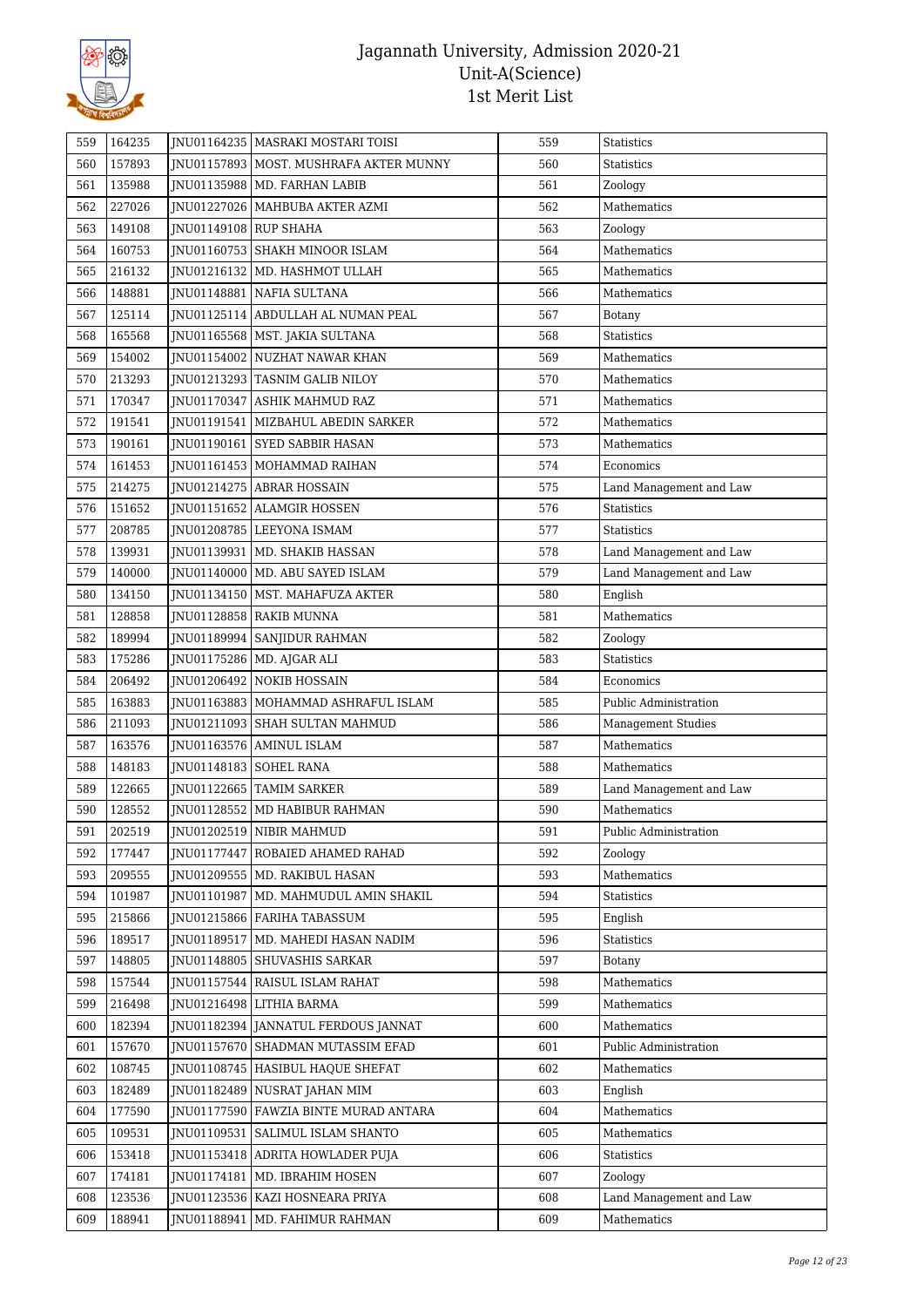

| 610<br>611<br>612<br>613<br>614<br>615<br>616<br>617 | 205304<br>182932<br>171549<br>182847<br>189137<br>113234<br>202740<br>207022 |                       | JNU01205304 RUJINA AKTHER<br>JNU01182932 SHANGIDA ISLAM LUCKY<br>JNU01171549 DIPTA KARMAKER<br>JNU01182847 ANIKA ZAHAN<br>JNU01189137 RAKIBUL ISLAM MOZUMDAR PRANTO | 610<br>611<br>612<br>613 | Zoology<br>Mathematics<br>Botany<br>Mathematics |
|------------------------------------------------------|------------------------------------------------------------------------------|-----------------------|---------------------------------------------------------------------------------------------------------------------------------------------------------------------|--------------------------|-------------------------------------------------|
|                                                      |                                                                              |                       |                                                                                                                                                                     |                          |                                                 |
|                                                      |                                                                              |                       |                                                                                                                                                                     |                          |                                                 |
|                                                      |                                                                              |                       |                                                                                                                                                                     |                          |                                                 |
|                                                      |                                                                              |                       |                                                                                                                                                                     |                          |                                                 |
|                                                      |                                                                              |                       |                                                                                                                                                                     | 614                      | <b>Botany</b>                                   |
|                                                      |                                                                              |                       | JNU01113234   SAIKAT KUMAR BISWAS                                                                                                                                   | 615                      | <b>Statistics</b>                               |
|                                                      |                                                                              |                       | JNU01202740   MD. ALIF RAHAMAN NUR KHAN                                                                                                                             | 616                      | English                                         |
|                                                      |                                                                              |                       | JNU01207022   MD. ISHMAM ZAHIN                                                                                                                                      | 617                      | <b>Statistics</b>                               |
| 618                                                  | 170333                                                                       |                       | JNU01170333   MD. ANGIR HOSSAIN                                                                                                                                     | 618                      | <b>Statistics</b>                               |
| 619                                                  | 154457                                                                       |                       | JNU01154457 RAMISHA KHANUM TUBA                                                                                                                                     | 619                      | Zoology                                         |
| 620                                                  | 231349                                                                       |                       | JNU01231349 ALBIN AKTER                                                                                                                                             | 620                      | <b>Statistics</b>                               |
| 621                                                  | 199352                                                                       |                       | JNU01199352 GOLAM MOHAMMAD TUHIN                                                                                                                                    | 621                      | <b>Statistics</b>                               |
| 622                                                  | 183897                                                                       |                       | JNU01183897 SAIMA ROSHID                                                                                                                                            | 622                      | Statistics                                      |
| 623                                                  | 103862                                                                       |                       | JNU01103862   MAMUN OR RASHID                                                                                                                                       | 623                      | <b>Statistics</b>                               |
| 624                                                  | 137350                                                                       |                       | JNU01137350   NIAMUL ISLAM ALIF                                                                                                                                     | 624                      | Land Management and Law                         |
| 625                                                  | 197376                                                                       |                       | JNU01197376 RIFAT HOSSAIN                                                                                                                                           | 625                      | <b>Statistics</b>                               |
| 626                                                  | 121998                                                                       |                       | INU01121998   PARVEZ MOSHARAF                                                                                                                                       | 626                      | <b>Statistics</b>                               |
| 627                                                  | 140924                                                                       |                       | JNU01140924   KABITA AKTER                                                                                                                                          | 627                      | Zoology                                         |
| 628                                                  | 100868                                                                       |                       | JNU01100868   FAIROOZ NAWAR                                                                                                                                         | 628                      | Zoology                                         |
| 629                                                  | 135927                                                                       |                       | JNU01135927   BHOIROB SEN                                                                                                                                           | 629                      | <b>Statistics</b>                               |
| 630                                                  | 172936                                                                       |                       | JNU01172936 MD. ASHIK BILLAH                                                                                                                                        | 630                      | <b>Botany</b>                                   |
| 631                                                  | 194060                                                                       |                       | JNU01194060   TANJILA JANNAT                                                                                                                                        | 631                      | <b>Statistics</b>                               |
| 632                                                  | 178958                                                                       | JNU01178958 FARIA NUR |                                                                                                                                                                     | 632                      | <b>Statistics</b>                               |
| 633                                                  | 159341                                                                       |                       | JNU01159341   MOHAMMAD BELAL UDDIN                                                                                                                                  | 633                      | Statistics                                      |
| 634                                                  | 125919                                                                       |                       | JNU01125919   MD JUBAER HOSSAIN                                                                                                                                     | 634                      | <b>Statistics</b>                               |
| 635                                                  | 109138                                                                       |                       | JNU01109138 RONY DEBNATH                                                                                                                                            | 635                      | Statistics                                      |
| 636                                                  | 134110                                                                       |                       | JNU01134110 KASHMIRA KADERI MIM                                                                                                                                     | 636                      | Zoology                                         |
| 637                                                  | 146204                                                                       |                       | JNU01146204   MUBASSHIR AL SHAHRIAR                                                                                                                                 | 637                      | Zoology                                         |
| 638                                                  | 177537                                                                       |                       | JNU01177537 SANJIDA SARA                                                                                                                                            | 638                      | <b>Botany</b>                                   |
| 639                                                  | 178415                                                                       |                       | INU01178415 GARBITA ROY                                                                                                                                             | 639                      | Zoology                                         |
| 640                                                  | 102700                                                                       |                       | JNU01102700 MD. MAHBUBUL ALAM                                                                                                                                       | 640                      | <b>Statistics</b>                               |
| 641                                                  | 218038                                                                       |                       | <b>INU01218038 SWIKRITI BARMAN</b>                                                                                                                                  | 641                      | Geography & Environment                         |
| 642                                                  | 148995                                                                       |                       |                                                                                                                                                                     | 642                      |                                                 |
| 643                                                  | 202426                                                                       |                       | JNU01148995   NAZMUN NAHAR NIPA<br>JNU01202426 MORIOM JANNATI                                                                                                       | 643                      | Statistics                                      |
|                                                      | 153678                                                                       |                       | INU01153678 NISHAT TABASSUM                                                                                                                                         | 644                      | Zoology<br>Psychology                           |
| 644                                                  |                                                                              |                       |                                                                                                                                                                     |                          |                                                 |
| 645                                                  | 171544                                                                       |                       | JNU01171544   AL SHAHRIAR TOUHID                                                                                                                                    | 645                      | <b>Statistics</b>                               |
| 646                                                  | 202733                                                                       |                       | JNU01202733   MD. ROKIBUDDOULA RONY                                                                                                                                 | 646                      | Statistics                                      |
| 647                                                  | 153998                                                                       |                       | JNU01153998 AFSANA AKHTER                                                                                                                                           | 647                      | Botany                                          |
| 648                                                  | 123276                                                                       |                       | JNU01123276   MD. SULTAN MIA                                                                                                                                        | 648                      | Botany                                          |
| 649                                                  | 183082                                                                       |                       | JNU01183082 MOHSINA ISLAM<br>INU01190051 ABDULLAH AL MASUM                                                                                                          | 649                      | Zoology                                         |
| 650                                                  | 190051                                                                       |                       |                                                                                                                                                                     | 650                      | Zoology                                         |
| 651                                                  | 109764                                                                       |                       | JNU01109764   MD. MEHEDI HASAN MESBA                                                                                                                                | 651                      | Zoology                                         |
| 652                                                  | 187510                                                                       |                       | JNU01187510 NAIMA AKTER                                                                                                                                             | 652                      | Zoology                                         |
| 653                                                  | 191756                                                                       |                       | JNU01191756   SHAFI ABDULLAH                                                                                                                                        | 653                      | Finance                                         |
| 654                                                  | 154619                                                                       |                       | JNU01154619   SAUDIYA BEGUM                                                                                                                                         | 654                      | Geography & Environment                         |
| 655                                                  | 125092                                                                       |                       | JNU01125092 TAOHIDUZZAMAN FIROZ                                                                                                                                     | 655                      | Zoology                                         |
| 656                                                  | 103939                                                                       |                       | JNU01103939   MD. RIAZ MIA                                                                                                                                          | 656                      | Statistics                                      |
| 657                                                  | 151651                                                                       |                       | JNU01151651   MD. MALEK DEWAN                                                                                                                                       | 657                      | Statistics                                      |
| 658                                                  | 135814                                                                       |                       | JNU01135814   SAFWAN AHMAD                                                                                                                                          | 658                      | Economics                                       |
| 659                                                  | 163122                                                                       |                       | JNU01163122 HIRONMOY RAHAMAN                                                                                                                                        | 659                      | Statistics                                      |
| 660                                                  | 111275                                                                       |                       | JNU01111275   RASEL HOSSAIN                                                                                                                                         | 660                      | Statistics                                      |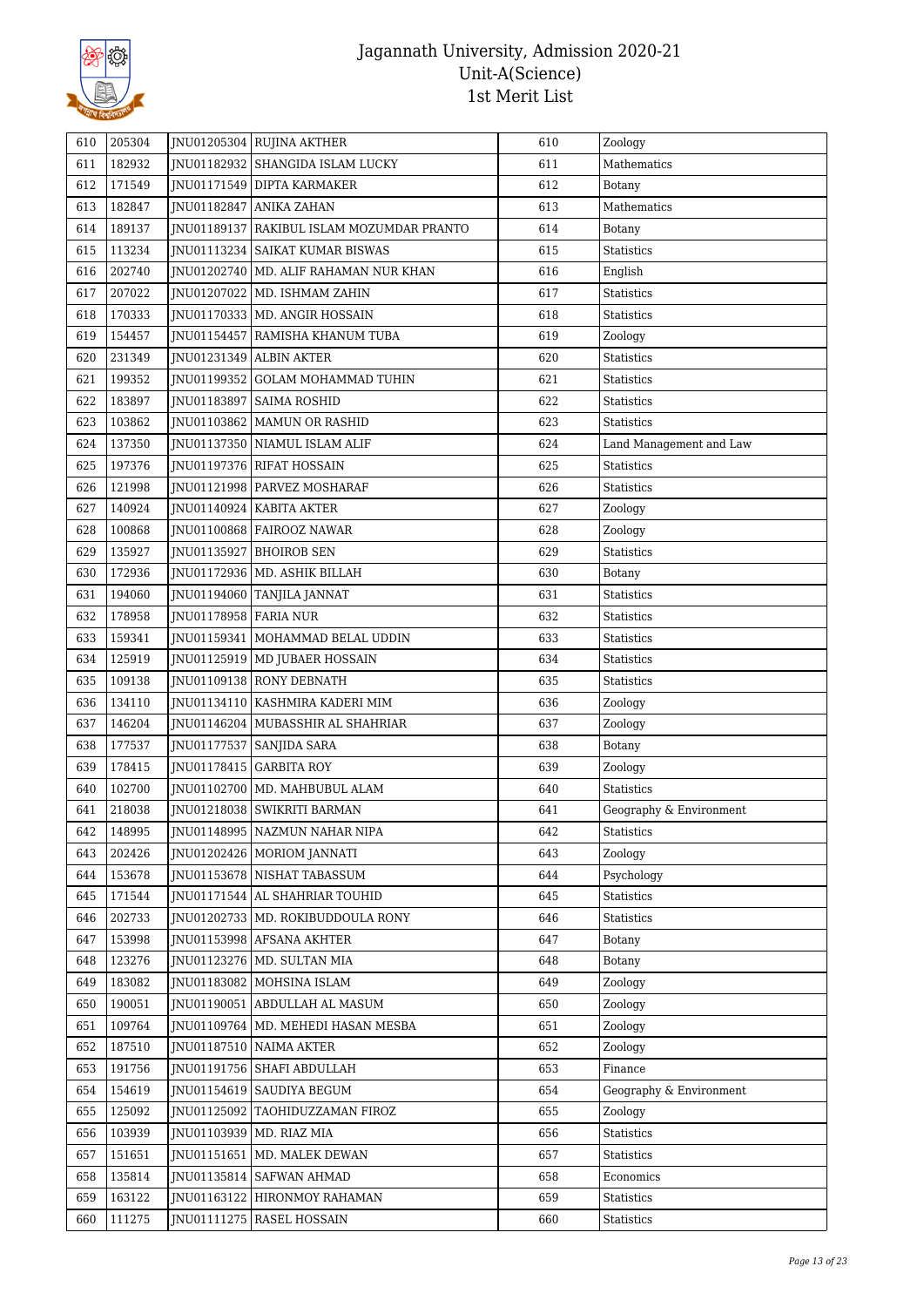

| 661 | 177971 |                           | JNU01177971 NADIA ISLAM               | 661 | Economics               |
|-----|--------|---------------------------|---------------------------------------|-----|-------------------------|
| 662 | 193851 |                           | JNU01193851   MST. URME JAHAN         | 662 | Statistics              |
| 663 | 200122 |                           | JNU01200122   MOHAMMAD ROBEL          | 663 | Statistics              |
| 664 | 169106 |                           | JNU01169106   MURSALIN AHMED          | 664 | Botany                  |
| 665 | 138641 |                           | JNU01138641   MD. RAHAD RANA          | 665 | Zoology                 |
| 666 | 130324 |                           | JNU01130324 TAREKUL ISLAM             | 666 | Statistics              |
| 667 | 158309 |                           | JNU01158309 HALIMA SADIA              | 667 | Psychology              |
| 668 | 190888 |                           | JNU01190888 FARHAN SHAHRIAR           | 668 | <b>Statistics</b>       |
| 669 | 140469 |                           | JNU01140469   AISHEE JYOTI DHAR       | 669 | Geography & Environment |
| 670 | 153015 |                           | INU01153015 KAZI ADIBA TASMEEM        | 670 | Economics               |
| 671 | 215920 |                           | INU01215920 ALIF HOSSEN               | 671 | Land Management and Law |
| 672 | 188317 |                           | JNU01188317   MD. TANVIR MAGDUM       | 672 | Zoology                 |
| 673 | 182478 |                           | JNU01182478 RAHMY AKTER TULY          | 673 | Zoology                 |
| 674 | 193163 |                           | JNU01193163 FARIA ARAFAT              | 674 | Zoology                 |
| 675 | 140564 |                           | JNU01140564   SAFIA RASHID PRIYA      | 675 | <b>Statistics</b>       |
| 676 | 129118 |                           | JNU01129118   IFRAN YOUSUF SHIHAB     | 676 | Statistics              |
| 677 | 175178 |                           | JNU01175178   MD. ASHIKUR RAHAMAN     | 677 | Statistics              |
| 678 | 221016 |                           | JNU01221016 SUDARSON PAUL SAGOTO      | 678 | <b>Statistics</b>       |
| 679 | 111602 |                           | JNU01111602   SADIA YESMIN            | 679 | Zoology                 |
| 680 | 189213 |                           | JNU01189213   MD. ABU HANIF           | 680 | Statistics              |
| 681 | 176222 |                           | JNU01176222   MD.RIFAT HOSSAIN        | 681 | Botany                  |
| 682 | 149100 |                           | JNU01149100   NAZNIN AKTER            | 682 | Zoology                 |
| 683 | 139993 |                           | JNU01139993   MD. KHALED AMIN SHAWON  | 683 | <b>Statistics</b>       |
| 684 | 190197 |                           | JNU01190197   SHAMSUJ JAMAN JUYEL     | 684 | Land Management and Law |
| 685 | 216918 |                           | JNU01216918   ANANYA BARMA            | 685 | Zoology                 |
| 686 | 193439 |                           | JNU01193439 HAFEZA BHUIYAN LOTA       | 686 | Statistics              |
| 687 | 154596 |                           | JNU01154596   K.M. AFSARA SULTANA     | 687 | Statistics              |
|     |        |                           |                                       |     |                         |
| 688 | 177810 |                           | JNU01177810 NASRIN AKTER KEYA         | 688 | <b>Botany</b>           |
| 689 | 210179 |                           | JNU01210179   SUKDEV MONDAL           | 689 | Geography & Environment |
| 690 | 132809 |                           | JNU01132809   MD. ATIKUR RAHAMAN RANA | 690 | Zoology                 |
| 691 | 158787 |                           | JNU01158787   MD. REFATH HOSSAIN      | 691 | <b>Statistics</b>       |
| 692 | 192906 | JNU01192906   MD. FAYSAL  |                                       | 692 | Economics               |
| 693 | 184617 |                           | JNU01184617 RABEYA AKTER SHILA        | 693 | <b>Botany</b>           |
| 694 | 191320 |                           | INU01191320   MD MAGHARUL ISLAM       | 694 | Zoology                 |
| 695 | 116880 |                           | JNU01116880   MD. RASHEDUL ISLAM      | 695 | Public Administration   |
| 696 | 206427 |                           | JNU01206427   MD. SUMON ISLAM         | 696 | Zoology                 |
| 697 | 192563 |                           | JNU01192563   ABDUL JABBER            | 697 | Zoology                 |
| 698 | 191146 |                           | JNU01191146   MD. KAMRUL HASAN        | 698 | Geography & Environment |
| 699 | 134008 |                           | JNU01134008 ARPITA RANI DEVSHARMA     | 699 | Botany                  |
| 700 | 114717 |                           | JNU01114717 MD. EMON HOSSAIN          | 700 | Botany                  |
| 701 | 156867 |                           | JNU01156867   ARIFA AKTER             | 701 | Zoology                 |
| 702 | 151911 | JNU01151911   ABIJIT PAUL |                                       | 702 | Public Administration   |
| 703 | 104910 |                           | JNU01104910   MD. BILLAL HOSSAIN      | 703 | Zoology                 |
| 704 | 205777 |                           | JNU01205777   SALMAN AHMED            | 704 | Zoology                 |
| 705 | 100010 |                           | JNU01100010   SADIA ANJUM             | 705 | Economics               |
| 706 | 111713 |                           | JNU01111713   MS. TASNIM NUR MIM      | 706 | Botany                  |
| 707 | 182231 |                           | JNU01182231 SUDIPA SARKER             | 707 | Zoology                 |
| 708 | 118653 |                           | JNU01118653   SAWDA BEGUM             | 708 | Zoology                 |
| 709 | 118034 |                           | JNU01118034   MD. SHAHEDUZZAMAN AKASH | 709 | Finance                 |
| 710 | 182620 |                           | JNU01182620 UMME HUMAIRA ANAMIKA      | 710 | Economics               |
| 711 | 133930 |                           | JNU01133930   MST. HUSNA BANU         | 711 | Zoology                 |
|     |        |                           |                                       |     |                         |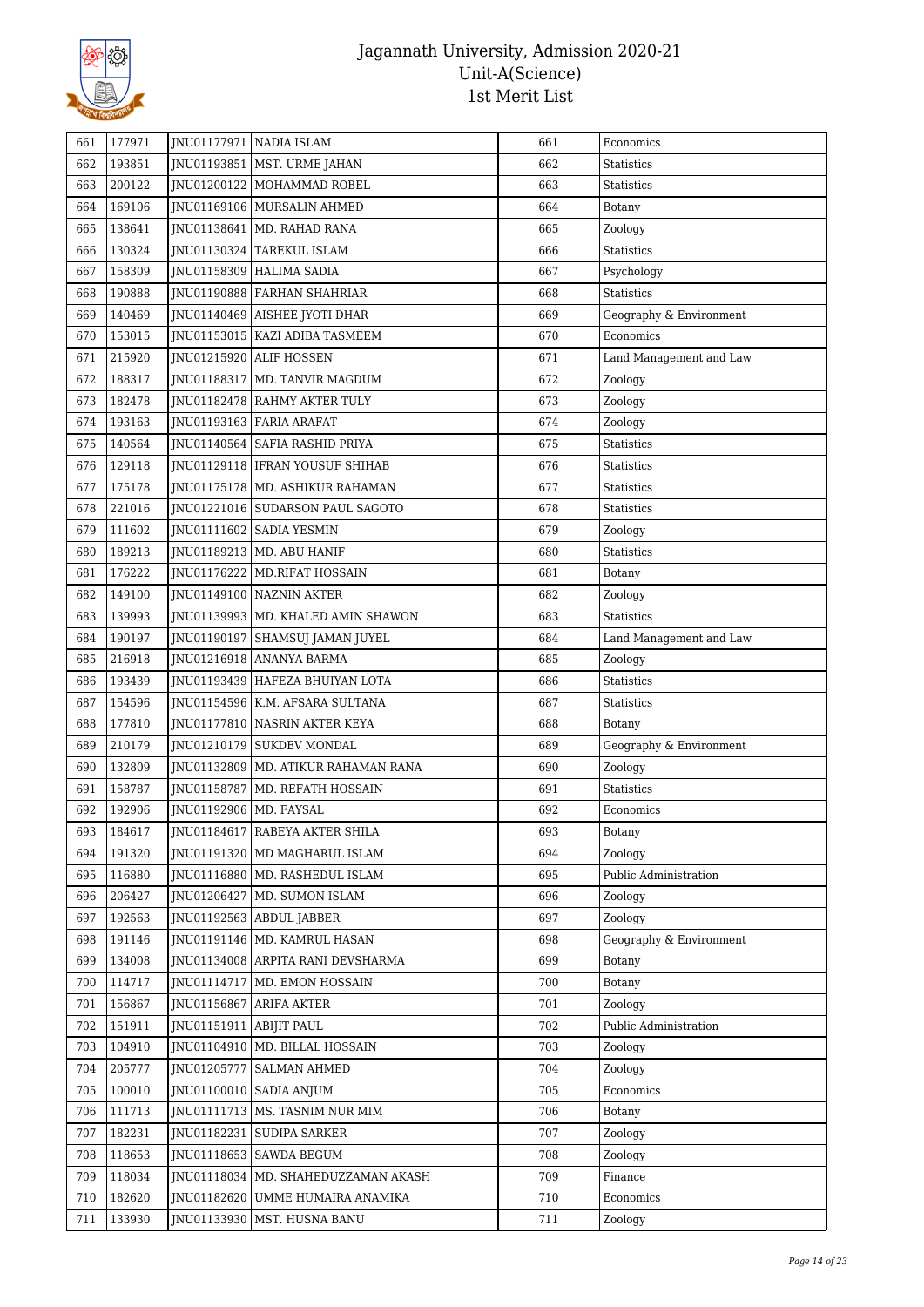

| 712 | 130548 | JNU01130548 NUSRAT JAHAN RIYA           | 712 | Zoology                           |
|-----|--------|-----------------------------------------|-----|-----------------------------------|
| 713 | 183018 | JNU01183018 OISHI GHOSH                 | 713 | Economics                         |
| 714 | 149055 | JNU01149055   ISRAT JAHAN OME           | 714 | Public Administration             |
| 715 | 154135 | JNU01154135 NAWSHIN ORPITA              | 715 | Economics                         |
| 716 | 183260 | JNU01183260   MONNI AKTER MEEM          | 716 | Zoology                           |
| 717 | 183326 | JNU01183326   MAHMUDA AFROSE            | 717 | Zoology                           |
| 718 | 183308 | JNU01183308   MITHILA FARZANA           | 718 | Zoology                           |
| 719 | 216388 | JNU01216388 ARPO CHAKRABORTI            | 719 | Botany                            |
| 720 | 133596 | JNU01133596 HAIMANTI SHUKLA             | 720 | Zoology                           |
| 721 | 135571 | JNU01135571   MD. DAULOT ISLAM SHAH     | 721 | <b>Political Science</b>          |
| 722 | 178073 | JNU01178073 SABIKUN NAHAR               | 722 | Public Administration             |
| 723 | 136622 | JNU01136622   MD. BAYAZID HASAN         | 723 | Zoology                           |
| 724 | 113582 | JNU01113582   SABBIR BIN SELIM          | 724 | Zoology                           |
| 725 | 190597 | JNU01190597 GAZI REDOWAN SAKIB          | 725 | Finance                           |
| 726 | 184049 | JNU01184049 MOST. SUKHI MON KHATUN      | 726 | Zoology                           |
| 727 | 208350 | JNU01208350   MAHI UDDIN AHMAAD         | 727 | Geography & Environment           |
| 728 | 136248 | INU01136248 RUSTOM RAJU                 | 728 | Mass Communication and Journalism |
| 729 | 100651 | INU01100651   MOUMITA CHAKRABORTY       | 729 | Public Administration             |
| 730 | 190792 | JNU01190792 JANNATUL HASNAT APURBO      | 730 | Geography & Environment           |
| 731 | 193564 | INU01193564 FARZANA AKTER               | 731 | Economics                         |
| 732 | 184560 | JNU01184560 RESHMA KAKOLI               | 732 | Zoology                           |
| 733 | 125380 | JNU01125380   M M OLIUL HAMIM           | 733 | Geography & Environment           |
| 734 | 223165 | JNU01223165   MD. MONIRUL ISLAM RIDOY   | 734 | Zoology                           |
| 735 | 158989 | JNU01158989 AVISHEK CHOWDHURY           | 735 | Psychology                        |
| 736 | 136035 | JNU01136035   MD. AMDADUL HAQUE         | 736 | Zoology                           |
| 737 | 136097 | JNU01136097 LAKHEN ROY                  | 737 | Marketing                         |
| 738 | 219075 | JNU01219075   MOST. AYSHA SIDDIKA       | 738 | Zoology                           |
| 739 | 169794 | JNU01169794 JUBAER MAHMUD               | 739 | Mass Communication and Journalism |
| 740 | 231524 | JNU01231524   SHANJIDA AKTER SHANTA     | 740 | Botany                            |
| 741 | 228828 | JNU01228828 REFAT MIRDA                 | 741 | Mass Communication and Journalism |
| 742 | 200822 | JNU01200822 MD. AHASANUL HAQUE          | 742 | Mass Communication and Journalism |
| 743 | 226253 | JNU01226253   MD. ASHRAFUL ISLAM        | 743 | Botany                            |
| 744 | 204986 | JNU01204986   TASNIM SULTANA FARIA      | 744 | Mass Communication and Journalism |
| 745 | 199705 | JNU01199705   FAHIM HOSSAIN DIPO        | 745 | Zoology                           |
| 746 | 191751 | JNU01191751   MD. SAJIB AHMED SHIPON    | 746 | Zoology                           |
| 747 | 121105 | JNU01121105   MD. OBAIDUR RAHMAN        | 747 | Psychology                        |
| 748 | 182226 | JNU01182226 ANUPAMA SHARMA              | 748 | Geography & Environment           |
| 749 | 140480 | JNU01140480   SHUAIBA CHOWDHURY KHUSHBU | 749 | Public Administration             |
| 750 | 188069 | JNU01188069   MD. SAZZAD HOSSAIN        | 750 | Public Administration             |
| 751 | 188119 | JNU01188119 MD. AKASH MIA               | 751 | Zoology                           |
| 752 | 164510 | INU01164510 MOMOTAJ MOHOL               | 752 | Geography & Environment           |
| 753 | 188179 | JNU01188179 HAYATUL ISLAM NAVIN         | 753 | Botany                            |
| 754 | 231215 | JNU01231215 CHOWDHURY SAMIHA JAHAN      | 754 | Geography & Environment           |
| 755 | 208499 | JNU01208499 SONIA AKTER TONNI           | 755 | Zoology                           |
| 756 | 227044 | JNU01227044 NUSRAT JAHAN TULI           | 756 | Botany                            |
| 757 | 219482 | JNU01219482   MD. ARIFUZZAMAN           | 757 | Economics                         |
| 758 | 153638 | JNU01153638   FAHMIDA HOSSAIN           | 758 | Zoology                           |
| 759 | 182843 | JNU01182843   JARIFA TASNIM             | 759 | Zoology                           |
| 760 | 160741 | JNU01160741   ANTU BARUA                | 760 | Geography & Environment           |
| 761 | 214570 | JNU01214570 FARHANA TASNIM              | 761 | <b>Botany</b>                     |
| 762 | 182964 | JNU01182964   NUSRAT JAHAN              | 762 | Accounting & Information Systems  |
|     |        |                                         |     |                                   |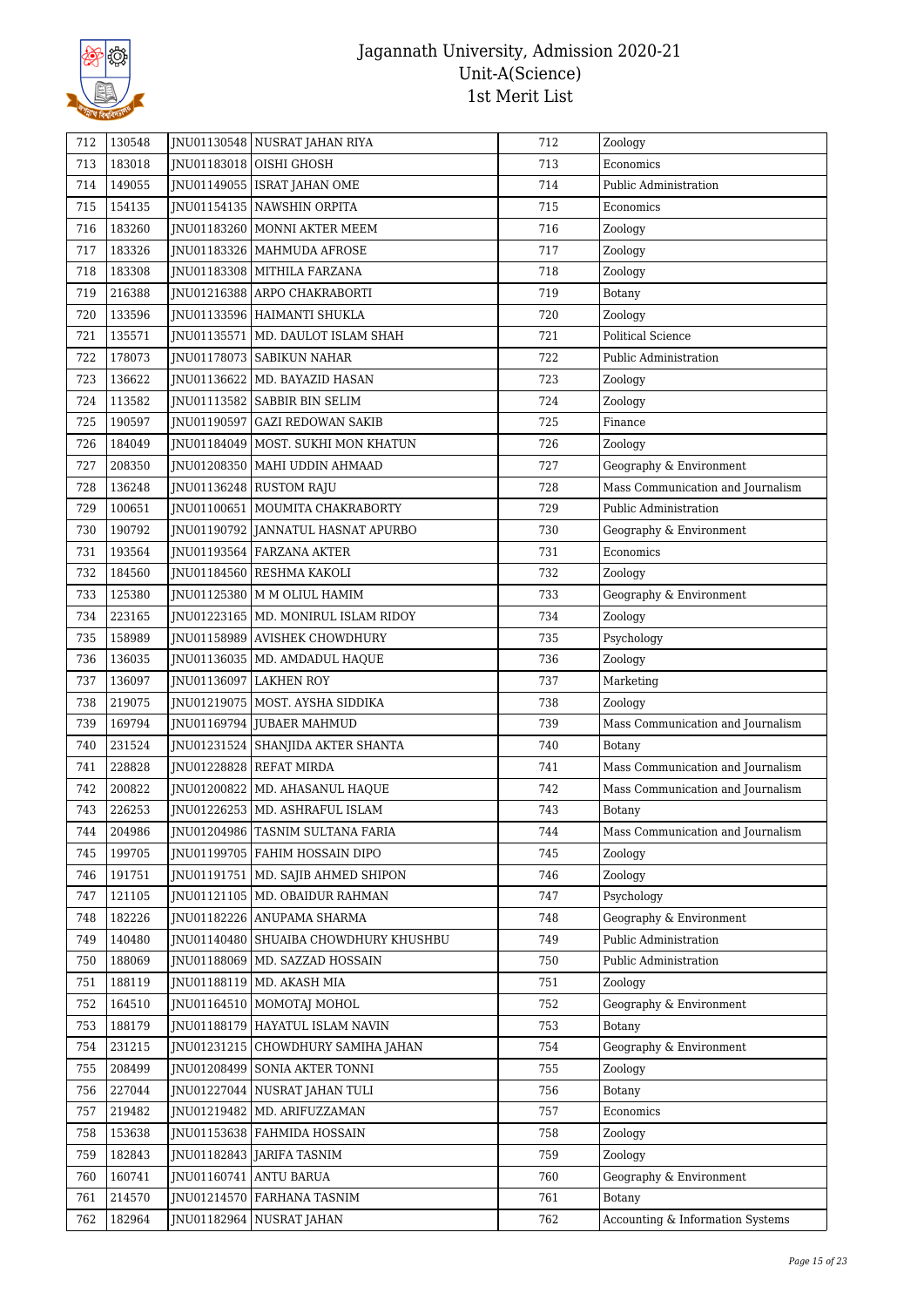

| 763 | 216301 |                         | JNU01216301   MD. ASRAFUL ISLAM        | 763 | Finance                           |
|-----|--------|-------------------------|----------------------------------------|-----|-----------------------------------|
| 764 | 139666 |                         | JNU01139666 REZAUL KARIM               | 764 | Geography & Environment           |
| 765 | 189411 |                         | INU01189411   KHANDAKER RAFIUL ISLAM   | 765 | Public Administration             |
| 766 | 146199 |                         | JNU01146199   KHALID MAHMUD            | 766 | Botany                            |
| 767 | 219998 |                         | JNU01219998 NAZMUL HUDA                | 767 | Botany                            |
| 768 | 105111 |                         | JNU01105111   RIYAZUL ISLAM RIYAZ      | 768 | Geography & Environment           |
| 769 | 164645 |                         | JNU01164645   SAMIA ZAHAN              | 769 | Botany                            |
| 770 | 109175 |                         | JNU01109175   A. H. M SIFAT ULLAH      | 770 | <b>Botany</b>                     |
| 771 | 183538 |                         | JNU01183538 ANISA ANWAR SAFIA          | 771 | Botany                            |
| 772 | 103746 |                         | JNU01103746 RAKIBUL HASAN              | 772 | Botany                            |
| 773 | 183992 |                         | JNU01183992   RAIDA KHONDKER LAMIA     | 773 | Botany                            |
| 774 | 206136 |                         | JNU01206136 FARHAD BIN MOMIN           | 774 | Geography & Environment           |
| 775 | 109877 |                         | JNU01109877   MD. MERAZ RAHMAN         | 775 | Botany                            |
| 776 | 123703 |                         | JNU01123703   FARIHA PERVEN            | 776 | Botany                            |
| 777 | 206711 |                         | JNU01206711 JAHID MAHAMUD HASAN        | 777 | Mass Communication and Journalism |
| 778 | 137031 |                         | JNU01137031   MD. AL-AMIN BABU         | 778 | Botany                            |
| 779 | 223168 |                         | INU01223168 REBUL ISLAM RAFI           | 779 | Economics                         |
| 780 | 168876 | JNU01168876   MD. RASEL |                                        | 780 | Botany                            |
| 781 | 226405 |                         | JNU01226405   MD. AL IMRAN             | 781 | Accounting & Information Systems  |
| 782 | 225326 |                         | JNU01225326   MD. SHAHRIAR KHAN MILON  | 782 | <b>Botany</b>                     |
| 783 | 209127 |                         | JNU01209127 LABONI BISWAS              | 783 | Economics                         |
| 784 | 162382 |                         | JNU01162382   MD. SABBIR HOSSAIN BAPPY | 784 | Finance                           |
| 785 | 152681 | JNU01152681   MD. FAMIM |                                        | 785 | Psychology                        |
| 786 | 191723 |                         | JNU01191723   HASANUZZAMAN UCHASH      | 786 | <b>Botany</b>                     |
| 787 | 222129 |                         | JNU01222129 SAYEED HASSAN              | 787 | <b>Botany</b>                     |
| 788 | 220799 |                         | JNU01220799 JOHORA SARDAR              | 788 | <b>Botany</b>                     |
| 789 | 176094 | JNU01176094 ADITTA ROY  |                                        | 789 | <b>Botany</b>                     |
| 790 | 190273 |                         | JNU01190273   SABIKUNNAHAR             | 790 | Public Administration             |
| 791 | 215691 | JNU01215691             | l MYSHA FYRUZ                          | 791 | Botany                            |
| 792 | 202674 |                         | JNU01202674   MAZID SADAT SHAHRIAR     | 792 | Botany                            |
| 793 | 100006 |                         | JNU01100006 NISHAT NAHIAN RAHMAN       | 793 | Botany                            |
| 794 | 194898 |                         | JNU01194898   MOHAMMED MUSFIQ SABERI   | 794 | Geography & Environment           |
| 795 | 182316 |                         | JNU01182316 NAFISA TASNIM              | 795 | Geography & Environment           |
| 796 | 188065 |                         | INU01188065 SADMAN FAGUN SAD           | 796 | Botany                            |
| 797 | 195937 |                         | JNU01195937 ABDULLAH AL MARUF          | 797 | Botany                            |
| 798 | 100047 |                         | JNU01100047   ISHRAT JAHAN NISHAT      | 798 | Public Administration             |
| 799 | 153255 |                         | JNU01153255   MALIHA NAWAR             | 799 | Psychology                        |
| 800 | 204529 |                         | JNU01204529 CHANDRIMA CHOWDHURY        | 800 | Botany                            |
| 801 | 186259 |                         | JNU01186259 KUHELIKA CHAKRABORTY       | 801 | Public Administration             |
| 802 | 224146 |                         | JNU01224146 MD. ASHIKUL ISLAM          | 802 | Economics                         |
| 803 | 165893 |                         | JNU01165893   SURAIA AKTER LIZA        | 803 | Botany                            |
| 804 | 111698 |                         | JNU01111698   MST. JANNATUL FERDOUS    | 804 | Psychology                        |
| 805 | 222288 |                         | JNU01222288 SALOAN NABI                | 805 | Botany                            |
| 806 | 231270 |                         | JNU01231270 ZANNATUL BAKIA PINE        | 806 | <b>Botany</b>                     |
| 807 | 183092 |                         | JNU01183092 LAMIA ISLAM                | 807 | Botany                            |
| 808 | 183173 |                         | JNU01183173 JANNATUL FERDOUS NIJHUM    | 808 | Psychology                        |
| 809 | 112936 |                         | JNU01112936   MD. BADHON MAHMUD        | 809 | <b>Botany</b>                     |
| 810 | 124854 |                         | JNU01124854   SAWRAV KANTI MOHALDER    | 810 | Botany                            |
| 811 | 125253 |                         | JNU01125253   KAIFUL ISLAM ANI         | 811 | Botany                            |
| 812 | 183603 |                         | JNU01183603 JANNATUL FERDOUS SANJIDA   | 812 | <b>Botany</b>                     |
| 813 | 183762 | JNU01183762             | <b>SUMAIA AKTER</b>                    | 813 | Public Administration             |
|     |        |                         |                                        |     |                                   |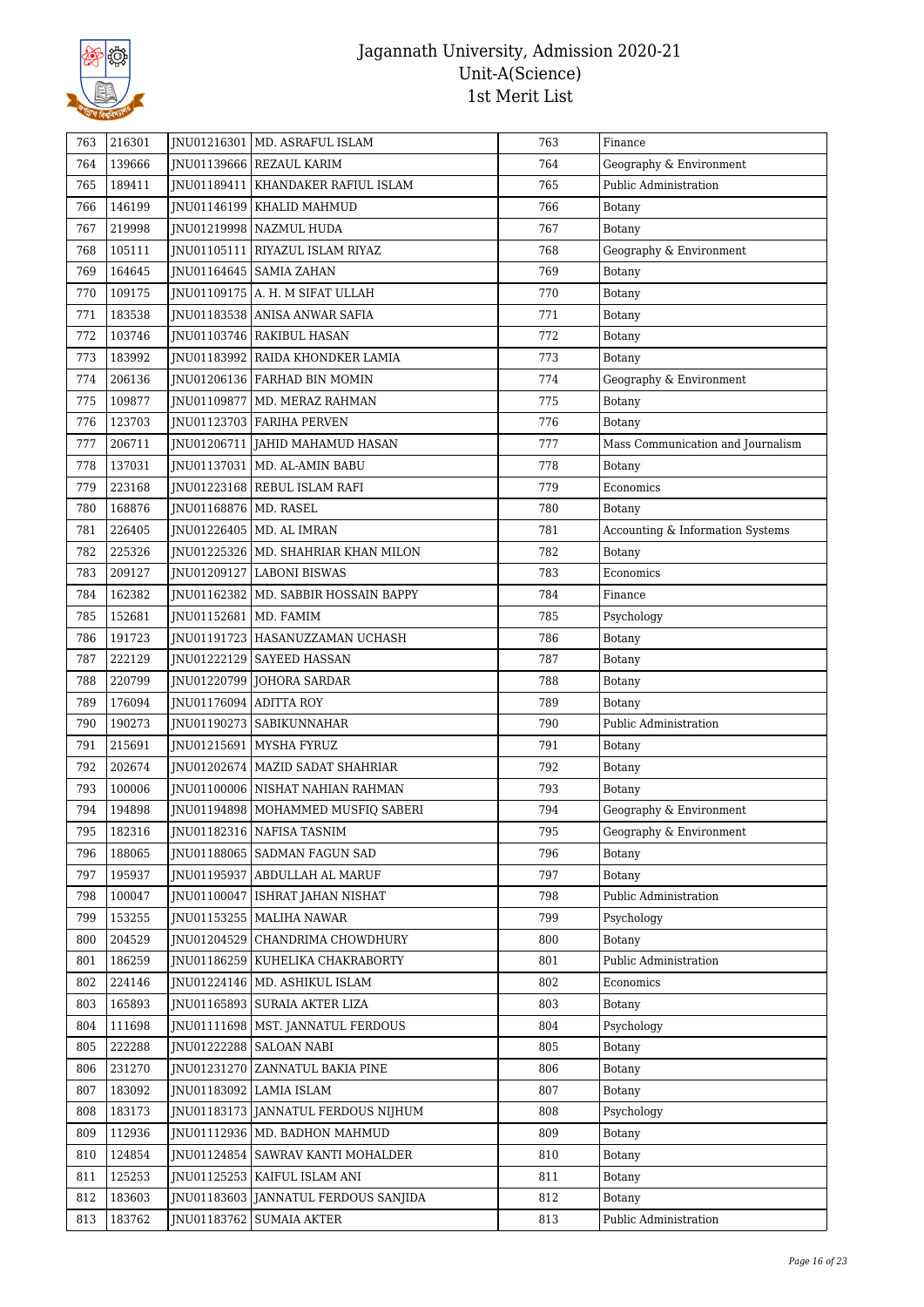

| 814 | 101890 | JNU01101890   ISRAT JAHAN |                                         | 814 | Botany                            |
|-----|--------|---------------------------|-----------------------------------------|-----|-----------------------------------|
| 815 | 154886 |                           | JNU01154886   FATEMA TUZZ ZOHURA SARA   | 815 | Psychology                        |
| 816 | 206366 |                           | JNU01206366   MAHIDUL ISLAM             | 816 | Accounting & Information Systems  |
| 817 | 186963 |                           | JNU01186963 ANUSHKA BHATTACHARJEE       | 817 | Botany                            |
| 818 | 191164 | JNU01191164               | <b>APROTIM ROY</b>                      | 818 | Economics                         |
| 819 | 188248 |                           | JNU01188248   SAJEDA AKTERY             | 819 | Botany                            |
| 820 | 165688 |                           | JNU01165688   MST. SUMAIYA AKTAR ONTORA | 820 | Geography & Environment           |
| 821 | 113315 |                           | JNU01113315   MD. ZESSAN UDDIN          | 821 | Botany                            |
| 822 | 213920 |                           | JNU01213920   MD. NOMAN ALI             | 822 | Public Administration             |
| 823 | 111797 | JNU01111797               | <b>SAJIA SULTANA</b>                    | 823 | Botany                            |
| 824 | 200361 |                           | JNU01200361   MD. ASHIKUR ARMAN         | 824 | Public Administration             |
| 825 | 108903 |                           | JNU01108903   MD. ABUL KASHEM           | 825 | Accounting & Information Systems  |
| 826 | 192715 |                           | JNU01192715   MD. AFTAB AHMED           | 826 | Botany                            |
| 827 | 156497 |                           | JNU01156497 NUR A AYESHA SIDDIQUA       | 827 | Economics                         |
| 828 | 112604 |                           | JNU01112604   MST. ISMATARA KHATUN      | 828 | Psychology                        |
| 829 | 122322 | JNU01122322               | NAYAN DEBNATH PRANTA                    | 829 | Geography & Environment           |
| 830 | 211543 |                           | JNU01211543 SHADHIN BISWAS              | 830 | Botany                            |
| 831 | 111273 |                           | <b>INU01111273 ASASH SARKER PRANTA</b>  | 831 | Botany                            |
| 832 | 163217 |                           | JNU01163217   MOHAMMED RUHAN RUBBY      | 832 | Economics                         |
| 833 | 135795 |                           | JNU01135795   MD. RAKIB SARKAR          | 833 | Botany                            |
| 834 | 181900 |                           | JNU01181900   MAJIBUR RAHMAN SARKER     | 834 | Finance                           |
| 835 | 192016 |                           | JNU01192016   MEHEDI HASAN KHAN         | 835 | Psychology                        |
| 836 | 163984 |                           | JNU01163984   AFRA ANJUM                | 836 | Economics                         |
| 837 | 153023 | JNU01153023 RAISA ALAM    |                                         | 837 | Botany                            |
| 838 | 140472 |                           | JNU01140472 JANNATUL FERDOUS MAISHA     | 838 | Botany                            |
| 839 | 182351 |                           | JNU01182351   JANNATUL FERDOUS MAHIMA   | 839 | Botany                            |
| 840 | 142041 |                           | JNU01142041   TAHMINA KHATUN            | 840 | Botany                            |
| 841 | 202618 |                           | JNU01202618 AMRITO PAUL BADHON          | 841 | Botany                            |
| 842 | 158520 |                           | JNU01158520   MD. MAHFUJUR RAHMAN       | 842 | Botany                            |
| 843 | 168542 |                           | JNU01168542   MD. NURUL ISLAM SHOHID    | 843 | Botany                            |
| 844 | 142364 |                           | JNU01142364   IMROZ KHAN                | 844 | Psychology                        |
| 845 | 209716 |                           | JNU01209716 ASIF RAHMAN                 | 845 | Botany                            |
| 846 | 231214 |                           | JNU01231214 NISHAT SALSABIL             | 846 | Economics                         |
| 847 | 182527 |                           | JNU01182527 NADIA NOUSHIN               | 847 | Botany                            |
| 848 | 153493 |                           | JNU01153493   MANTASHA AKTER            | 848 | Botany                            |
| 849 | 214544 |                           | JNU01214544 JEBUNNESA AUTHOYEE          | 849 | Economics                         |
| 850 | 216576 |                           | JNU01216576   MUNTAKA MAHADIN           | 850 | Botany                            |
| 851 | 175160 |                           | JNU01175160   MD. RAKIBUL ISLAM RAKIB   | 851 | Botany                            |
| 852 | 188831 | JNU01188831               | <b>SWAPNIL BARUA</b>                    | 852 | Botany                            |
| 853 | 188803 | JNU01188803               | FAISAL MAHMUD RIFAT                     | 853 | Psychology                        |
| 854 | 122289 |                           | JNU01122289   SANJIDA BEGUM             | 854 | Economics                         |
| 855 | 182716 |                           | JNU01182716 PUSPITA BARUA               | 855 | Institute of Modern Language(IML) |
| 856 | 153710 |                           | JNU01153710   KHONDKER TASFIA NAWAR     | 856 | Geography & Environment           |
| 857 | 134006 |                           | JNU01134006   FARIHA TASNEEM FEYA       | 857 | Psychology                        |
| 858 | 213053 |                           | JNU01213053   MD. RUBAYED HASAN ANIK    | 858 | Geography & Environment           |
| 859 | 192546 |                           | JNU01192546 SYED ISMEAD HOSSAIN RAZIN   | 859 | Finance                           |
| 860 | 142664 |                           | JNU01142664   MD. IMRAN HASAN           | 860 | Economics                         |
| 861 | 154106 |                           | JNU01154106 JANNATUL NAYEMA             | 861 | Geography & Environment           |
| 862 | 154285 |                           | JNU01154285   SUMAIYA ISLAM             | 862 | Geography & Environment           |
| 863 | 161206 |                           | JNU01161206 NAWALUL ISLAM               | 863 | Geography & Environment           |
| 864 | 113405 | JNU01113405               | PARVEZ AHMED                            | 864 | Psychology                        |
|     |        |                           |                                         |     |                                   |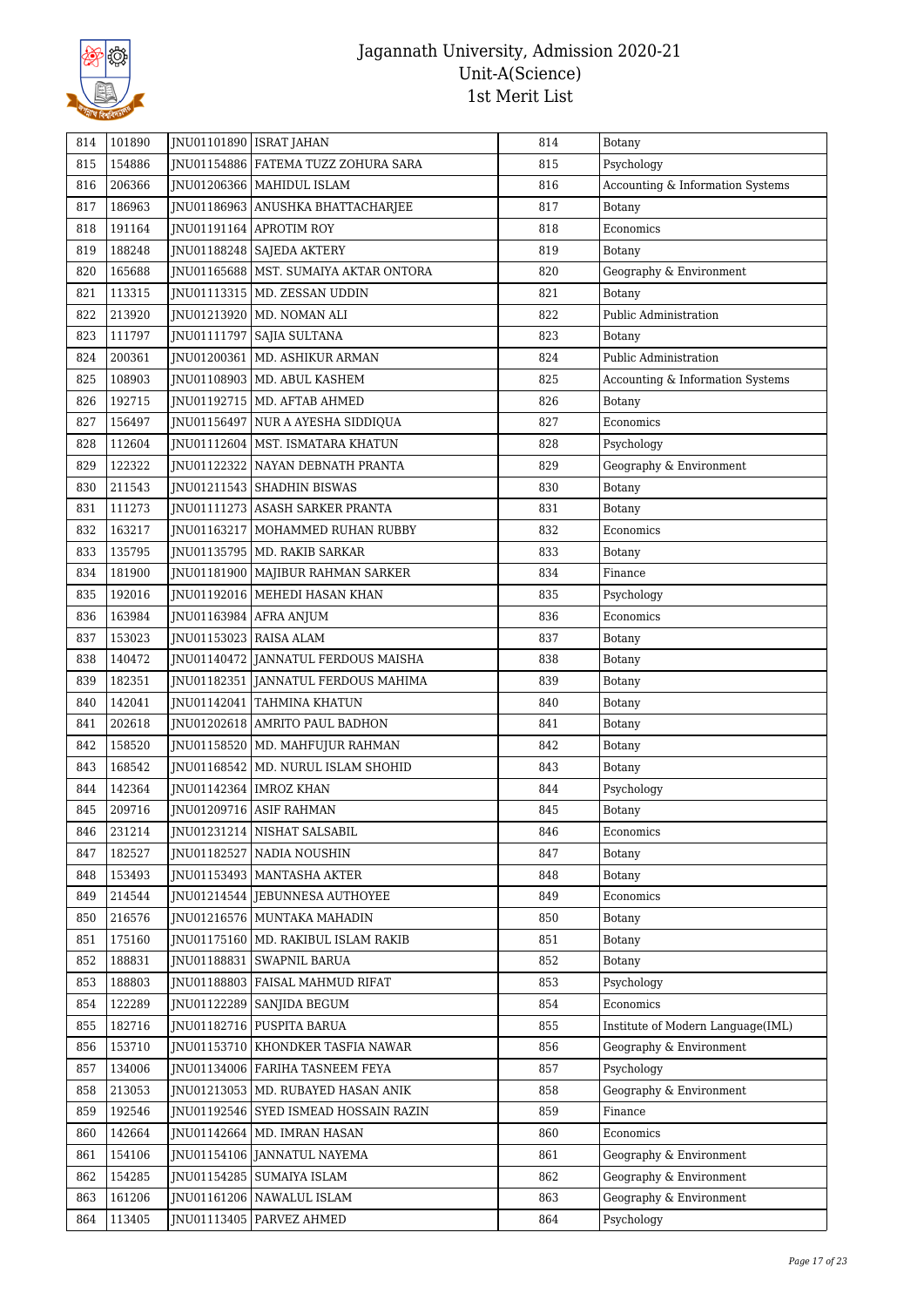

| 865        | 164624           |             | INU01164624   MOST. SARMIN AKTER ASMA                     | 865        | Psychology                                     |
|------------|------------------|-------------|-----------------------------------------------------------|------------|------------------------------------------------|
| 866        | 147096           |             | JNU01147096   MD. SUMON MIA                               | 866        | <b>Political Science</b>                       |
| 867        | 105223           |             | JNU01105223 FARHAN MOHIB DIPRA                            | 867        | Geography & Environment                        |
| 868        | 148775           |             | JNU01148775 DHRUBA SAHA                                   | 868        | Geography & Environment                        |
| 869        | 199182           |             | JNU01199182 TAHMIDUL ISLAM                                | 869        | Economics                                      |
| 870        | 103839           |             | JNU01103839 RUMAN SHEIKH                                  | 870        | Psychology                                     |
| 871        | 223903           |             | JNU01223903 TASHIKUR RAHMAN                               | 871        | Geography & Environment                        |
| 872        | 158815           |             | JNU01158815   MD.FORHAD HOSSEN                            | 872        | Economics                                      |
| 873        | 205726           |             | JNU01205726 SHANTONU DAS SHANTO                           | 873        | Geography & Environment                        |
| 874        | 191913           |             | JNU01191913   PARVEZ AHAMED                               | 874        | Geography & Environment                        |
| 875        | 192018           |             | JNU01192018   MD. ASHIKUR RAHMAN PIGEON                   | 875        | Economics                                      |
| 876        | 225544           |             | JNU01225544   MASUM BILLAH                                | 876        | Economics                                      |
| 877        | 111422           |             | JNU01111422 ABU BAKAR SIDDIQUE                            | 877        | Economics                                      |
| 878        | 210323           |             | JNU01210323   MD. SHOHANUR RAHMAN                         | 878        | Psychology                                     |
| 879        | 199477           |             | JNU01199477   MD. REZWAN AKOND RIDOY                      | 879        | Economics                                      |
| 880        | 175196           |             | JNU01175196   MD. GOLAM ROBBANI                           | 880        | Geography & Environment                        |
| 881        | 165233           |             | INU01165233 MOST. ROKAIYA AKTER                           | 881        | Geography & Environment                        |
| 882        | 186289           |             | JNU01186289   MITHILA DEY MUNA                            | 882        | Psychology                                     |
| 883        | 176890           |             | JNU01176890 ETTAHAD ISLAM ADIB                            | 883        | Geography & Environment                        |
| 884        | 211341           |             | JNU01211341 JEWEL HOSSAIN                                 | 884        | Marketing                                      |
| 885        | 227688           |             | JNU01227688 SHADMAN SAMIN                                 | 885        | Economics                                      |
| 886        | 146216           |             | JNU01146216   MD. ATIK YASIR                              | 886        | Economics                                      |
| 887        | 101905           |             | JNU01101905 ANJAMAN AREFIN                                | 887        | Psychology                                     |
| 888        | 152267           |             | JNU01152267   MOHAMMAD FAHIM AHMED                        | 888        | Economics                                      |
| 889        | 209580           |             | JNU01209580 ARNAB LASKAR                                  | 889        | Psychology                                     |
| 890        | 187698           |             | JNU01187698 ADEL MAHMOOD                                  | 890        | Economics                                      |
| 891        | 230276           |             | JNU01230276   MD. SAIFUL HAQUE LIKHON                     | 891        | Psychology                                     |
| 892        | 100019           |             | JNU01100019   MOHUA MRINMOY                               | 892        | Mass Communication and Journalism              |
| 893        | 112933           |             | INU01112933 MD SHAHARIAR HOSSAIN SHAWON                   | 893        | Psychology                                     |
| 894        | 187998           |             | JNU01187998   MD. RAZIUR NUR BHUYAN RATUL                 | 894        | Geography & Environment                        |
| 895        | 203465           |             | JNU01203465   NAFISA ANJUM                                | 895        | Economics                                      |
| 896        | 153199           |             | JNU01153199 ASMA UL HUSNA                                 | 896        | Accounting & Information Systems               |
| 897        | 154308           |             | JNU01154308 AUDITY PODDER                                 | 897        | Geography & Environment                        |
| 898        | 183430           |             | JNU01183430 RASME ISLAM                                   | 898        | Bangla                                         |
| 899        | 113041           |             | JNU01113041   ALIF MAHMUD                                 | 899        | Psychology                                     |
| 900        | 215358           |             | JNU01215358 FARZANA AKTER HIRA                            | 900        | Marketing                                      |
| 901        | 192142           |             | INU01192142 TASHFIA RAHMAN ANTI                           | 901        | Psychology                                     |
| 902        | 160763           |             | JNU01160763   SABBIR AHMAD                                | 902        | Geography & Environment                        |
| 903        | 188819           |             | JNU01188819   MD. ABU SYEED ABDULLAH                      | 903        | Institute of Education and Research(IER)       |
| 904        | 182792           |             | JNU01182792   SUMAIYA AKTER TISHA                         | 904        | Marketing                                      |
| 905        | 156602           |             | JNU01156602 REJWANA FERDAUSY                              | 905        | Mass Communication and Journalism              |
| 906        | 182864           |             |                                                           | 906        | Political Science                              |
| 907        | 182971           |             | JNU01182864   SHARMIN JAHAN SHORMI<br>TANJENA SULTANA MIM | 907        | Psychology                                     |
|            |                  | JNU01182971 |                                                           |            |                                                |
| 908<br>909 | 170383<br>210254 | JNU01210254 | JNU01170383   MD. IMRAN HOSSEN<br><b>RAJ GHOSAL</b>       | 908<br>909 | Psychology<br>Accounting & Information Systems |
|            |                  |             |                                                           |            |                                                |
| 910        | 112916           |             | JNU01112916 ALI RUBAYET ULLAS                             | 910        | Geography & Environment                        |
| 911        | 147484           |             | JNU01147484   SAGOR CHONDRO RAY                           | 911        | Mass Communication and Journalism              |
| 912        | 183157           |             | JNU01183157 FAHMIDA HAQUE                                 | 912        | Accounting & Information Systems               |
| 913        | 189621           | JNU01189621 | TANVIR KHAN MANIK                                         | 913        | Marketing                                      |
| 914        | 219976           |             | JNU01219976   MD. NURUZZAMAN MIAH                         | 914        | Accounting & Information Systems               |
| 915        | 189742           |             | JNU01189742   MRINMOY DEWAN SEMANTA                       | 915        | Anthropology                                   |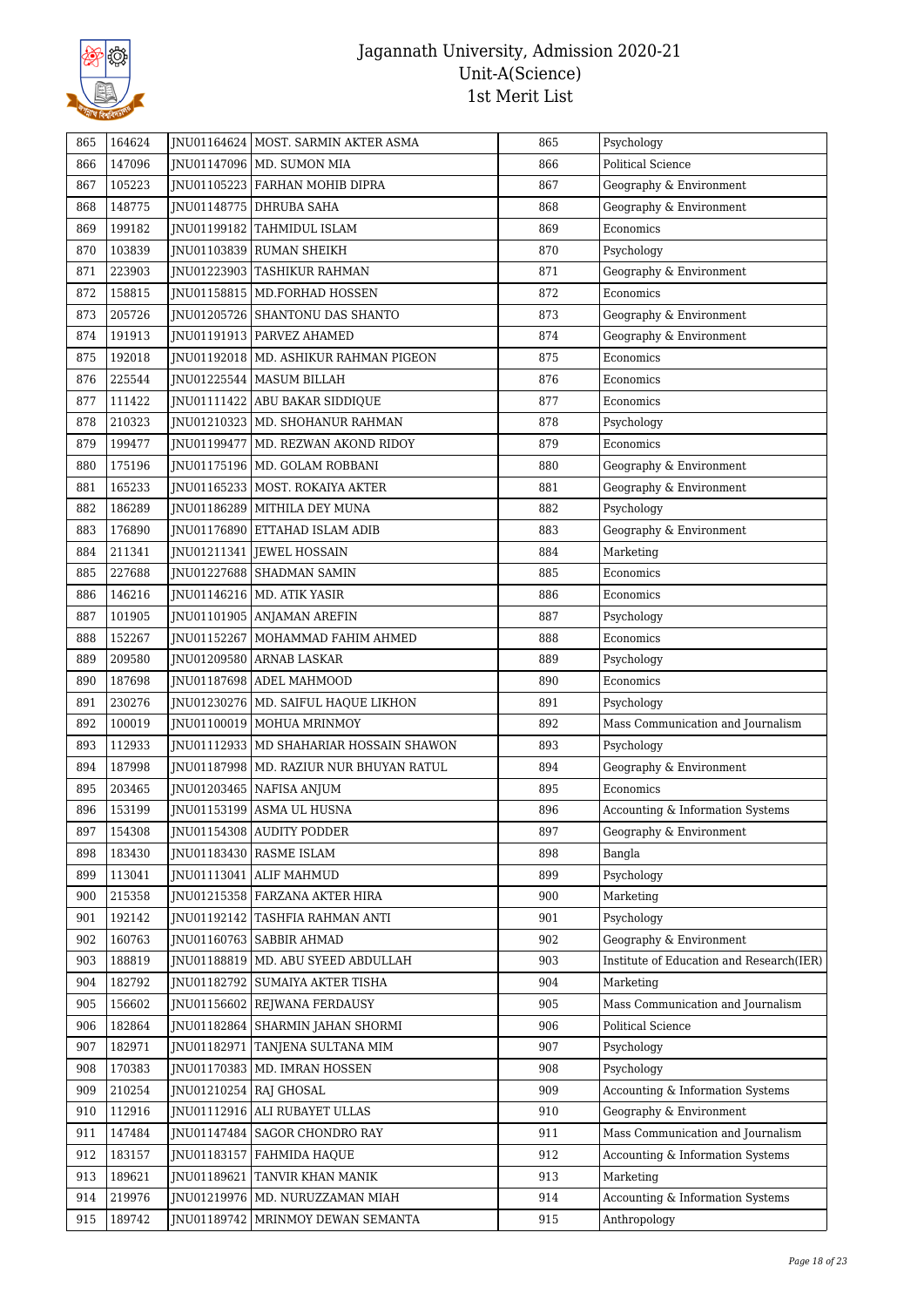

| 190117<br>Geography & Environment<br>917<br>JNU01190117 TAHSIN NOOR<br>917<br>165765<br>918<br>JNU01165765 JANNATUN MIM<br>918<br>Psychology<br>183793<br>919<br>JNU01183793   SURAYA AKTER DIPA<br>919<br>Geography & Environment<br>124449<br>920<br>JNU01124449 SHADIA PARVIN<br>920<br>Institute of Education and Research(IER)<br>126555<br>JNU01126555   MD. ASIFUZZAMAN<br>921<br>Psychology<br>921<br>125126<br>922<br>JNU01125126 SWAPNIL SARKER<br>922<br>Geography & Environment<br>193048<br>923<br>923<br>JNU01193048   NADIM HOSSEN<br>Geography & Environment<br>107563<br>924<br>Institute of Education and Research(IER)<br>924<br>JNU01107563 FAZLA RABBI<br>925<br>112409<br>925<br>Islamic History and Culture<br>INU01112409   SADIA SULTANA<br>191737<br>JNU01191737 TASFIK<br><b>Political Science</b><br>926<br>926<br>200656<br>927<br>927<br>JNU01200656   MD. SAMIUL ISLAM<br>Psychology<br>126846<br>Mass Communication and Journalism<br>JNU01126846   MD SHUHAN HOSSEN<br>928<br>928<br>210623<br>929<br>JNU01210623   SHAIKH JABERUL ISLAM MOIN<br>929<br>Marketing<br>159120<br>Geography & Environment<br>930<br>JNU01159120   MD. SAKIR BIN SEKANDER<br>930<br>170955<br>931<br>931<br>Geography & Environment<br>JNU01170955   TANMOY SARDER<br>208397<br>932<br>JNU01208397<br>SUDDIP PAUL ARNAB<br>932<br><b>Political Science</b><br>184739<br>933<br>JNU01184739 ANISHA AKTER<br>933<br>Psychology<br>934<br>104736<br>JNU01104736 RAKIB HASAN<br>934<br>Geography & Environment<br>219480<br>935<br>935<br>Islamic Studies<br>JNU01219480 FARHA DIBA BUSHRA<br>176461<br>INU01176461 AHSUN AHMED SUN<br>936<br>Geography & Environment<br>936<br>134774<br>937<br>937<br>JNU01134774   TAJKIA JAHAN TAJ<br>Geography & Environment<br>938<br>225501<br>JNU01225501   MEHRAB HOSSAIN TALUKDER<br>938<br>Marketing<br>170467<br>939<br>939<br>JNU01170467 HEMADREE SHEKHOR ROY AURKO<br>Geography & Environment<br>191513<br>JNU01191513   SHAFIUZZAMAN AKASH<br>940<br>Psychology<br>940<br>941<br>129427<br>JNU01129427 ARKA BISWAS<br>941<br>Geography & Environment<br>157386<br>942<br><b>Political Science</b><br>942<br>JNU01157386 JABID HASAN TAHMID<br>152388<br>943<br>943<br>JNU01152388   MD. ASHRAFUL ALAM<br><b>Management Studies</b><br>944<br>202501<br>944<br>Accounting & Information Systems<br>INU01202501<br>MD. MEZBAH-UL-HAQUE<br>133768<br>945<br>JNU01133768   MOURIN ARA PINKY<br>945<br>Geography & Environment<br>157604<br>946<br>JNU01157604   MD ARIF HASNAT<br>946<br>Institute of Modern Language(IML)<br>947<br>209679<br>JNU01209679   SWAPNENDU DUTTA<br>947<br>Geography & Environment<br>948<br>188244<br>Geography & Environment<br>948<br>JNU01188244   MD. IMRAN HOSSAIN<br>949<br>124050<br>INU01124050   MST. FARIHA AKTER SATHI<br>949<br><b>Political Science</b><br>157941<br>950<br>JNU01157941   MD. RASHAL SHIKDER RIFAT<br>Geography & Environment<br>950<br>131758<br>JNU01131758   MD. SADMAN SAKIB<br>951<br>Psychology<br>951<br>177604<br>952<br>JNU01177604 ASHABA HOSSAIN<br>952<br>Psychology<br>219345<br>JNU01219345 ARUP CHAKRABORTY<br>953<br>Institute of Education and Research(IER)<br>953<br>954<br>202704<br>JNU01202704   MD. AL ARAFAT PRANTO<br>954<br>Accounting & Information Systems<br>119745<br><b>INU01119745   KHANDAKAR ISTIAK MUNTASIR</b><br>955<br>Geography & Environment<br>955<br>164374<br>Political Science<br>JNU01164374   AMATUL QUADER TAHMIDA<br>956<br>956<br>123258<br>JNU01123258 RUPOK ISLAM AVI<br>957<br>Geography & Environment<br>957<br>193234<br>958<br>JNU01193234 SHAMS ARBAN ITHILA<br>958<br>Geography & Environment<br>120035<br>959<br>JNU01120035   ISHRAK HAMIM MAHI<br>959<br>Bangla<br>100723<br>JNU01100723 ARPITA NANDY PURBA<br>960<br>Geography & Environment<br>960<br>109170<br>961<br>JNU01109170   MD. ROKON SARKER<br>961<br>Psychology<br>183149<br>962<br>JNU01183149   SAMIA JAHAN<br>962<br>Geography & Environment<br>210378<br>Institute of Education and Research(IER)<br>JNU01210378   MD. ISRAFIL HOSSAIN<br>963<br>963<br>183220<br>JNU01183220<br>UMME HABIBA MONI<br>964<br>Geography & Environment<br>964<br>174915<br>965<br>JNU01174915   MD. OBAIDUL ISLAM MILU<br>965<br><b>Management Studies</b><br>183218<br>JNU01183218   SADIA IFFAT MUKTA<br>966<br>Psychology<br>966 | 916 | 216375 | JNU01216375   MD. NURNOBI | 916 | Marketing |
|--------------------------------------------------------------------------------------------------------------------------------------------------------------------------------------------------------------------------------------------------------------------------------------------------------------------------------------------------------------------------------------------------------------------------------------------------------------------------------------------------------------------------------------------------------------------------------------------------------------------------------------------------------------------------------------------------------------------------------------------------------------------------------------------------------------------------------------------------------------------------------------------------------------------------------------------------------------------------------------------------------------------------------------------------------------------------------------------------------------------------------------------------------------------------------------------------------------------------------------------------------------------------------------------------------------------------------------------------------------------------------------------------------------------------------------------------------------------------------------------------------------------------------------------------------------------------------------------------------------------------------------------------------------------------------------------------------------------------------------------------------------------------------------------------------------------------------------------------------------------------------------------------------------------------------------------------------------------------------------------------------------------------------------------------------------------------------------------------------------------------------------------------------------------------------------------------------------------------------------------------------------------------------------------------------------------------------------------------------------------------------------------------------------------------------------------------------------------------------------------------------------------------------------------------------------------------------------------------------------------------------------------------------------------------------------------------------------------------------------------------------------------------------------------------------------------------------------------------------------------------------------------------------------------------------------------------------------------------------------------------------------------------------------------------------------------------------------------------------------------------------------------------------------------------------------------------------------------------------------------------------------------------------------------------------------------------------------------------------------------------------------------------------------------------------------------------------------------------------------------------------------------------------------------------------------------------------------------------------------------------------------------------------------------------------------------------------------------------------------------------------------------------------------------------------------------------------------------------------------------------------------------------------------------------------------------------------------------------------------------------------------------------------------------------------------------------------------------------------------------------------------------------------------------------------------------------------------------------------------------------------------------------------------------------------------------------------------------------------------|-----|--------|---------------------------|-----|-----------|
|                                                                                                                                                                                                                                                                                                                                                                                                                                                                                                                                                                                                                                                                                                                                                                                                                                                                                                                                                                                                                                                                                                                                                                                                                                                                                                                                                                                                                                                                                                                                                                                                                                                                                                                                                                                                                                                                                                                                                                                                                                                                                                                                                                                                                                                                                                                                                                                                                                                                                                                                                                                                                                                                                                                                                                                                                                                                                                                                                                                                                                                                                                                                                                                                                                                                                                                                                                                                                                                                                                                                                                                                                                                                                                                                                                                                                                                                                                                                                                                                                                                                                                                                                                                                                                                                                                                                                              |     |        |                           |     |           |
|                                                                                                                                                                                                                                                                                                                                                                                                                                                                                                                                                                                                                                                                                                                                                                                                                                                                                                                                                                                                                                                                                                                                                                                                                                                                                                                                                                                                                                                                                                                                                                                                                                                                                                                                                                                                                                                                                                                                                                                                                                                                                                                                                                                                                                                                                                                                                                                                                                                                                                                                                                                                                                                                                                                                                                                                                                                                                                                                                                                                                                                                                                                                                                                                                                                                                                                                                                                                                                                                                                                                                                                                                                                                                                                                                                                                                                                                                                                                                                                                                                                                                                                                                                                                                                                                                                                                                              |     |        |                           |     |           |
|                                                                                                                                                                                                                                                                                                                                                                                                                                                                                                                                                                                                                                                                                                                                                                                                                                                                                                                                                                                                                                                                                                                                                                                                                                                                                                                                                                                                                                                                                                                                                                                                                                                                                                                                                                                                                                                                                                                                                                                                                                                                                                                                                                                                                                                                                                                                                                                                                                                                                                                                                                                                                                                                                                                                                                                                                                                                                                                                                                                                                                                                                                                                                                                                                                                                                                                                                                                                                                                                                                                                                                                                                                                                                                                                                                                                                                                                                                                                                                                                                                                                                                                                                                                                                                                                                                                                                              |     |        |                           |     |           |
|                                                                                                                                                                                                                                                                                                                                                                                                                                                                                                                                                                                                                                                                                                                                                                                                                                                                                                                                                                                                                                                                                                                                                                                                                                                                                                                                                                                                                                                                                                                                                                                                                                                                                                                                                                                                                                                                                                                                                                                                                                                                                                                                                                                                                                                                                                                                                                                                                                                                                                                                                                                                                                                                                                                                                                                                                                                                                                                                                                                                                                                                                                                                                                                                                                                                                                                                                                                                                                                                                                                                                                                                                                                                                                                                                                                                                                                                                                                                                                                                                                                                                                                                                                                                                                                                                                                                                              |     |        |                           |     |           |
|                                                                                                                                                                                                                                                                                                                                                                                                                                                                                                                                                                                                                                                                                                                                                                                                                                                                                                                                                                                                                                                                                                                                                                                                                                                                                                                                                                                                                                                                                                                                                                                                                                                                                                                                                                                                                                                                                                                                                                                                                                                                                                                                                                                                                                                                                                                                                                                                                                                                                                                                                                                                                                                                                                                                                                                                                                                                                                                                                                                                                                                                                                                                                                                                                                                                                                                                                                                                                                                                                                                                                                                                                                                                                                                                                                                                                                                                                                                                                                                                                                                                                                                                                                                                                                                                                                                                                              |     |        |                           |     |           |
|                                                                                                                                                                                                                                                                                                                                                                                                                                                                                                                                                                                                                                                                                                                                                                                                                                                                                                                                                                                                                                                                                                                                                                                                                                                                                                                                                                                                                                                                                                                                                                                                                                                                                                                                                                                                                                                                                                                                                                                                                                                                                                                                                                                                                                                                                                                                                                                                                                                                                                                                                                                                                                                                                                                                                                                                                                                                                                                                                                                                                                                                                                                                                                                                                                                                                                                                                                                                                                                                                                                                                                                                                                                                                                                                                                                                                                                                                                                                                                                                                                                                                                                                                                                                                                                                                                                                                              |     |        |                           |     |           |
|                                                                                                                                                                                                                                                                                                                                                                                                                                                                                                                                                                                                                                                                                                                                                                                                                                                                                                                                                                                                                                                                                                                                                                                                                                                                                                                                                                                                                                                                                                                                                                                                                                                                                                                                                                                                                                                                                                                                                                                                                                                                                                                                                                                                                                                                                                                                                                                                                                                                                                                                                                                                                                                                                                                                                                                                                                                                                                                                                                                                                                                                                                                                                                                                                                                                                                                                                                                                                                                                                                                                                                                                                                                                                                                                                                                                                                                                                                                                                                                                                                                                                                                                                                                                                                                                                                                                                              |     |        |                           |     |           |
|                                                                                                                                                                                                                                                                                                                                                                                                                                                                                                                                                                                                                                                                                                                                                                                                                                                                                                                                                                                                                                                                                                                                                                                                                                                                                                                                                                                                                                                                                                                                                                                                                                                                                                                                                                                                                                                                                                                                                                                                                                                                                                                                                                                                                                                                                                                                                                                                                                                                                                                                                                                                                                                                                                                                                                                                                                                                                                                                                                                                                                                                                                                                                                                                                                                                                                                                                                                                                                                                                                                                                                                                                                                                                                                                                                                                                                                                                                                                                                                                                                                                                                                                                                                                                                                                                                                                                              |     |        |                           |     |           |
|                                                                                                                                                                                                                                                                                                                                                                                                                                                                                                                                                                                                                                                                                                                                                                                                                                                                                                                                                                                                                                                                                                                                                                                                                                                                                                                                                                                                                                                                                                                                                                                                                                                                                                                                                                                                                                                                                                                                                                                                                                                                                                                                                                                                                                                                                                                                                                                                                                                                                                                                                                                                                                                                                                                                                                                                                                                                                                                                                                                                                                                                                                                                                                                                                                                                                                                                                                                                                                                                                                                                                                                                                                                                                                                                                                                                                                                                                                                                                                                                                                                                                                                                                                                                                                                                                                                                                              |     |        |                           |     |           |
|                                                                                                                                                                                                                                                                                                                                                                                                                                                                                                                                                                                                                                                                                                                                                                                                                                                                                                                                                                                                                                                                                                                                                                                                                                                                                                                                                                                                                                                                                                                                                                                                                                                                                                                                                                                                                                                                                                                                                                                                                                                                                                                                                                                                                                                                                                                                                                                                                                                                                                                                                                                                                                                                                                                                                                                                                                                                                                                                                                                                                                                                                                                                                                                                                                                                                                                                                                                                                                                                                                                                                                                                                                                                                                                                                                                                                                                                                                                                                                                                                                                                                                                                                                                                                                                                                                                                                              |     |        |                           |     |           |
|                                                                                                                                                                                                                                                                                                                                                                                                                                                                                                                                                                                                                                                                                                                                                                                                                                                                                                                                                                                                                                                                                                                                                                                                                                                                                                                                                                                                                                                                                                                                                                                                                                                                                                                                                                                                                                                                                                                                                                                                                                                                                                                                                                                                                                                                                                                                                                                                                                                                                                                                                                                                                                                                                                                                                                                                                                                                                                                                                                                                                                                                                                                                                                                                                                                                                                                                                                                                                                                                                                                                                                                                                                                                                                                                                                                                                                                                                                                                                                                                                                                                                                                                                                                                                                                                                                                                                              |     |        |                           |     |           |
|                                                                                                                                                                                                                                                                                                                                                                                                                                                                                                                                                                                                                                                                                                                                                                                                                                                                                                                                                                                                                                                                                                                                                                                                                                                                                                                                                                                                                                                                                                                                                                                                                                                                                                                                                                                                                                                                                                                                                                                                                                                                                                                                                                                                                                                                                                                                                                                                                                                                                                                                                                                                                                                                                                                                                                                                                                                                                                                                                                                                                                                                                                                                                                                                                                                                                                                                                                                                                                                                                                                                                                                                                                                                                                                                                                                                                                                                                                                                                                                                                                                                                                                                                                                                                                                                                                                                                              |     |        |                           |     |           |
|                                                                                                                                                                                                                                                                                                                                                                                                                                                                                                                                                                                                                                                                                                                                                                                                                                                                                                                                                                                                                                                                                                                                                                                                                                                                                                                                                                                                                                                                                                                                                                                                                                                                                                                                                                                                                                                                                                                                                                                                                                                                                                                                                                                                                                                                                                                                                                                                                                                                                                                                                                                                                                                                                                                                                                                                                                                                                                                                                                                                                                                                                                                                                                                                                                                                                                                                                                                                                                                                                                                                                                                                                                                                                                                                                                                                                                                                                                                                                                                                                                                                                                                                                                                                                                                                                                                                                              |     |        |                           |     |           |
|                                                                                                                                                                                                                                                                                                                                                                                                                                                                                                                                                                                                                                                                                                                                                                                                                                                                                                                                                                                                                                                                                                                                                                                                                                                                                                                                                                                                                                                                                                                                                                                                                                                                                                                                                                                                                                                                                                                                                                                                                                                                                                                                                                                                                                                                                                                                                                                                                                                                                                                                                                                                                                                                                                                                                                                                                                                                                                                                                                                                                                                                                                                                                                                                                                                                                                                                                                                                                                                                                                                                                                                                                                                                                                                                                                                                                                                                                                                                                                                                                                                                                                                                                                                                                                                                                                                                                              |     |        |                           |     |           |
|                                                                                                                                                                                                                                                                                                                                                                                                                                                                                                                                                                                                                                                                                                                                                                                                                                                                                                                                                                                                                                                                                                                                                                                                                                                                                                                                                                                                                                                                                                                                                                                                                                                                                                                                                                                                                                                                                                                                                                                                                                                                                                                                                                                                                                                                                                                                                                                                                                                                                                                                                                                                                                                                                                                                                                                                                                                                                                                                                                                                                                                                                                                                                                                                                                                                                                                                                                                                                                                                                                                                                                                                                                                                                                                                                                                                                                                                                                                                                                                                                                                                                                                                                                                                                                                                                                                                                              |     |        |                           |     |           |
|                                                                                                                                                                                                                                                                                                                                                                                                                                                                                                                                                                                                                                                                                                                                                                                                                                                                                                                                                                                                                                                                                                                                                                                                                                                                                                                                                                                                                                                                                                                                                                                                                                                                                                                                                                                                                                                                                                                                                                                                                                                                                                                                                                                                                                                                                                                                                                                                                                                                                                                                                                                                                                                                                                                                                                                                                                                                                                                                                                                                                                                                                                                                                                                                                                                                                                                                                                                                                                                                                                                                                                                                                                                                                                                                                                                                                                                                                                                                                                                                                                                                                                                                                                                                                                                                                                                                                              |     |        |                           |     |           |
|                                                                                                                                                                                                                                                                                                                                                                                                                                                                                                                                                                                                                                                                                                                                                                                                                                                                                                                                                                                                                                                                                                                                                                                                                                                                                                                                                                                                                                                                                                                                                                                                                                                                                                                                                                                                                                                                                                                                                                                                                                                                                                                                                                                                                                                                                                                                                                                                                                                                                                                                                                                                                                                                                                                                                                                                                                                                                                                                                                                                                                                                                                                                                                                                                                                                                                                                                                                                                                                                                                                                                                                                                                                                                                                                                                                                                                                                                                                                                                                                                                                                                                                                                                                                                                                                                                                                                              |     |        |                           |     |           |
|                                                                                                                                                                                                                                                                                                                                                                                                                                                                                                                                                                                                                                                                                                                                                                                                                                                                                                                                                                                                                                                                                                                                                                                                                                                                                                                                                                                                                                                                                                                                                                                                                                                                                                                                                                                                                                                                                                                                                                                                                                                                                                                                                                                                                                                                                                                                                                                                                                                                                                                                                                                                                                                                                                                                                                                                                                                                                                                                                                                                                                                                                                                                                                                                                                                                                                                                                                                                                                                                                                                                                                                                                                                                                                                                                                                                                                                                                                                                                                                                                                                                                                                                                                                                                                                                                                                                                              |     |        |                           |     |           |
|                                                                                                                                                                                                                                                                                                                                                                                                                                                                                                                                                                                                                                                                                                                                                                                                                                                                                                                                                                                                                                                                                                                                                                                                                                                                                                                                                                                                                                                                                                                                                                                                                                                                                                                                                                                                                                                                                                                                                                                                                                                                                                                                                                                                                                                                                                                                                                                                                                                                                                                                                                                                                                                                                                                                                                                                                                                                                                                                                                                                                                                                                                                                                                                                                                                                                                                                                                                                                                                                                                                                                                                                                                                                                                                                                                                                                                                                                                                                                                                                                                                                                                                                                                                                                                                                                                                                                              |     |        |                           |     |           |
|                                                                                                                                                                                                                                                                                                                                                                                                                                                                                                                                                                                                                                                                                                                                                                                                                                                                                                                                                                                                                                                                                                                                                                                                                                                                                                                                                                                                                                                                                                                                                                                                                                                                                                                                                                                                                                                                                                                                                                                                                                                                                                                                                                                                                                                                                                                                                                                                                                                                                                                                                                                                                                                                                                                                                                                                                                                                                                                                                                                                                                                                                                                                                                                                                                                                                                                                                                                                                                                                                                                                                                                                                                                                                                                                                                                                                                                                                                                                                                                                                                                                                                                                                                                                                                                                                                                                                              |     |        |                           |     |           |
|                                                                                                                                                                                                                                                                                                                                                                                                                                                                                                                                                                                                                                                                                                                                                                                                                                                                                                                                                                                                                                                                                                                                                                                                                                                                                                                                                                                                                                                                                                                                                                                                                                                                                                                                                                                                                                                                                                                                                                                                                                                                                                                                                                                                                                                                                                                                                                                                                                                                                                                                                                                                                                                                                                                                                                                                                                                                                                                                                                                                                                                                                                                                                                                                                                                                                                                                                                                                                                                                                                                                                                                                                                                                                                                                                                                                                                                                                                                                                                                                                                                                                                                                                                                                                                                                                                                                                              |     |        |                           |     |           |
|                                                                                                                                                                                                                                                                                                                                                                                                                                                                                                                                                                                                                                                                                                                                                                                                                                                                                                                                                                                                                                                                                                                                                                                                                                                                                                                                                                                                                                                                                                                                                                                                                                                                                                                                                                                                                                                                                                                                                                                                                                                                                                                                                                                                                                                                                                                                                                                                                                                                                                                                                                                                                                                                                                                                                                                                                                                                                                                                                                                                                                                                                                                                                                                                                                                                                                                                                                                                                                                                                                                                                                                                                                                                                                                                                                                                                                                                                                                                                                                                                                                                                                                                                                                                                                                                                                                                                              |     |        |                           |     |           |
|                                                                                                                                                                                                                                                                                                                                                                                                                                                                                                                                                                                                                                                                                                                                                                                                                                                                                                                                                                                                                                                                                                                                                                                                                                                                                                                                                                                                                                                                                                                                                                                                                                                                                                                                                                                                                                                                                                                                                                                                                                                                                                                                                                                                                                                                                                                                                                                                                                                                                                                                                                                                                                                                                                                                                                                                                                                                                                                                                                                                                                                                                                                                                                                                                                                                                                                                                                                                                                                                                                                                                                                                                                                                                                                                                                                                                                                                                                                                                                                                                                                                                                                                                                                                                                                                                                                                                              |     |        |                           |     |           |
|                                                                                                                                                                                                                                                                                                                                                                                                                                                                                                                                                                                                                                                                                                                                                                                                                                                                                                                                                                                                                                                                                                                                                                                                                                                                                                                                                                                                                                                                                                                                                                                                                                                                                                                                                                                                                                                                                                                                                                                                                                                                                                                                                                                                                                                                                                                                                                                                                                                                                                                                                                                                                                                                                                                                                                                                                                                                                                                                                                                                                                                                                                                                                                                                                                                                                                                                                                                                                                                                                                                                                                                                                                                                                                                                                                                                                                                                                                                                                                                                                                                                                                                                                                                                                                                                                                                                                              |     |        |                           |     |           |
|                                                                                                                                                                                                                                                                                                                                                                                                                                                                                                                                                                                                                                                                                                                                                                                                                                                                                                                                                                                                                                                                                                                                                                                                                                                                                                                                                                                                                                                                                                                                                                                                                                                                                                                                                                                                                                                                                                                                                                                                                                                                                                                                                                                                                                                                                                                                                                                                                                                                                                                                                                                                                                                                                                                                                                                                                                                                                                                                                                                                                                                                                                                                                                                                                                                                                                                                                                                                                                                                                                                                                                                                                                                                                                                                                                                                                                                                                                                                                                                                                                                                                                                                                                                                                                                                                                                                                              |     |        |                           |     |           |
|                                                                                                                                                                                                                                                                                                                                                                                                                                                                                                                                                                                                                                                                                                                                                                                                                                                                                                                                                                                                                                                                                                                                                                                                                                                                                                                                                                                                                                                                                                                                                                                                                                                                                                                                                                                                                                                                                                                                                                                                                                                                                                                                                                                                                                                                                                                                                                                                                                                                                                                                                                                                                                                                                                                                                                                                                                                                                                                                                                                                                                                                                                                                                                                                                                                                                                                                                                                                                                                                                                                                                                                                                                                                                                                                                                                                                                                                                                                                                                                                                                                                                                                                                                                                                                                                                                                                                              |     |        |                           |     |           |
|                                                                                                                                                                                                                                                                                                                                                                                                                                                                                                                                                                                                                                                                                                                                                                                                                                                                                                                                                                                                                                                                                                                                                                                                                                                                                                                                                                                                                                                                                                                                                                                                                                                                                                                                                                                                                                                                                                                                                                                                                                                                                                                                                                                                                                                                                                                                                                                                                                                                                                                                                                                                                                                                                                                                                                                                                                                                                                                                                                                                                                                                                                                                                                                                                                                                                                                                                                                                                                                                                                                                                                                                                                                                                                                                                                                                                                                                                                                                                                                                                                                                                                                                                                                                                                                                                                                                                              |     |        |                           |     |           |
|                                                                                                                                                                                                                                                                                                                                                                                                                                                                                                                                                                                                                                                                                                                                                                                                                                                                                                                                                                                                                                                                                                                                                                                                                                                                                                                                                                                                                                                                                                                                                                                                                                                                                                                                                                                                                                                                                                                                                                                                                                                                                                                                                                                                                                                                                                                                                                                                                                                                                                                                                                                                                                                                                                                                                                                                                                                                                                                                                                                                                                                                                                                                                                                                                                                                                                                                                                                                                                                                                                                                                                                                                                                                                                                                                                                                                                                                                                                                                                                                                                                                                                                                                                                                                                                                                                                                                              |     |        |                           |     |           |
|                                                                                                                                                                                                                                                                                                                                                                                                                                                                                                                                                                                                                                                                                                                                                                                                                                                                                                                                                                                                                                                                                                                                                                                                                                                                                                                                                                                                                                                                                                                                                                                                                                                                                                                                                                                                                                                                                                                                                                                                                                                                                                                                                                                                                                                                                                                                                                                                                                                                                                                                                                                                                                                                                                                                                                                                                                                                                                                                                                                                                                                                                                                                                                                                                                                                                                                                                                                                                                                                                                                                                                                                                                                                                                                                                                                                                                                                                                                                                                                                                                                                                                                                                                                                                                                                                                                                                              |     |        |                           |     |           |
|                                                                                                                                                                                                                                                                                                                                                                                                                                                                                                                                                                                                                                                                                                                                                                                                                                                                                                                                                                                                                                                                                                                                                                                                                                                                                                                                                                                                                                                                                                                                                                                                                                                                                                                                                                                                                                                                                                                                                                                                                                                                                                                                                                                                                                                                                                                                                                                                                                                                                                                                                                                                                                                                                                                                                                                                                                                                                                                                                                                                                                                                                                                                                                                                                                                                                                                                                                                                                                                                                                                                                                                                                                                                                                                                                                                                                                                                                                                                                                                                                                                                                                                                                                                                                                                                                                                                                              |     |        |                           |     |           |
|                                                                                                                                                                                                                                                                                                                                                                                                                                                                                                                                                                                                                                                                                                                                                                                                                                                                                                                                                                                                                                                                                                                                                                                                                                                                                                                                                                                                                                                                                                                                                                                                                                                                                                                                                                                                                                                                                                                                                                                                                                                                                                                                                                                                                                                                                                                                                                                                                                                                                                                                                                                                                                                                                                                                                                                                                                                                                                                                                                                                                                                                                                                                                                                                                                                                                                                                                                                                                                                                                                                                                                                                                                                                                                                                                                                                                                                                                                                                                                                                                                                                                                                                                                                                                                                                                                                                                              |     |        |                           |     |           |
|                                                                                                                                                                                                                                                                                                                                                                                                                                                                                                                                                                                                                                                                                                                                                                                                                                                                                                                                                                                                                                                                                                                                                                                                                                                                                                                                                                                                                                                                                                                                                                                                                                                                                                                                                                                                                                                                                                                                                                                                                                                                                                                                                                                                                                                                                                                                                                                                                                                                                                                                                                                                                                                                                                                                                                                                                                                                                                                                                                                                                                                                                                                                                                                                                                                                                                                                                                                                                                                                                                                                                                                                                                                                                                                                                                                                                                                                                                                                                                                                                                                                                                                                                                                                                                                                                                                                                              |     |        |                           |     |           |
|                                                                                                                                                                                                                                                                                                                                                                                                                                                                                                                                                                                                                                                                                                                                                                                                                                                                                                                                                                                                                                                                                                                                                                                                                                                                                                                                                                                                                                                                                                                                                                                                                                                                                                                                                                                                                                                                                                                                                                                                                                                                                                                                                                                                                                                                                                                                                                                                                                                                                                                                                                                                                                                                                                                                                                                                                                                                                                                                                                                                                                                                                                                                                                                                                                                                                                                                                                                                                                                                                                                                                                                                                                                                                                                                                                                                                                                                                                                                                                                                                                                                                                                                                                                                                                                                                                                                                              |     |        |                           |     |           |
|                                                                                                                                                                                                                                                                                                                                                                                                                                                                                                                                                                                                                                                                                                                                                                                                                                                                                                                                                                                                                                                                                                                                                                                                                                                                                                                                                                                                                                                                                                                                                                                                                                                                                                                                                                                                                                                                                                                                                                                                                                                                                                                                                                                                                                                                                                                                                                                                                                                                                                                                                                                                                                                                                                                                                                                                                                                                                                                                                                                                                                                                                                                                                                                                                                                                                                                                                                                                                                                                                                                                                                                                                                                                                                                                                                                                                                                                                                                                                                                                                                                                                                                                                                                                                                                                                                                                                              |     |        |                           |     |           |
|                                                                                                                                                                                                                                                                                                                                                                                                                                                                                                                                                                                                                                                                                                                                                                                                                                                                                                                                                                                                                                                                                                                                                                                                                                                                                                                                                                                                                                                                                                                                                                                                                                                                                                                                                                                                                                                                                                                                                                                                                                                                                                                                                                                                                                                                                                                                                                                                                                                                                                                                                                                                                                                                                                                                                                                                                                                                                                                                                                                                                                                                                                                                                                                                                                                                                                                                                                                                                                                                                                                                                                                                                                                                                                                                                                                                                                                                                                                                                                                                                                                                                                                                                                                                                                                                                                                                                              |     |        |                           |     |           |
|                                                                                                                                                                                                                                                                                                                                                                                                                                                                                                                                                                                                                                                                                                                                                                                                                                                                                                                                                                                                                                                                                                                                                                                                                                                                                                                                                                                                                                                                                                                                                                                                                                                                                                                                                                                                                                                                                                                                                                                                                                                                                                                                                                                                                                                                                                                                                                                                                                                                                                                                                                                                                                                                                                                                                                                                                                                                                                                                                                                                                                                                                                                                                                                                                                                                                                                                                                                                                                                                                                                                                                                                                                                                                                                                                                                                                                                                                                                                                                                                                                                                                                                                                                                                                                                                                                                                                              |     |        |                           |     |           |
|                                                                                                                                                                                                                                                                                                                                                                                                                                                                                                                                                                                                                                                                                                                                                                                                                                                                                                                                                                                                                                                                                                                                                                                                                                                                                                                                                                                                                                                                                                                                                                                                                                                                                                                                                                                                                                                                                                                                                                                                                                                                                                                                                                                                                                                                                                                                                                                                                                                                                                                                                                                                                                                                                                                                                                                                                                                                                                                                                                                                                                                                                                                                                                                                                                                                                                                                                                                                                                                                                                                                                                                                                                                                                                                                                                                                                                                                                                                                                                                                                                                                                                                                                                                                                                                                                                                                                              |     |        |                           |     |           |
|                                                                                                                                                                                                                                                                                                                                                                                                                                                                                                                                                                                                                                                                                                                                                                                                                                                                                                                                                                                                                                                                                                                                                                                                                                                                                                                                                                                                                                                                                                                                                                                                                                                                                                                                                                                                                                                                                                                                                                                                                                                                                                                                                                                                                                                                                                                                                                                                                                                                                                                                                                                                                                                                                                                                                                                                                                                                                                                                                                                                                                                                                                                                                                                                                                                                                                                                                                                                                                                                                                                                                                                                                                                                                                                                                                                                                                                                                                                                                                                                                                                                                                                                                                                                                                                                                                                                                              |     |        |                           |     |           |
|                                                                                                                                                                                                                                                                                                                                                                                                                                                                                                                                                                                                                                                                                                                                                                                                                                                                                                                                                                                                                                                                                                                                                                                                                                                                                                                                                                                                                                                                                                                                                                                                                                                                                                                                                                                                                                                                                                                                                                                                                                                                                                                                                                                                                                                                                                                                                                                                                                                                                                                                                                                                                                                                                                                                                                                                                                                                                                                                                                                                                                                                                                                                                                                                                                                                                                                                                                                                                                                                                                                                                                                                                                                                                                                                                                                                                                                                                                                                                                                                                                                                                                                                                                                                                                                                                                                                                              |     |        |                           |     |           |
|                                                                                                                                                                                                                                                                                                                                                                                                                                                                                                                                                                                                                                                                                                                                                                                                                                                                                                                                                                                                                                                                                                                                                                                                                                                                                                                                                                                                                                                                                                                                                                                                                                                                                                                                                                                                                                                                                                                                                                                                                                                                                                                                                                                                                                                                                                                                                                                                                                                                                                                                                                                                                                                                                                                                                                                                                                                                                                                                                                                                                                                                                                                                                                                                                                                                                                                                                                                                                                                                                                                                                                                                                                                                                                                                                                                                                                                                                                                                                                                                                                                                                                                                                                                                                                                                                                                                                              |     |        |                           |     |           |
|                                                                                                                                                                                                                                                                                                                                                                                                                                                                                                                                                                                                                                                                                                                                                                                                                                                                                                                                                                                                                                                                                                                                                                                                                                                                                                                                                                                                                                                                                                                                                                                                                                                                                                                                                                                                                                                                                                                                                                                                                                                                                                                                                                                                                                                                                                                                                                                                                                                                                                                                                                                                                                                                                                                                                                                                                                                                                                                                                                                                                                                                                                                                                                                                                                                                                                                                                                                                                                                                                                                                                                                                                                                                                                                                                                                                                                                                                                                                                                                                                                                                                                                                                                                                                                                                                                                                                              |     |        |                           |     |           |
|                                                                                                                                                                                                                                                                                                                                                                                                                                                                                                                                                                                                                                                                                                                                                                                                                                                                                                                                                                                                                                                                                                                                                                                                                                                                                                                                                                                                                                                                                                                                                                                                                                                                                                                                                                                                                                                                                                                                                                                                                                                                                                                                                                                                                                                                                                                                                                                                                                                                                                                                                                                                                                                                                                                                                                                                                                                                                                                                                                                                                                                                                                                                                                                                                                                                                                                                                                                                                                                                                                                                                                                                                                                                                                                                                                                                                                                                                                                                                                                                                                                                                                                                                                                                                                                                                                                                                              |     |        |                           |     |           |
|                                                                                                                                                                                                                                                                                                                                                                                                                                                                                                                                                                                                                                                                                                                                                                                                                                                                                                                                                                                                                                                                                                                                                                                                                                                                                                                                                                                                                                                                                                                                                                                                                                                                                                                                                                                                                                                                                                                                                                                                                                                                                                                                                                                                                                                                                                                                                                                                                                                                                                                                                                                                                                                                                                                                                                                                                                                                                                                                                                                                                                                                                                                                                                                                                                                                                                                                                                                                                                                                                                                                                                                                                                                                                                                                                                                                                                                                                                                                                                                                                                                                                                                                                                                                                                                                                                                                                              |     |        |                           |     |           |
|                                                                                                                                                                                                                                                                                                                                                                                                                                                                                                                                                                                                                                                                                                                                                                                                                                                                                                                                                                                                                                                                                                                                                                                                                                                                                                                                                                                                                                                                                                                                                                                                                                                                                                                                                                                                                                                                                                                                                                                                                                                                                                                                                                                                                                                                                                                                                                                                                                                                                                                                                                                                                                                                                                                                                                                                                                                                                                                                                                                                                                                                                                                                                                                                                                                                                                                                                                                                                                                                                                                                                                                                                                                                                                                                                                                                                                                                                                                                                                                                                                                                                                                                                                                                                                                                                                                                                              |     |        |                           |     |           |
|                                                                                                                                                                                                                                                                                                                                                                                                                                                                                                                                                                                                                                                                                                                                                                                                                                                                                                                                                                                                                                                                                                                                                                                                                                                                                                                                                                                                                                                                                                                                                                                                                                                                                                                                                                                                                                                                                                                                                                                                                                                                                                                                                                                                                                                                                                                                                                                                                                                                                                                                                                                                                                                                                                                                                                                                                                                                                                                                                                                                                                                                                                                                                                                                                                                                                                                                                                                                                                                                                                                                                                                                                                                                                                                                                                                                                                                                                                                                                                                                                                                                                                                                                                                                                                                                                                                                                              |     |        |                           |     |           |
|                                                                                                                                                                                                                                                                                                                                                                                                                                                                                                                                                                                                                                                                                                                                                                                                                                                                                                                                                                                                                                                                                                                                                                                                                                                                                                                                                                                                                                                                                                                                                                                                                                                                                                                                                                                                                                                                                                                                                                                                                                                                                                                                                                                                                                                                                                                                                                                                                                                                                                                                                                                                                                                                                                                                                                                                                                                                                                                                                                                                                                                                                                                                                                                                                                                                                                                                                                                                                                                                                                                                                                                                                                                                                                                                                                                                                                                                                                                                                                                                                                                                                                                                                                                                                                                                                                                                                              |     |        |                           |     |           |
|                                                                                                                                                                                                                                                                                                                                                                                                                                                                                                                                                                                                                                                                                                                                                                                                                                                                                                                                                                                                                                                                                                                                                                                                                                                                                                                                                                                                                                                                                                                                                                                                                                                                                                                                                                                                                                                                                                                                                                                                                                                                                                                                                                                                                                                                                                                                                                                                                                                                                                                                                                                                                                                                                                                                                                                                                                                                                                                                                                                                                                                                                                                                                                                                                                                                                                                                                                                                                                                                                                                                                                                                                                                                                                                                                                                                                                                                                                                                                                                                                                                                                                                                                                                                                                                                                                                                                              |     |        |                           |     |           |
|                                                                                                                                                                                                                                                                                                                                                                                                                                                                                                                                                                                                                                                                                                                                                                                                                                                                                                                                                                                                                                                                                                                                                                                                                                                                                                                                                                                                                                                                                                                                                                                                                                                                                                                                                                                                                                                                                                                                                                                                                                                                                                                                                                                                                                                                                                                                                                                                                                                                                                                                                                                                                                                                                                                                                                                                                                                                                                                                                                                                                                                                                                                                                                                                                                                                                                                                                                                                                                                                                                                                                                                                                                                                                                                                                                                                                                                                                                                                                                                                                                                                                                                                                                                                                                                                                                                                                              |     |        |                           |     |           |
|                                                                                                                                                                                                                                                                                                                                                                                                                                                                                                                                                                                                                                                                                                                                                                                                                                                                                                                                                                                                                                                                                                                                                                                                                                                                                                                                                                                                                                                                                                                                                                                                                                                                                                                                                                                                                                                                                                                                                                                                                                                                                                                                                                                                                                                                                                                                                                                                                                                                                                                                                                                                                                                                                                                                                                                                                                                                                                                                                                                                                                                                                                                                                                                                                                                                                                                                                                                                                                                                                                                                                                                                                                                                                                                                                                                                                                                                                                                                                                                                                                                                                                                                                                                                                                                                                                                                                              |     |        |                           |     |           |
|                                                                                                                                                                                                                                                                                                                                                                                                                                                                                                                                                                                                                                                                                                                                                                                                                                                                                                                                                                                                                                                                                                                                                                                                                                                                                                                                                                                                                                                                                                                                                                                                                                                                                                                                                                                                                                                                                                                                                                                                                                                                                                                                                                                                                                                                                                                                                                                                                                                                                                                                                                                                                                                                                                                                                                                                                                                                                                                                                                                                                                                                                                                                                                                                                                                                                                                                                                                                                                                                                                                                                                                                                                                                                                                                                                                                                                                                                                                                                                                                                                                                                                                                                                                                                                                                                                                                                              |     |        |                           |     |           |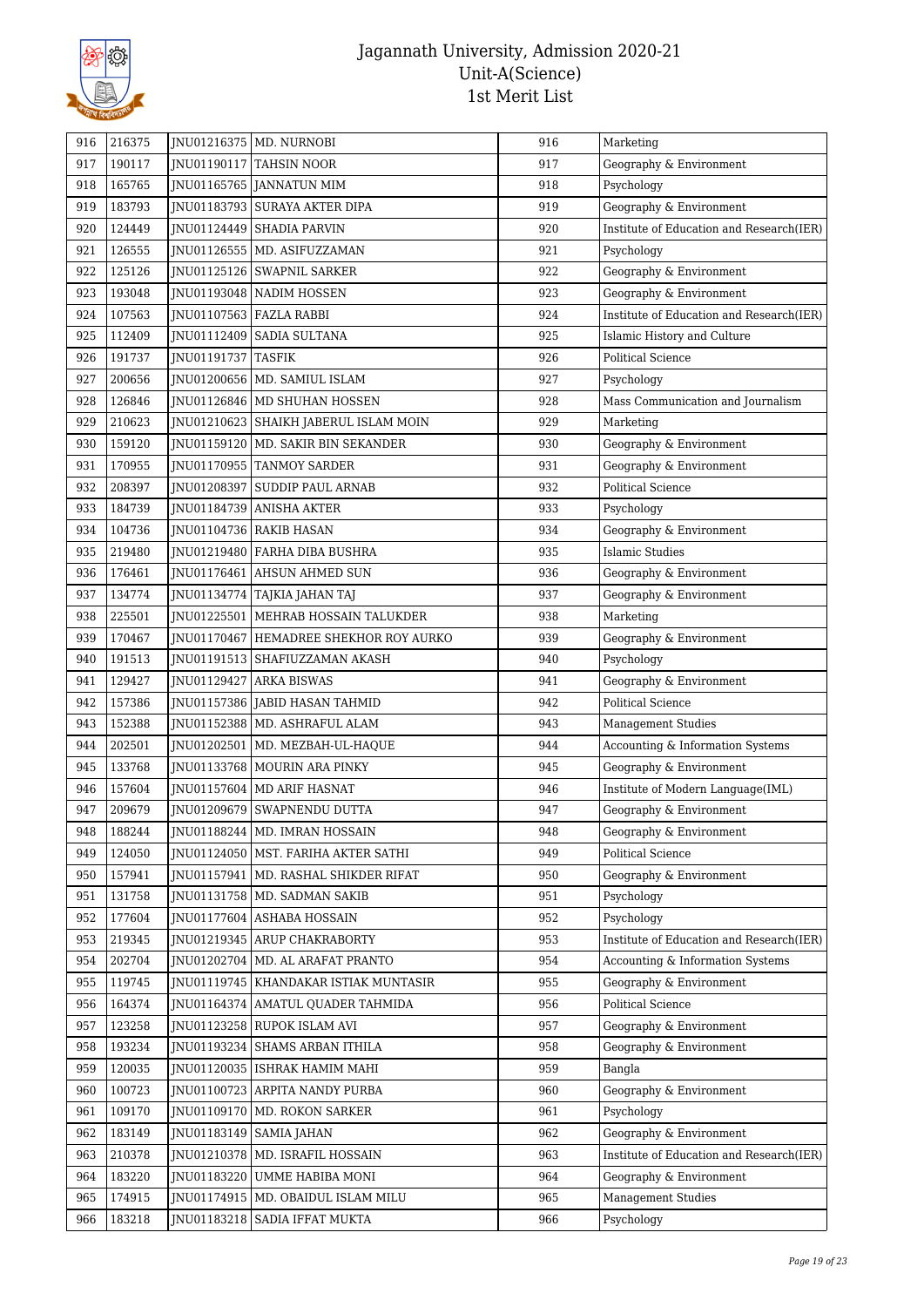

| 967  | 215586 |                         | JNU01215586 NELUFA KHATUN              | 967  | Geography & Environment                  |
|------|--------|-------------------------|----------------------------------------|------|------------------------------------------|
| 968  | 134652 |                         | JNU01134652   MOST. TAZKIA MOSTARIN    | 968  | Geography & Environment                  |
| 969  | 132028 |                         | JNU01132028   MD.MAHFUZUL HASAN        | 969  | Geography & Environment                  |
| 970  | 103443 |                         | JNU01103443   MD. MAHMUDUL HAQUE       | 970  | Geography & Environment                  |
| 971  | 102798 |                         | JNU01102798   SHEKHOR IMTIAJ JUMMAN    | 971  | Geography & Environment                  |
| 972  | 185165 |                         | JNU01185165   BABLY AKTER              | 972  | Geography & Environment                  |
| 973  | 111439 |                         | JNU01111439 SHEIKH MEHEDI HASAN        | 973  | Geography & Environment                  |
| 974  | 118779 | INU01118779 AFIA FAIRUZ |                                        | 974  | Institute of Education and Research(IER) |
| 975  | 218879 |                         | JNU01218879   MST. RUBAIA JAHAN        | 975  | Psychology                               |
| 976  | 133735 |                         | JNU01133735   SUNZIDA ISLAM SHIMU      | 976  | Accounting & Information Systems         |
| 977  | 222127 | JNU01222127             | HOSSAIN MOHAMMAD TAHSIN                | 977  | Geography & Environment                  |
| 978  | 178446 |                         | JNU01178446 ANIKA MARJAN               | 978  | Bangla                                   |
| 979  | 148797 |                         | JNU01148797 ABID AL- HOSSAIN           | 979  | Geography & Environment                  |
| 980  | 180139 |                         | JNU01180139 AZIZUL HAKIM NILOY         | 980  | Geography & Environment                  |
| 981  | 191670 |                         | JNU01191670   MD. YUSUF HASAN          | 981  | Islamic Studies                          |
| 982  | 191750 |                         | JNU01191750   MD. EHSANUR RAHMAN       | 982  | Islamic Studies                          |
| 983  | 211600 |                         | JNU01211600 SHIBAZI SHAKHOR BISWAS     | 983  | Geography & Environment                  |
| 984  | 136155 |                         | JNU01136155   MD. MONIRUZZAMAN         | 984  | Geography & Environment                  |
| 985  | 203188 |                         | JNU01203188   MD. BAYAZID SARKAR BIJOY | 985  | Geography & Environment                  |
| 986  | 171840 |                         | JNU01171840   MD. SIAM SARDER          | 986  | Psychology                               |
| 987  | 162137 |                         | INU01162137 SHAHRIAR ZAMAN RAFAT       | 987  | Geography & Environment                  |
| 988  | 200850 |                         | JNU01200850 ARIF RAIHAN APON           | 988  | Geography & Environment                  |
| 989  | 213562 |                         | JNU01213562   RASHID ABRAR             | 989  | Philosophy                               |
| 990  | 219410 |                         | JNU01219410   MOST. ZINNATI SIDDIKA    | 990  | Institute of Education and Research(IER) |
| 991  | 191643 |                         | JNU01191643   RAFIU ISLAM RABBI        | 991  | Psychology                               |
| 992  | 156223 |                         | JNU01156223   MITHILA SARWAR           | 992  | Institute of Education and Research(IER) |
| 993  | 186045 |                         | JNU01186045   SAYEEDA BINTE FARID      | 993  | Institute of Education and Research(IER) |
| 994  | 131567 |                         | JNU01131567   MOHAMMAD ALI             | 994  | Psychology                               |
| 995  | 153048 |                         | JNU01153048   FAOZIA FERDOUS           | 995  | Sociology                                |
| 996  | 153130 |                         | JNU01153130 ANIKA BUSHRA               | 996  | Psychology                               |
| 997  | 206065 |                         | INU01206065   MD. RASEDUZZAMAN SIAM    | 997  | Political Science                        |
| 998  | 153267 |                         | JNU01153267   MILY SAHA KOLI           | 998  | Psychology                               |
| 999  | 164604 |                         | JNU01164604 NAIMA SIDDIKA              | 999  | Institute of Education and Research(IER) |
| 1000 | 157939 |                         | JNU01157939   MD.TANVIRUL ISLAM TASIN  | 1000 | Psychology                               |
| 1001 | 204092 |                         | INU01204092 SWARNALI CHANDA PIYA       | 1001 | Institute of Education and Research(IER) |
| 1002 | 171156 |                         | JNU01171156   MD IMON SHAHRIAR         | 1002 | <b>Management Studies</b>                |
| 1003 | 188823 | JNU01188823             | OYAJADUL ISLAM SIYAM                   | 1003 | Psychology                               |
| 1004 | 209793 |                         | JNU01209793   MD. SAMAUN ELAHEE        | 1004 | Institute of Education and Research(IER) |
| 1005 | 209831 | JNU01209831             | TAPU GHOSH                             | 1005 | Anthropology                             |
| 1006 | 182657 | JNU01182657             | <b>SHARIMA TUSTY</b>                   | 1006 | Psychology                               |
| 1007 | 129488 |                         | JNU01129488   MD. ADNAN NABIB          | 1007 | Psychology                               |
| 1008 | 112953 |                         | JNU01112953   MD. ABDULLAH AL KAFEE    | 1008 | Psychology                               |
| 1009 | 164448 |                         | JNU01164448   HOSNEARA KHATUN          | 1009 | Psychology                               |
| 1010 | 155267 | JNU01155267             | ADRITA ZAHAN AUNU                      | 1010 | Anthropology                             |
| 1011 | 108325 | JNU01108325             | <b>RAFIDUL ISLAM</b>                   | 1011 | Psychology                               |
| 1012 | 140682 | JNU01140682   MIM AKTER |                                        | 1012 | Psychology                               |
| 1013 | 215619 |                         | JNU01215619   MST. KHADIJA KHATUN      | 1013 | Political Science                        |
| 1014 | 152329 | JNU01152329             | MUHAMMAD JUBAYER MAKKI                 | 1014 | Psychology                               |
| 1015 | 135400 |                         | JNU01135400   SADMAN SAKIB             | 1015 | Psychology                               |
| 1016 | 125464 | JNU01125464             | MD. SHAFIQUL ISLAM                     | 1016 | Political Science                        |
| 1017 | 197507 | JNU01197507             | MD. RAKIB ISLAM                        | 1017 | Accounting & Information Systems         |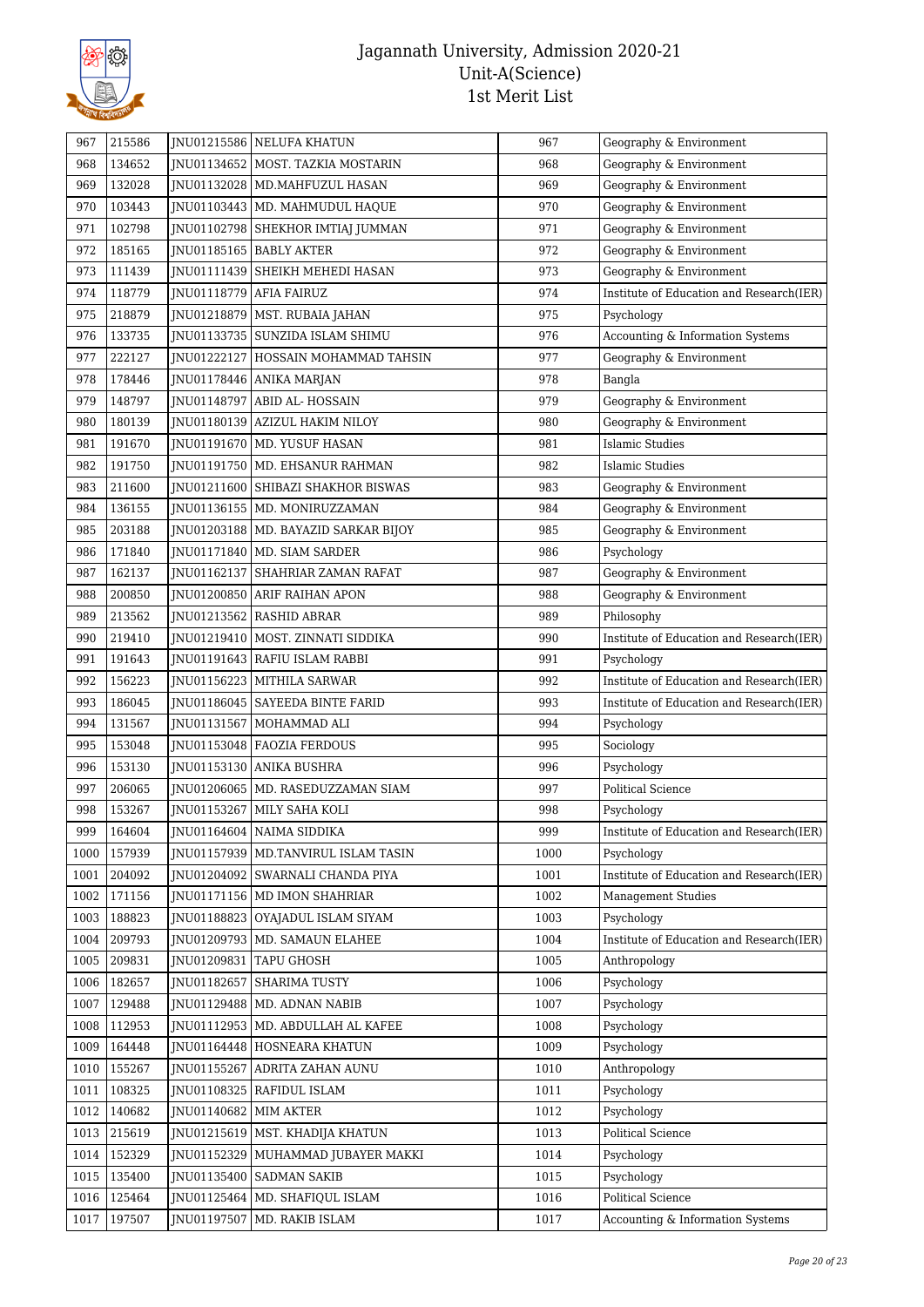

| 1018 | 101407 |                          | JNU01101407 SHARNA AKTER                 | 1018 | Accounting & Information Systems  |
|------|--------|--------------------------|------------------------------------------|------|-----------------------------------|
| 1019 | 108822 |                          | JNU01108822 MD.ARIF KHAN                 | 1019 | <b>Political Science</b>          |
| 1020 | 210599 |                          | JNU01210599   MD. SAKIBUZZAMAN           | 1020 | Philosophy                        |
| 1021 | 194027 | JNU01194027              | MOOMTAHINA ISLAM                         | 1021 | Psychology                        |
| 1022 | 166134 |                          | JNU01166134   MST. KHADIZATUL KUBRA      | 1022 | <b>Political Science</b>          |
| 1023 | 191626 |                          | JNU01191626   MD. MOHTASIM BILLAH        | 1023 | Psychology                        |
| 1024 | 193702 |                          | JNU01193702 FARJANA BILLAL NEHA          | 1024 | Accounting & Information Systems  |
| 1025 | 125816 |                          | JNU01125816   SHAIKH MUFRAD RAHAMAN ANIM | 1025 | Psychology                        |
| 1026 | 217341 |                          | JNU01217341   MOST. MOTTAKINA KHATUN     | 1026 | <b>Political Science</b>          |
| 1027 | 191636 |                          | JNU01191636   MOHAMMAD ALI               | 1027 | Bangla                            |
| 1028 | 173390 |                          | JNU01173390   MD. MAHFUZUR RAHMAN        | 1028 | Islamic History and Culture       |
| 1029 | 108766 | JNU01108766 UDOY DAS     |                                          | 1029 | <b>Political Science</b>          |
| 1030 | 209363 |                          | JNU01209363   NAFISA TABBASSUM PROME     | 1030 | Psychology                        |
| 1031 | 106183 | JNU01106183   KAZI ROHAN |                                          | 1031 | Accounting & Information Systems  |
| 1032 | 112931 |                          | JNU01112931   MD. ASHIKUZZAMAN           | 1032 | Psychology                        |
| 1033 | 110418 |                          | JNU01110418   MD. MONOWAR HOSSAIN        | 1033 | <b>Management Studies</b>         |
| 1034 | 151158 |                          | JNU01151158   MD. PIAR HOSSEN            | 1034 | Accounting & Information Systems  |
| 1035 | 116982 |                          | JNU01116982 SANJEEDA AKTER               | 1035 | Psychology                        |
| 1036 | 163579 | JNU01163579 TUHFA        |                                          | 1036 | Psychology                        |
| 1037 | 197878 |                          | JNU01197878   MD. ARAFAT SHEIKH          | 1037 | Psychology                        |
| 1038 | 187362 | JNU01187362   MARIUM     |                                          | 1038 | Psychology                        |
| 1039 | 148468 |                          | JNU01148468   MD. RAKIB HOSSAIN          | 1039 | <b>Political Science</b>          |
| 1040 | 107297 | JNU01107297              | KASHFIA CHOWDURY EMA                     | 1040 | Psychology                        |
| 1041 | 163642 | JNU01163642   MD. HANIF  |                                          | 1041 | Management Studies                |
| 1042 | 180440 |                          | JNU01180440 ANAMUL HOQUE                 | 1042 | History                           |
| 1043 | 179652 |                          | JNU01179652 JANNAT ARA KHANOM            | 1043 | Psychology                        |
| 1044 | 104401 |                          | JNU01104401   MD. SIHABUR ISLAM SOURAV   | 1044 | Psychology                        |
| 1045 | 198073 |                          | JNU01198073   MD. TARIKUL ISLAM          | 1045 | <b>Political Science</b>          |
| 1046 | 166363 |                          | JNU01166363   NOUSHIN FARIHA PRIONTY     | 1046 | Psychology                        |
| 1047 | 187370 |                          | JNU01187370   MOHAMMED ABDULLAH          | 1047 | Management Studies                |
| 1048 | 153004 |                          | JNU01153004   SADIA SARKER EMA           | 1048 | Psychology                        |
| 1049 | 182217 |                          | JNU01182217 SONALI PAUL                  | 1049 | <b>Management Studies</b>         |
| 1050 | 102004 |                          | JNU01102004   SHAIEKH ZAYED BIN HASAN    | 1050 | Psychology                        |
| 1051 | 187942 | JNU01187942              | MD. MUSHFIQUR RAHMAN                     | 1051 | Institute of Modern Language(IML) |
| 1052 | 124529 |                          | JNU01124529   MD. AL MUBIN MOLLA         | 1052 | Sociology                         |
| 1053 | 130457 | JNU01130457              | SADIA AFRIN KOLY                         | 1053 | <b>Management Studies</b>         |
| 1054 | 153193 |                          | JNU01153193 RAHMA BINTE NAZIM            | 1054 | <b>Management Studies</b>         |
| 1055 | 203494 | JNU01203494              | <b>ADRITA BISWAS</b>                     | 1055 | <b>Political Science</b>          |
| 1056 | 133566 | INU01133566              | UMMA HABIBA ETI                          | 1056 | Social Work                       |
| 1057 | 153284 | JNU01153284              | AFRA ANJUM HOSSAIN                       | 1057 | Psychology                        |
| 1058 | 118637 | JNU01118637              | SUSMITA DATTA TRINA                      | 1058 | Psychology                        |
| 1059 | 172755 |                          | JNU01172755   MD. OMAR FARUK TALUKDER    | 1059 | Philosophy                        |
| 1060 | 100103 |                          | JNU01100103   MARJIA BEGUM               | 1060 | Psychology                        |
| 1061 | 188600 |                          | JNU01188600   MD. MEHRAB HOSSAIN SAON    | 1061 | Institute of Modern Language(IML) |
| 1062 | 169927 | JNU01169927              | MUGDHO SANYAL                            | 1062 | <b>Management Studies</b>         |
| 1063 | 153730 | JNU01153730              | ISRAT JAHAN ETI                          | 1063 | Psychology                        |
| 1064 | 112866 | JNU01112866              | ABDUL-AL-ROMAN                           | 1064 | Psychology                        |
| 1065 | 219664 |                          | JNU01219664   MD. MAJEDUL ISLAM          | 1065 | Bangla                            |
| 1066 | 189324 | JNU01189324              | MD. HASIBUR RAHMAN RATUL                 | 1066 | Psychology                        |
| 1067 | 108925 | JNU01108925              | MD. JAHID HASAN                          | 1067 | Psychology                        |
| 1068 | 182956 |                          | JNU01182956 ROMANA RASHID AIYDI          | 1068 | Psychology                        |
|      |        |                          |                                          |      |                                   |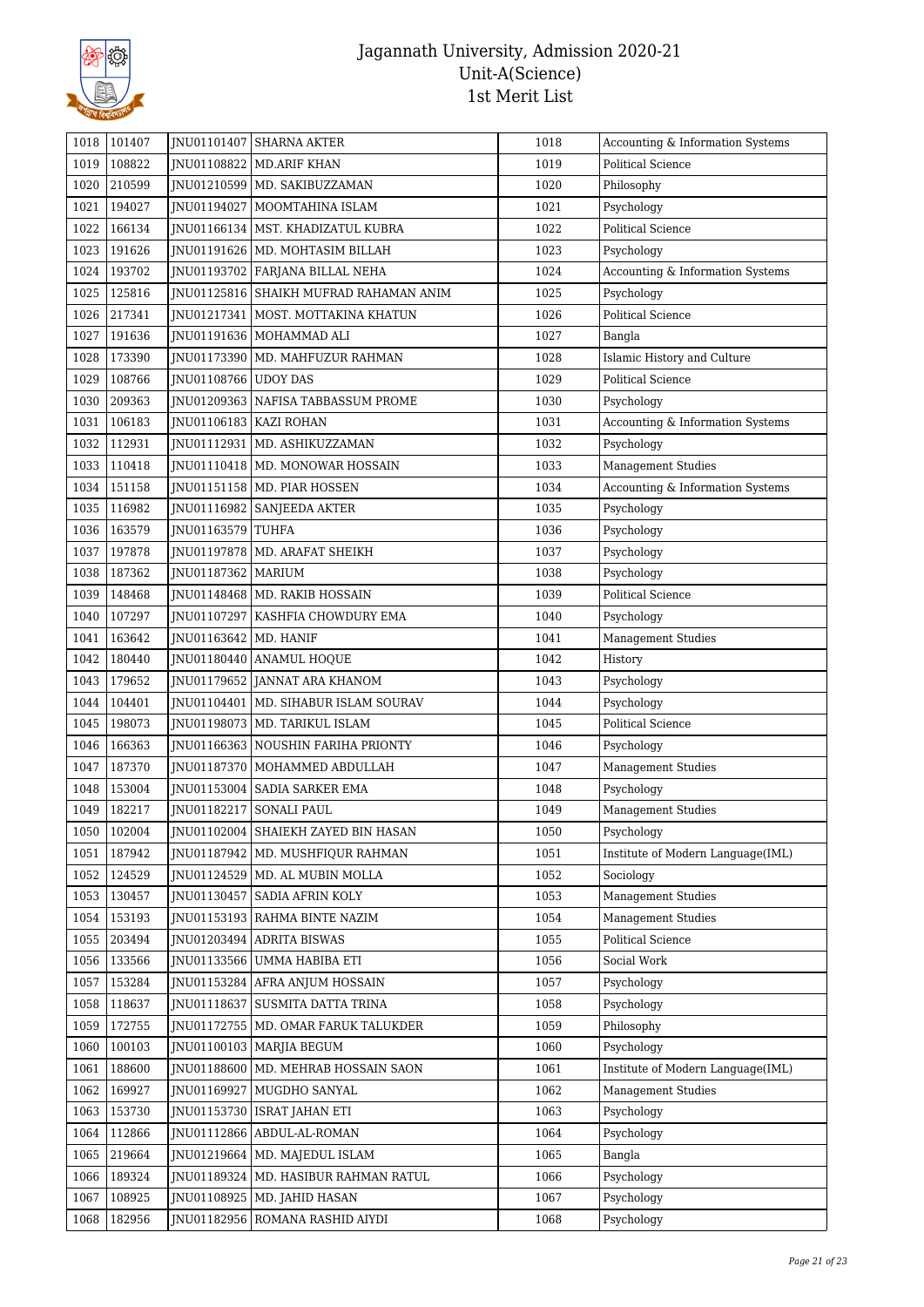

| 1069 | 100709      |                           | JNU01100709 AFIA MAYFUL                | 1069 | Psychology                        |
|------|-------------|---------------------------|----------------------------------------|------|-----------------------------------|
| 1070 | 217819      |                           | JNU01217819   MST. SANJIDA AKTER       | 1070 | <b>Political Science</b>          |
| 1071 | 102542      |                           | JNU01102542   SAYED ATIK ANAM DIPTO    | 1071 | Management Studies                |
| 1072 | 193277      | JNU01193277               | JOBAYEDA SARKER BITHI                  | 1072 | <b>Management Studies</b>         |
| 1073 | 178668      |                           | JNU01178668 NUSRAT HUMAYRA SUCHONA     | 1073 | <b>Management Studies</b>         |
| 1074 | 195474      |                           | JNU01195474   MD. FAKRUL HASSAN PITHON | 1074 | Anthropology                      |
| 1075 | 208640      |                           | JNU01208640 RIFAH TAMANNA              | 1075 | Social Work                       |
| 1076 | 183360      |                           | JNU01183360 JANNATUL FERDOUS JERIN     | 1076 | Management Studies                |
| 1077 | 174985      |                           | JNU01174985   MD. ASRAFUL ISLAM        | 1077 | Bangla                            |
| 1078 | 157113      | JNU01157113   BITHI AKTER |                                        | 1078 | Bangla                            |
| 1079 | 102846      |                           | JNU01102846 SHARIAT ULLAH PATHAN       | 1079 | Bangla                            |
| 1080 | 101085      |                           | JNU01101085 ORPITA BANIK               | 1080 | History                           |
| 1081 | 123541      |                           | JNU01123541   MST.NABILA TABASSUM      | 1081 | Bangla                            |
| 1082 | 103791      |                           | JNU01103791   MD. ISTIACK AHAMMED      | 1082 | Anthropology                      |
| 1083 | 178829      |                           | JNU01178829 TISHA DEV NATH             | 1083 | <b>Management Studies</b>         |
| 1084 | 111134      |                           | JNU01111134   MAHFUZUR RAHMAN FAHIM    | 1084 | <b>Management Studies</b>         |
| 1085 | 191051      |                           | JNU01191051   AMIR HOSSAIN             | 1085 | Bangla                            |
| 1086 | 151518      |                           | JNU01151518   MD. JAFOR AHAMED         | 1086 | Institute of Modern Language(IML) |
| 1087 | 210812      |                           | JNU01210812   MOHAMMAD SHOHANUR RAHMAN | 1087 | Anthropology                      |
| 1088 | 113316      |                           | JNU01113316   MD.OHIDUL ISLAM          | 1088 | Management Studies                |
| 1089 | 163527      | JNU01163527 DIPTA DEY     |                                        | 1089 | <b>Management Studies</b>         |
| 1090 | 111221      |                           | JNU01111221   TAHMID MUNTASER KAIF     | 1090 | Anthropology                      |
| 1091 | 163240      |                           | JNU01163240   MD.ABDULLAH              | 1091 | Management Studies                |
| 1092 | 207957      |                           | JNU01207957   MD. MUIN-UL ISLAM        | 1092 | Social Work                       |
| 1093 | 142999      | JNU01142999   MAMUN MIA   |                                        | 1093 | History                           |
| 1094 | 143765      |                           | JNU01143765   MD. MEHEDI HASAN         | 1094 | Sociology                         |
| 1095 | 140448      |                           | JNU01140448   SANAD CHANDRA RAY.       | 1095 | History                           |
| 1096 | 150627      |                           | JNU01150627   ANIKA TAHSIN             | 1096 | History                           |
| 1097 | 108425      |                           | MD. TAMJID ISLAM PRODHAN RANA          | 1097 |                                   |
|      |             | JNU01108425               |                                        |      | Sociology                         |
| 1098 | 181483      |                           | JNU01181483   IKHUAN HASSAN ASHIK      | 1098 | History                           |
| 1099 | 155367      |                           | JNU01155367   MAHJUJA HABIB            | 1099 | Philosophy                        |
| 1100 | 103492      |                           | JNU01103492   MD. AL IMRAN             | 1100 | Anthropology                      |
|      | 1101 201101 |                           | JNU01201101   AVIJIT CHANDRO SORKAR    | 1101 | History                           |
| 1102 | 171244      |                           | JNU01171244 MD. EHSAN HABIB            | 1102 | Sociology                         |
| 1103 | 136209      |                           | JNU01136209 SUDIPTO KUMAR SARKER       | 1103 | Social Work                       |
| 1104 | 187672      |                           | INU01187672 NABONITA PAUL HRIDI        | 1104 | Philosophy                        |
| 1105 | 146197      |                           | JNU01146197   MD. ABDUR RAHMAN         | 1105 | History                           |
| 1106 | 214457      |                           | JNU01214457   MASURA PARVIN            | 1106 | History                           |
| 1107 | 167165      | JNU01167165               | MD. JUNAYED ISLAM                      | 1107 | History                           |
| 1108 | 178079      |                           | JNU01178079   MARZANA MANAMI           | 1108 | Social Work                       |
| 1109 | 218921      |                           | JNU01218921   MD. TAHMID SHAFAT SHAH   | 1109 | Social Work                       |
| 1110 | 158001      |                           | JNU01158001 SUFIAN SHOWRIN             | 1110 | Philosophy                        |
| 1111 | 182340      |                           | JNU01182340   SHUHITA RAHMAN           | 1111 | Institute of Modern Language(IML) |
| 1112 | 203475      |                           | JNU01203475 NAFISA TABASSUM            | 1112 | Sociology                         |
| 1113 | 194118      |                           | JNU01194118   MAGFERAH SULTANA SAMIA   | 1113 | Anthropology                      |
| 1114 | 219141      |                           | JNU01219141   MD. ISMAIL HOSSAIN SOHAG | 1114 | Sociology                         |
| 1115 | 130627      |                           | JNU01130627 JANNATUL MAWA TAKI         | 1115 | Philosophy                        |
| 1116 | 188476      |                           | JNU01188476 JAHID HASSAN               | 1116 | Islamic History and Culture       |
| 1117 | 130482      | JNU01130482               | MEHRIN RAHMAN NAHIN                    | 1117 | Anthropology                      |
| 1118 | 182488      |                           | JNU01182488   RAFIA TANZIM AFRIN       | 1118 | Sociology                         |
| 1119 | 190001      | JNU01190001               | MD. TAHMIDUL ALAM                      | 1119 | Sociology                         |
|      |             |                           |                                        |      |                                   |